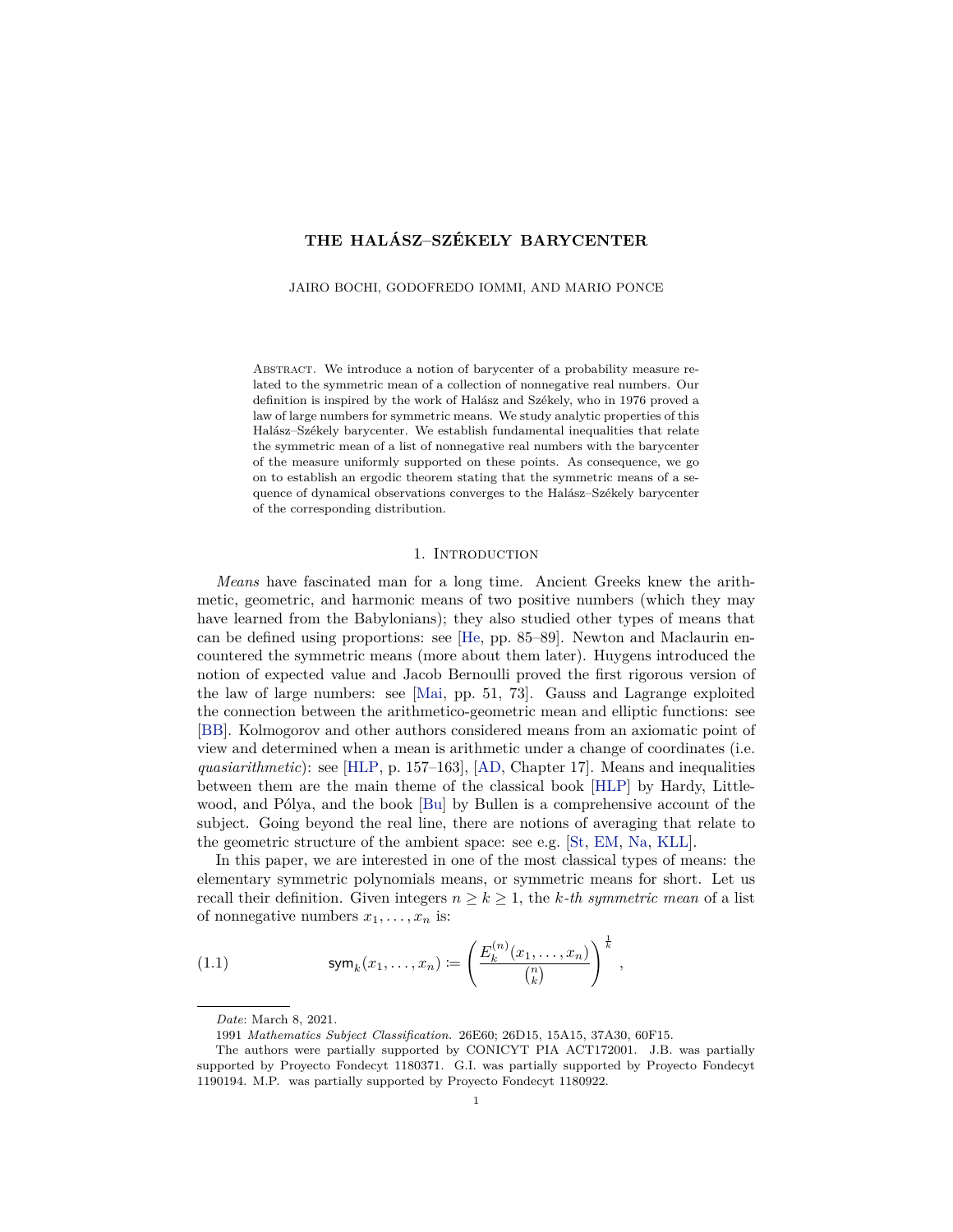<span id="page-1-0"></span>where  $E_k^{(n)}(x_1, \ldots, x_n) := \sum_{i_1 < \cdots < i_k} x_{i_1} \cdots x_{i_k}$  is the elementary symmetric polynomial of degree *k* in *n* variables. Note that the extremal cases  $k = 1$  and  $k = n$ correspond to arithmetic and the geometric means, respectively. The symmetric means are non-increasing as functions of *k*: this is Maclaurin's inequality: see [\[HLP,](#page-33-3) p. 52] or [\[Bu,](#page-33-5) p. 327]. For much more information on symmetric means and their relatives, see [\[Bu,](#page-33-5) Chapter V].

Let us now turn to Probability Theory. A law of large numbers in terms of symmetric means was obtained by Halász and Székely [\[HS\]](#page-33-7), confirming a conjecture of Székely  $[Sz1]$ . Let  $X_1, X_2, \ldots$  be a sequence of nonnegative independent identically distributed random variables, and from them we form another sequence of random variables:

$$
(1.2) \tS_n := \text{sym}_k(X_1,\ldots,X_n),
$$

The case of  $k = 1$  corresponds to the setting of the usual law of large numbers. The case of constant  $k > 1$  is not significantly different from the classical setting. Things become more interesting if *k* is allowed to depend on *n*, and it turns out to be advantageous to assume that  $k/n$  converges to some number  $c \in [0,1]$ . In this case, Halász and Székely [\[HS\]](#page-33-7) have proved that if  $X = X_1$  is strictly positive and satisfies some integrability conditions, then  $S_n$  converges almost surely to a non-random constant. Furthermore, they gave a formula for this limit, which we call the *Halász–Székely mean* with parameter *c* of the random variable *X*. Halász and Székely theorem was extended to the nonnegative situation by van Es  $[vE]$ (with appropriate extra hypotheses). The simplest example consists of a random variable *X* that takes two nonnegative values *x* and *y*, each with probability  $1/2$ , and  $c = 1/2$ ; in this case the Halász–Székely mean is  $\left(\frac{\sqrt{x} + \sqrt{y}}{2}\right)^2$ . But this example is misleadingly simple, and Halász–Székely means are in general unrelated to power means.

Fixed the parameter *c*, the Halász–Székely mean of a nonnegative random variable *X* only depends on its distribution, which we regard as a probability measure  $\mu$  on the half-line  $[0, +\infty)$ . Now we shift our point of view and consider probability measures as the fundamental objects. Instead of speaking of the mean of a probability measure, we prefer the word *barycenter*, reserving the word *mean* for lists of numbers (with or without weights), functions, and random variables. This is more than a lexical change. The space of probability measures has a great deal of structure: it is a convex space and it can be endowed with several topologies. So we arrive at the notion of *Halász–Székely barycenter* (or *HS barycenter*) of a probability measure  $\mu$  with parameter *c*, which we denote  $[\mu]_c$ . This is the subject of this paper. It turns out that HS barycenters can be defined directly, without resort to symmetric means or laws of large numbers (see Definition [2.3\)](#page-3-0).

Symmetric means are intrinsically discrete objects and do not make sense as barycenters. In [\[Bu,](#page-33-5) Remark, p. 323], Bullen briefly proposes a definition of a weighted symmetric mean, only to conclude that "the properties of this weighted mean are not satisfactory" and therefore not worthy of further consideration. On the other hand, given a finite list  $\underline{x} = (x_1, \ldots, x_n)$  of nonnegative numbers, we can compare the symmetric means of  $\underline{x}$  with the HS barycenter of the associated probability measure  $\mu := (\delta_{x_1} + \cdots + \delta_{x_n})/n$ . It turns out that these quantities obey certain precise inequalities (see Theorem [3.4\)](#page-10-0). In particular, we have:

(1.3) 
$$
\mathsf{sym}_k(\underline{x}) \geq [\mu]_{k/n}.
$$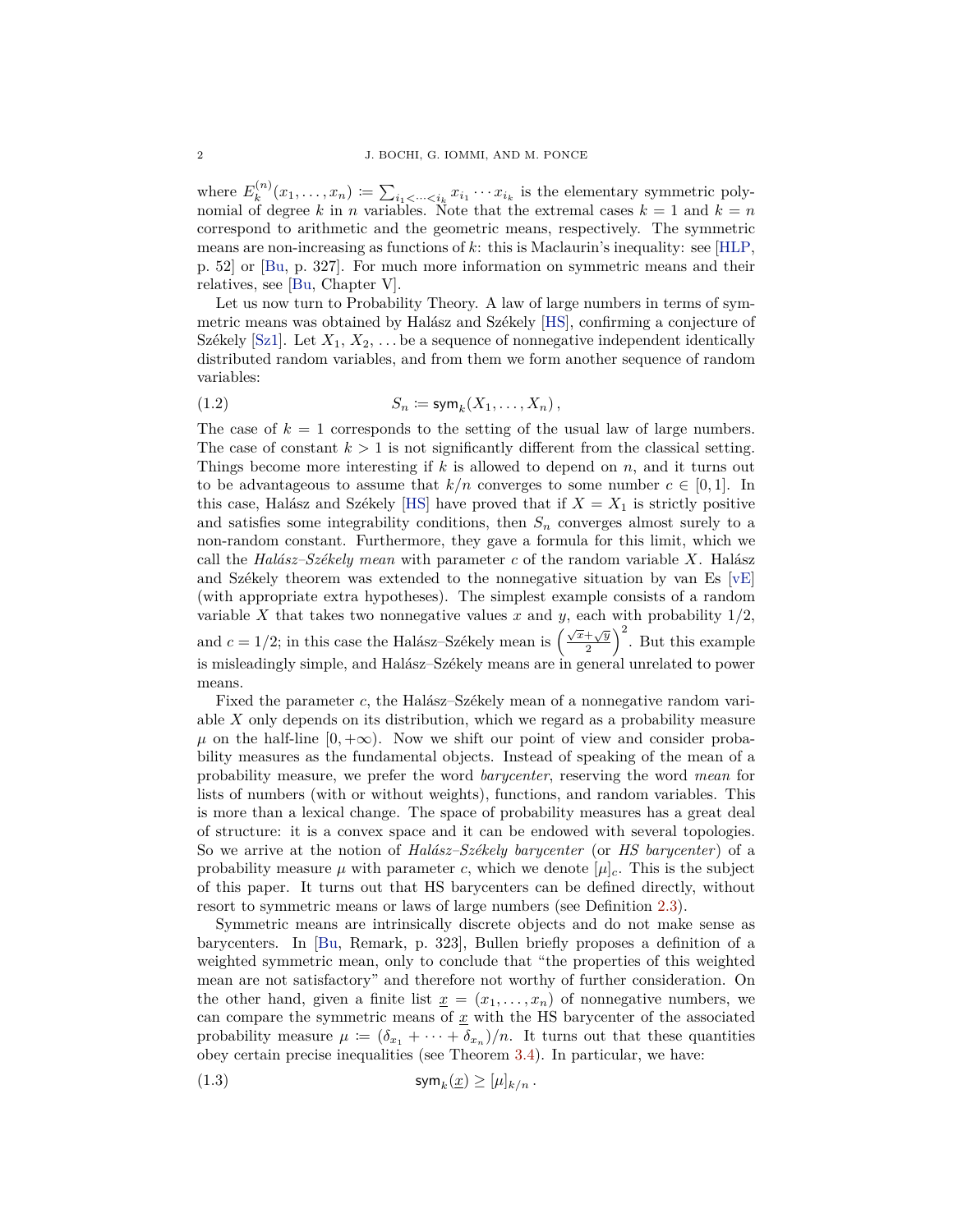<span id="page-2-1"></span>Furthermore, if  $\underline{x}^{(m)}$  denotes the *nm*-tuple obtained by concatenation of *m* copies of *x*, then

(1.4) 
$$
[\mu]_{k/n} = \lim_{m \to \infty} \text{sym}_{km}(\underline{x}^{(m)}),
$$

and we have precise bounds for the relative error of this approximation, depending only on the parameters and not on the numbers  $x_i$  themselves.

Being a natural limit of symmetric means, the HS barycenters deserve to be studied by their own right. One can even argue that they give the "right" notion of weighted symmetric means that Bullen was looking for. HS barycenters have rich theoretical properties. They are also cheap to compute, while computing symmetric means involves summing exponentially many terms.

Using our general inequalities and certain continuity properties of the HS barycenters, we are able to obtain in straightforward manner an ergodic theorem that extends the laws of large numbers of Halász–Székely [\[HS\]](#page-33-7) and van Es [\[vE\]](#page-34-4).

A prominent feature of the symmetric mean [\(1.1\)](#page-0-0) is that it vanishes whenever more than  $n - k$  of the numbers  $x_i$  vanish. Consequently, the HS barycenter  $[\mu]_c$ of a probability measure  $\mu$  on  $[0, +\infty)$  vanishes when  $\mu({0}) > 1 - c$ . In other words, once the mass of leftmost point 0 exceeds the critical value  $1 - c$ , then it imposes itself on the whole distribution, and suddenly forces the mean to agree with it. Fortunately, in the subcritical regime,  $\mu({0}) < 1 - c$ , the HS barycenter turns out to be much better behaved. As it will be seen in Section [2,](#page-2-0) in the critical case  $\mu({0}) = 1 - c$  the HS barycenter can be either positive or zero, so the HS barycenter can actually vary discontinuously. Therefore our regularity results and the ergodic theorem must take this critical phenomenon into account.

This article is organized as follows. In Section [2,](#page-2-0) we define formally the HS barycenters and prove some of their basic properties. In Section [3,](#page-9-0) we state and prove the fundamental inequalities relating HS barycenters to symmetric means. In Section [4,](#page-14-0) we study the problem of continuity of the HS barycenters with respect to appropriate topologies on spaces of probability measures. In Section [5,](#page-21-0) we apply the results of the previous sections and derive a general ergodic theorem (law of large numbers) for symmetric and HS means. In Section [6,](#page-25-0) we turn back to fundamentals and discuss concavity properties of the HS barycenters and means. Finally, in Section [7](#page-29-0) we introduce a different kind of barycenter which is a natural approximation of the HS barycenter, but has in a sense simpler theoretical properties.

#### 2. Presenting the HS barycenter

<span id="page-2-0"></span>Hardy, Littlewood, and Pólya's axiomatization of (quasiarithmetic) means [\[HLP,](#page-33-3) § 6.19] is formulated in terms of distribution functions, using Stieltjes integrals. Since the first publication of their book in 1934, *measures* became established as fundamental objects in mathematical analysis, probability theory, dynamical systems, etc. Spaces of measures have been investigated in depth (see e.g. the influential books [\[Pa,](#page-34-6) [Vi\]](#page-34-5)). The measure-theoretic point of view provides the convenient structure for the analytic study of means or, as we prefer to call them in this case, *barycenters*. The simplest example of barycenter is of course the "arithmetic barycenter" of a probability measure  $\mu$  on Euclidean space  $\mathbb{R}^d$ , defined (under the appropriate integrability condition) as  $\int x d\mu(x)$ . Another example is the "geometric barycenter" of a probability measure  $\mu$  on the half-line  $(0, +\infty)$ , defined as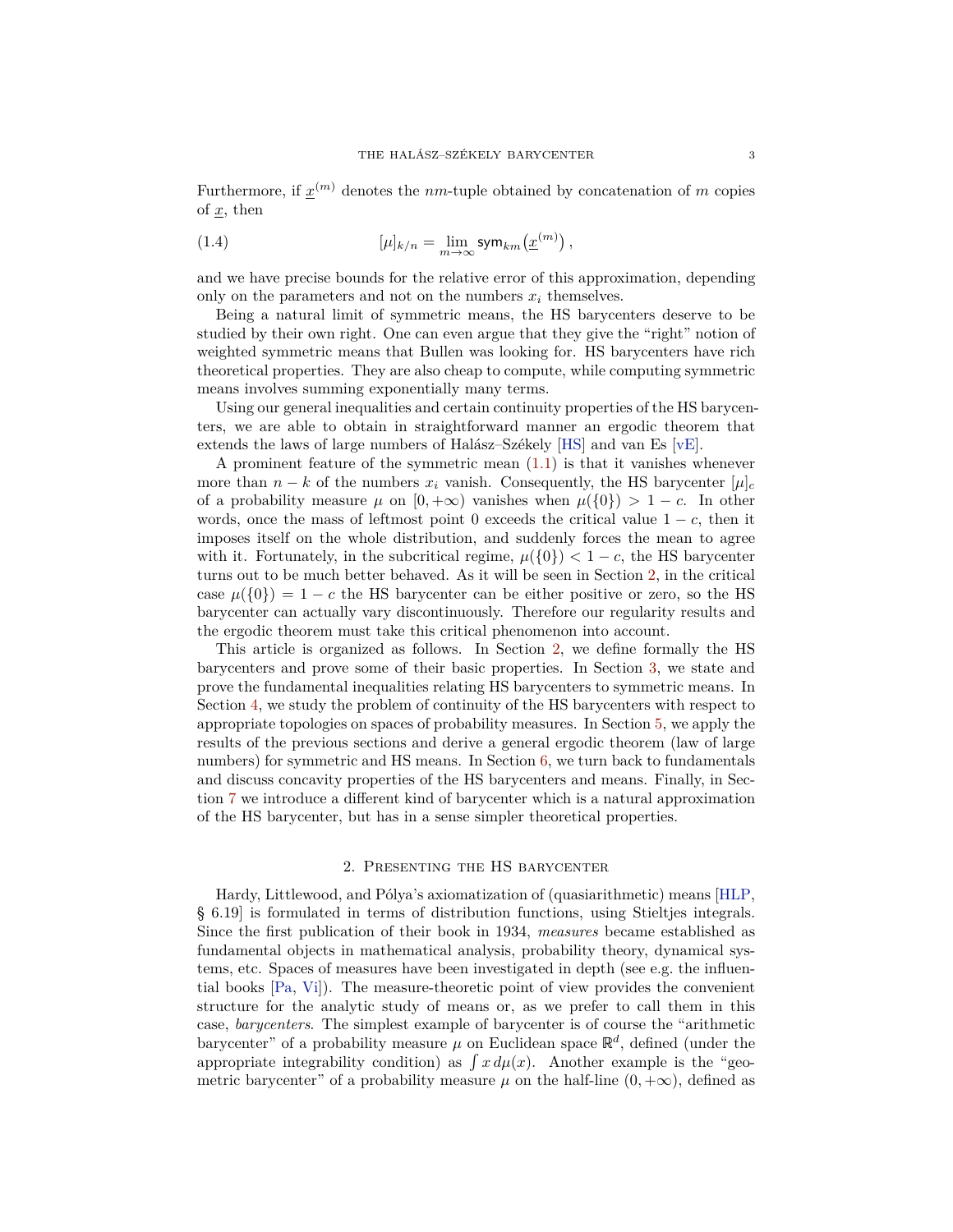$\exp\left(\int \log x \, d\mu(x)\right)$ . In this section, we introduce the Hallász–Székely barycenters and study some of their basic properties.

2.1. **Definitions and basic properties.** Throughout this paper we use the following notations:

(2.1) 
$$
\mathbb{R}_{+} \coloneqq [0, +\infty), \quad \mathbb{R}_{++} \coloneqq (0, +\infty).
$$

We routinely work with the extended line  $[-\infty, +\infty]$ , endowed with the order topology.

<span id="page-3-2"></span>**Definition 2.1.** The *Halász–Székely kernel* (or *HS kernel*) is the following function of three variables  $x \in \mathbb{R}_+$ ,  $y \in \mathbb{R}_{++}$ , and  $c \in [0, 1]$ :

<span id="page-3-1"></span>(2.2) 
$$
K(x, y, c) := \begin{cases} \log y + c^{-1} \log (cy^{-1}x + 1 - c) & \text{if } c > 0, \\ \log y + y^{-1}x - 1 & \text{if } c = 0. \end{cases}
$$

<span id="page-3-8"></span>**Proposition 2.2.** *The HS kernel has the following properties (see also Fig. [1\)](#page-4-0):*

- (a) *The function*  $K: [0, +\infty) \times (0, +\infty) \times [0, 1] \rightarrow [-\infty, +\infty)$  *is continuous, attaining the value*  $-\infty$  *only at the points*  $(0, y, 1)$ *.*
- <span id="page-3-10"></span>(b)  $K(x, y, c)$  *is increasing with respect to x.*
- <span id="page-3-3"></span>(c)  $K(x, y, c)$  *is decreasing with respect to c, and strictly decreasing when*  $x \neq y$ .
- <span id="page-3-5"></span>(d)  $K(x, y, 1) = \log x$  *is independent of y.*
- <span id="page-3-4"></span>(e)  $K(x, y, c) \ge \log x$ , with equality if and only if  $x = y$  or  $c = 1$ .
- (f) *For each*  $y > 0$ *, the function*  $K(\cdot, y, 0)$  *is affine, and its graph is the tangent line to*  $\log x$  *at*  $x = y$ *.*
- <span id="page-3-9"></span>(g)  $K(\lambda x, \lambda y, c) = K(x, y, c) + \log \lambda$ , for all  $\lambda > 0$ .

*Proof.* Most properties are immediate from Definition [2.1.](#page-3-2) To check monotonicity with respect to *c*, we compute the partial derivative when  $c > 0$ :

(2.3) 
$$
K_c(x, y, c) = \frac{1}{c^2} \left[ \frac{c(y^{-1}x - 1)}{cy^{-1}x + 1 - c} + \log \left( \frac{1}{cy^{-1}x + 1 - c} \right) \right];
$$

since  $\log t \leq t - 1$  (with equality only if  $t = 1$ ), we conclude that  $K_c(x, y, c) \leq 0$ (with equality only if  $x = y$ ). Since K is continuous, we obtain property [\(c\)](#page-3-3). Property [\(e\)](#page-3-4) is a consequence of properties [\(c\)](#page-3-3) and [\(d\)](#page-3-5).  $\Box$ 

Let  $\mathcal{P}(\mathbb{R}_+)$  denote the set of all Borel probability measures  $\mu$  on  $\mathbb{R}_+$ . The following is the central concept of this paper:

<span id="page-3-0"></span>**Definition 2.3.** Let  $c \in [0,1]$  and  $\mu \in \mathcal{P}(\mathbb{R}_+)$ . If  $c = 1$ , then we require that the function  $\log x$  is semi-integrable<sup>[1](#page-3-6)</sup> with respect to  $\mu$ . The *Halász–Székely barycenter* (or *HS barycenter*) with parameter *c* of the probability measure  $\mu$  is:

(2.4) 
$$
[\mu]_c := \exp \inf_{y>0} \int K(x, y, c) d\mu(x),
$$

where  $K$  is the HS kernel  $(2.2)$ .

First of all, let us see that the definition is meaningful:

<span id="page-3-7"></span>• If  $c < 1$ , then for all  $y > 0$ , the function  $K(\cdot, y, c)$  is bounded from below by  $K(0, y, c) > -\infty$ , and therefore it has a well-defined integral (possibly  $+\infty$ ; so  $[\mu]_c$  is a well-defined element of the extended half-line  $[0, +\infty]$ .

<span id="page-3-6"></span><sup>&</sup>lt;sup>1</sup>A function *f* is called *semi-integrable* if the positive part  $f^+ := max(f, 0)$  is integrable or the negative part  $f^- := \max(-f, 0)$  is integrable.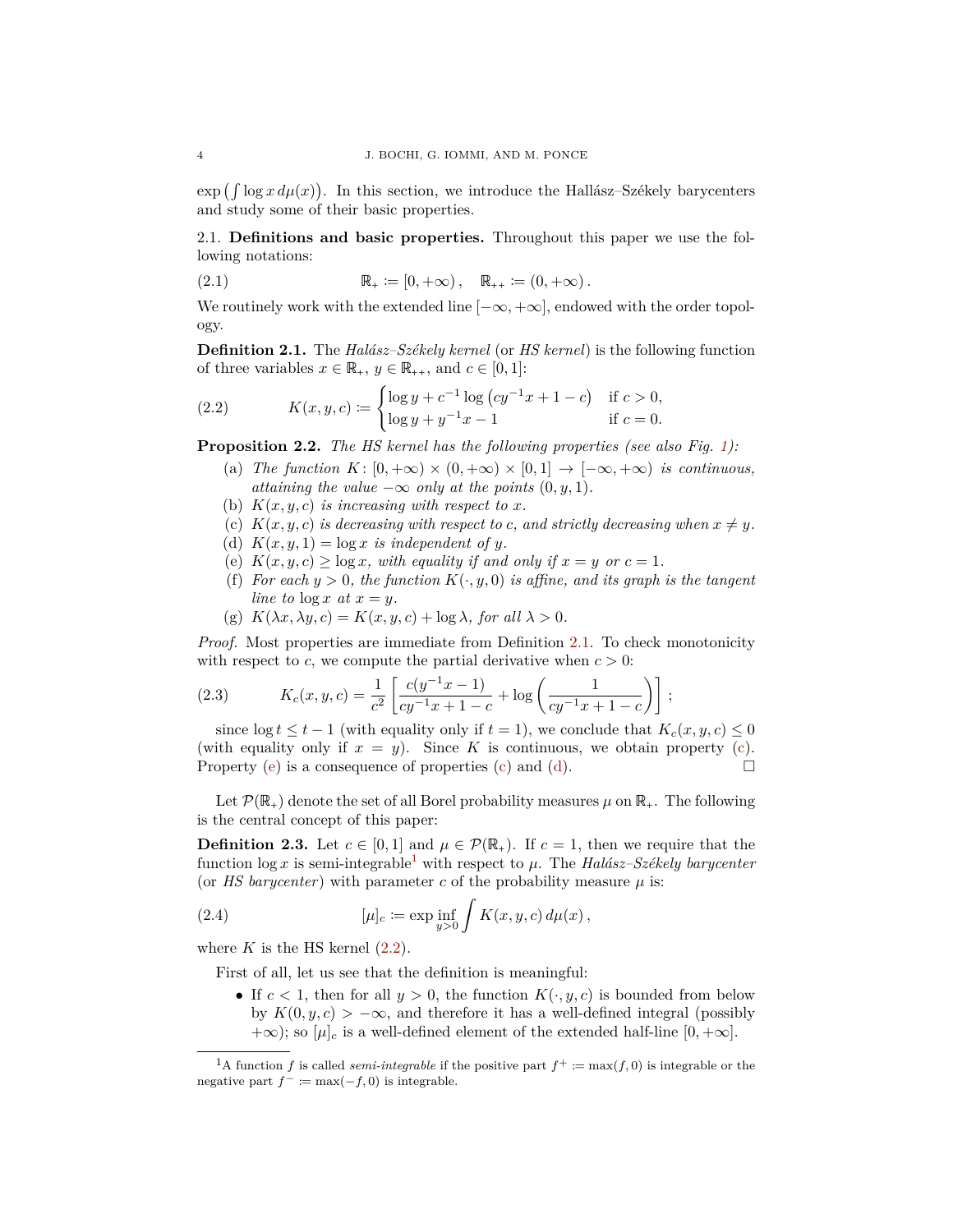<span id="page-4-0"></span>

FIGURE 1. Graphs of the functions  $K(\cdot, y, c)$  for  $y = 2$  and  $c \in \{0, 1/3, 2/3, 1\}.$ 

• If  $c = 1$ , then by part [\(d\)](#page-3-5) of Proposition [2.2,](#page-3-8) the defining formula  $(2.4)$ becomes:

(2.5) 
$$
[\mu]_1 = \exp \int \log x \, d\mu(x).
$$

<span id="page-4-1"></span>The integral is a well-defined element of  $[-\infty, +\infty]$ , so  $[\mu]_1$  is well-defined in  $[0, +\infty]$ .

Formula  $(2.5)$  means that the HS barycenter with parameter  $c = 1$  is the geometric barycenter; let us see that  $c = 0$  corresponds to the standard arithmetic barycenter:

**Proposition 2.4.** *For any*  $\mu \in \mathcal{P}(\mathbb{R}_+)$ *, we have*  $[\mu]_0 = \int x d\mu(x)$ *.* 

*Proof.* Let  $a := \int x d\mu(x)$ . If  $a = \infty$ , then for every  $y > 0$ , the non-constant affine function  $K(\cdot, y, 0)$  has infinite integral, so definition [\(2.4\)](#page-3-7) gives  $[\mu]_0 = \infty$ . On the other hand, if  $a < \infty$ , then  $[\mu]_0$  is defined as  $\exp \inf_{y>0} (\log y + a/y - 1) = a$ . other hand, if  $a < \infty$ , then  $[\mu]_0$  is defined as  $\exp \inf_{y>0} (\log y + a/y - 1) = a$ .

<span id="page-4-3"></span>Let  $\mathcal{P}_{\text{HS}}(\mathbb{R}_+)$  denote the subset formed by those  $\mu \in \mathcal{P}(\mathbb{R}_+)$  such that:

(2.6) 
$$
\int \log(1+x) \, d\mu(x) < \infty
$$

or, equivalently,  $\int \log^+ x \, d\mu < \infty$  (we will sometimes write " $d\mu$ " instead of " $d\mu(x)$ ").

<span id="page-4-2"></span>**Proposition 2.5.** *Let*  $c \in (0,1]$  *and*  $\mu \in \mathcal{P}(\mathbb{R}_+)$ *. Then*  $[\mu]_c < \infty$  *if and only if*  $\mu \in \mathcal{P}_{\text{HS}}(\mathbb{R}_+).$ 

*Proof.* The case  $c = 1$  being clear, assume that  $c \in (0,1)$ . Note that for all  $y > 0$ , the expression

(2.7) 
$$
\left| K(x, y, c) - c^{-1} \log(x + 1) \right|
$$

is a bounded function of *x*, so the integrability of  $K(x, y, c)$  and  $\log(x + 1)$  are equivalent.  $\Box$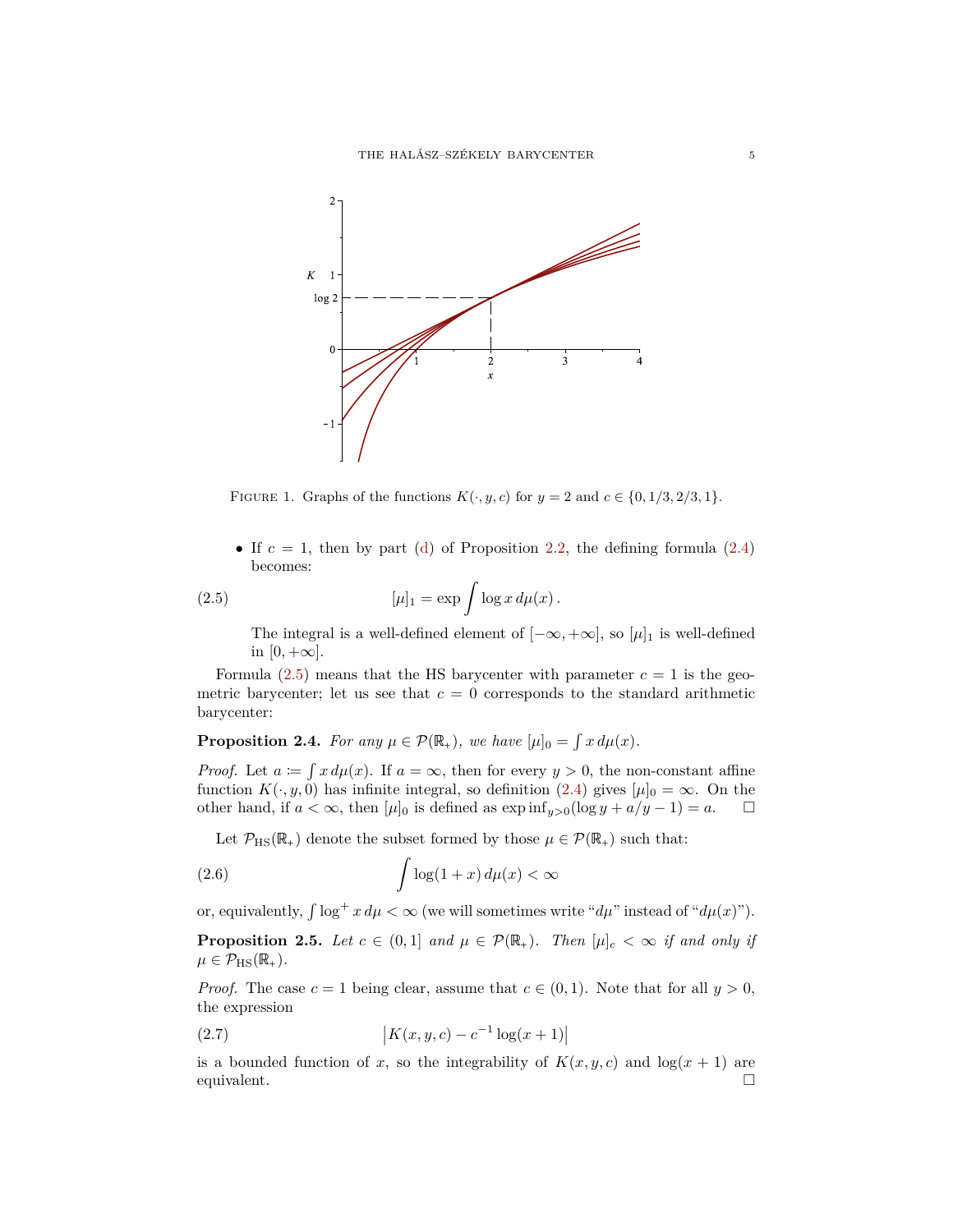Next, let us see that the standard properties one might expect for something called a "barycenter" are satisfied. For any  $x \geq 0$ , we denote by  $\delta_x$  the probability measure such that  $\delta_x(\lbrace x \rbrace) = 1$ .

<span id="page-5-5"></span>**Proposition 2.6.** *For all*  $c \in [0,1]$  *and*  $\mu \in \mathcal{P}_{\text{HS}}(\mathbb{R}_+),$  *the following properties hold:* 

- (a) Reflexivity:  $[\delta_x]_c = x$ *, for every*  $x \geq 0$ *.*
- <span id="page-5-6"></span>(b) Monotonicity with respect to the measure: *If*  $\mu_1, \mu_2 \in \mathcal{P}_{\text{HS}}(\mathbb{R}_+)$  *have distribution functions*  $F_1$ ,  $F_2$  $F_2$  *such that*  $F_1 \ge F_2^2$ , *then*  $[\mu_1]_c \le [\mu_2]_c$ *.*
- (c) Internality: *If*  $\mu(I) = 1$  *for an interval*  $I \subseteq \mathbb{R}_+$ *, then*  $[\mu]_c \in I$ *.*
- (d) Homogeneity: *If*  $\lambda \geq 0$ *, and*  $\lambda_*\mu$  *denotes the pushforward of*  $\mu$  *under the map*  $x \mapsto \lambda x$ *, then*  $[\lambda_* \mu]_c = \lambda[\mu]_c$ *.*
- <span id="page-5-7"></span>(e) Monotonicity with respect to the parameter: *If*  $0 \leq c' \leq c \leq 1$ , then  $[\mu]_{c'} \geq [\mu]_{c}.$

*Proof.* The proofs use the properties of the HS kernel listed in Proposition [2.2.](#page-3-8) Reflexivity is obvious when when  $c = 1$  or  $x = 0$ , and in all other cases follows from property [\(e\)](#page-3-4). Monotonicity with respect to the measure is a consequence of the fact that the HS kernel is increasing in *x*. The internality property of the HS barycenter follows from reflexivity and monotonicity. Homogeneity follows from property [\(g\)](#page-3-9) of the HS kernel and the change of variables formula. Finally, monotonicity with respect to the parameter *c* is a consequence of the corresponding property of the HS kernel.  $\Box$ 

As it will be clear later (see Example [2.13\)](#page-8-0), the internality and the monotonicity properties (w.r.t.  $\mu$  and w.r.t. *c*) are not strict.

2.2. **Computation and critical phenomenon.** In the remaining of this section, we discuss how to actually compute HS barycenters. In view of Proposition [2.5,](#page-4-2) we may focus on measures in  $\mathcal{P}_{\text{HS}}(\mathbb{R}_+).$  The mass of zero plays an important role. Given  $c \in (0,1)$  and  $\mu \in \mathcal{P}_{\text{HS}}(\mathbb{R}_+),$  we use the following terminology, where  $\mu(0) = \mu({0})$ :

<span id="page-5-4"></span>

|       | subcritical case:                    | $\mu(0) < 1 - c$ |  |
|-------|--------------------------------------|------------------|--|
| (2.8) | critical case:                       | $\mu(0) = 1 - c$ |  |
|       | supercritical case: $\mu(0) > 1 - c$ |                  |  |

The next result establishes a way to compute  $[\mu]_c$  in the subcritical case; the remaining cases will be dealt with later in Proposition [2.11.](#page-8-1)

<span id="page-5-3"></span>**Proposition 2.7.** *If*  $\mu \in \mathcal{P}_{\text{HS}}(\mathbb{R}_+), c \in (0,1)$  *and*  $\mu(0) < 1 - c$  *(subcritical case), then the equation*

<span id="page-5-1"></span>(2.9) 
$$
\int K_y(x,\eta,c) d\mu(x) = 0
$$

*has a unique positive and finite solution*  $\eta = \eta(\mu, c)$ *, and the* inf *in formula* [\(2.4\)](#page-3-7) *is attained uniquely at*  $y = \eta$ *; in particular,* 

<span id="page-5-2"></span>(2.10) 
$$
[\mu]_c = \exp \int K(x, \eta, c) d\mu(x).
$$

<span id="page-5-0"></span><sup>&</sup>lt;sup>2</sup>I.e.,  $\mu_2$  is "more to the right" than  $\mu_1$ . This defines a partial order, called *usual stochastic ordering* or *first order stochastic dominance*.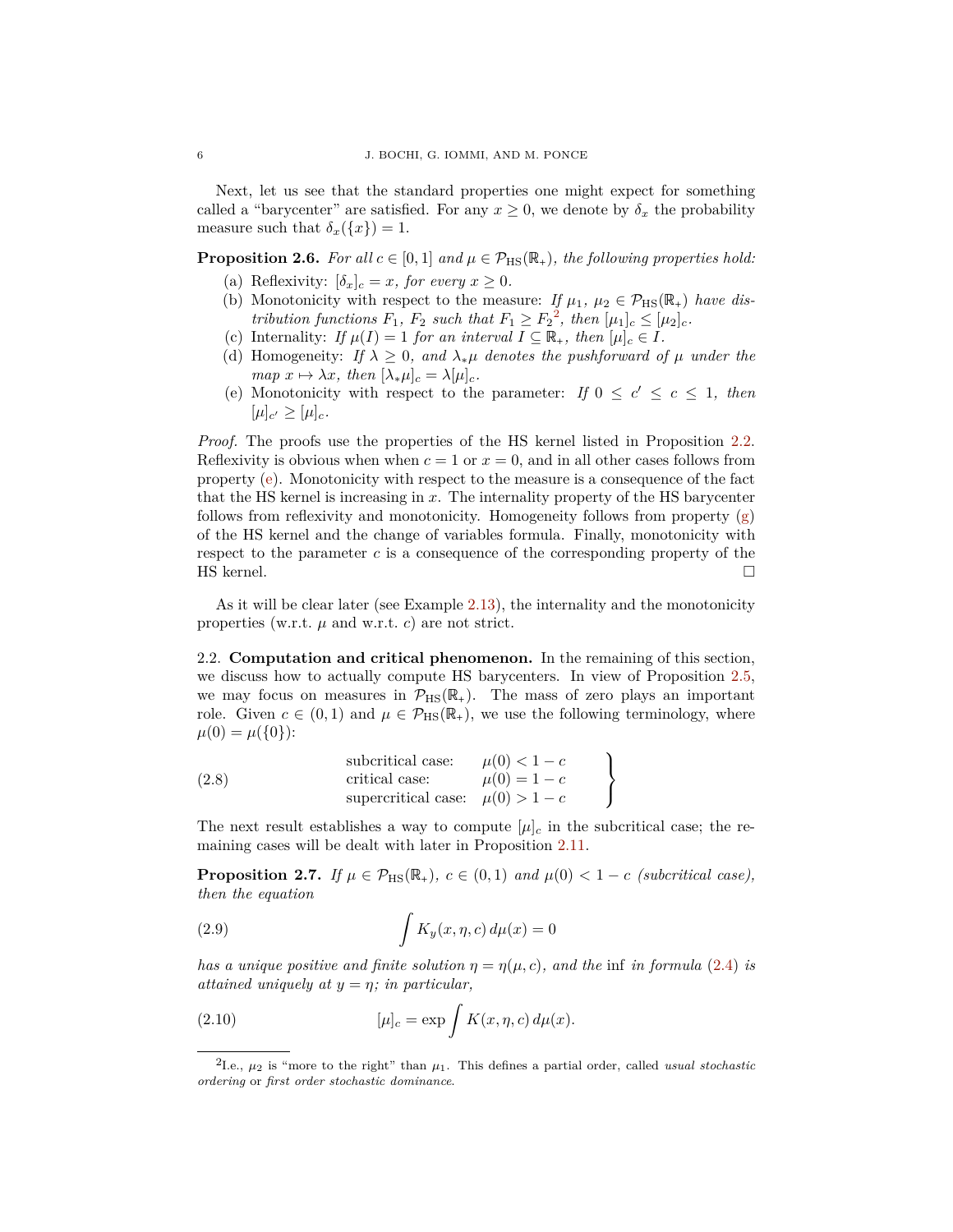<span id="page-6-9"></span>*Proof.* Fix  $\mu$  and  $c$  as in the statement. We compute the partial derivative:

<span id="page-6-1"></span>(2.11) 
$$
K_y(x, y, c) = \frac{\Delta(x, y)}{y}
$$
, where  $\Delta(x, y) := 1 - \frac{x}{cx + (1 - c)y}$ .

Since  $\Delta$  is bounded, we are allowed to differentiate under the integral sign:

<span id="page-6-0"></span>(2.12) 
$$
\frac{d}{dy}\int K(x,y,c)\,d\mu = \int K_y(x,\eta,c)\,d\mu = \frac{\psi(y)}{y},
$$

where  $\psi(y) := \int \Delta(x, y) d\mu$ . The partial derivative

<span id="page-6-8"></span>(2.13) 
$$
\Delta_y(x,y) = \frac{(1-c)x}{(cx + (1-c)y)^2}
$$

is positive, except at  $x = 0$ . Since  $\mu \neq \delta_0$ , the function  $\psi$  is strictly increasing. Furthermore,

(2.14) 
$$
\lim_{y \to +\infty} \Delta(x, y) = 1 \text{ and } \lim_{y \to 0^+} \Delta(x, y) = \begin{cases} 1 - 1/c & \text{if } x > 0, \\ 1 & \text{if } x = 0, \end{cases}
$$

and so

(2.15) 
$$
\lim_{y \to +\infty} \psi(y) = 1 \text{ and } \lim_{y \to 0^+} \psi(y) = 1 - \frac{1 - \mu(0)}{c} < 0,
$$

using the assumption  $\mu(0) < 1 - c$ . Therefore there exists a unique  $\eta > 0$  that solves the equation  $\psi(\eta)=0$ , or equivalently equation [\(2.9\)](#page-5-1). By [\(2.12\)](#page-6-0), the function  $y \mapsto \int K(x, y, c) d\mu$  decreases on  $(0, \eta]$  and increases on  $[\eta, +\infty)$ , and so attains its infimum at  $\eta$ . Formula (2.10) follows from the definition of  $[\mu]_c$ . infimum at *η*. Formula [\(2.10\)](#page-5-2) follows from the definition of  $[\mu]_c$ .

<span id="page-6-2"></span>Let us note that, as a consequence of  $(2.11)$ , equation  $(2.9)$  is equivalent to:

(2.16) 
$$
\int \frac{x}{cx + (1 - c)\eta} d\mu(x) = 1.
$$

<span id="page-6-7"></span>*Remark* 2.8. If  $\mu$  belongs to  $\mathcal{P}(\mathbb{R}_+)$  but not to  $\mathcal{P}_{\text{HS}}(\mathbb{R}_+)$ , and still  $c \in (0,1)$ , then equation  $(2.9)$  (or its equivalent version  $(2.16)$ ) still has a unique positive and finite solution  $\eta = \eta(\mu, c)$ , and formula [\(2.10\)](#page-5-2) still holds. On the other hand, if  $c = 0$ and  $\int x d\mu(x) < \infty$ , then all conclusions of Proposition [2.7](#page-5-3) still hold, with a similar proof.

<span id="page-6-3"></span>We introduce the following auxiliary function, plotted in Fig. [2:](#page-7-0)

(2.17) 
$$
B(c) := \begin{cases} 0 & \text{if } c = 0, \\ c(1-c)^{\frac{1-c}{c}} & \text{if } 0 < c < 1, \\ 1 & \text{if } c = 1. \end{cases}
$$

The following alternative formula for the HS barycenter matches the original one from [\[HS\]](#page-33-7), and in some situations is more convenient:

<span id="page-6-6"></span>**Proposition 2.9.** *If*  $0 < c \leq 1$  *and*  $\mu \in \mathcal{P}_{\text{HS}}(\mathbb{R}_+)$ *, then:* 

<span id="page-6-5"></span>(2.18) 
$$
[\mu]_c = B(c) \inf_{r>0} \left\{ r^{-\frac{1-c}{c}} \exp \left[ c^{-1} \int \log(x+r) \, d\mu(x) \right] \right\}.
$$

*Furthermore, if*  $\mu(0) < 1 - c$ *, then the* inf *is attained at the unique positive finite solution*  $\rho = \rho(\mu, c)$  *of the equation* 

<span id="page-6-4"></span>(2.19) 
$$
\int \frac{x}{x+\rho} d\mu(x) = c.
$$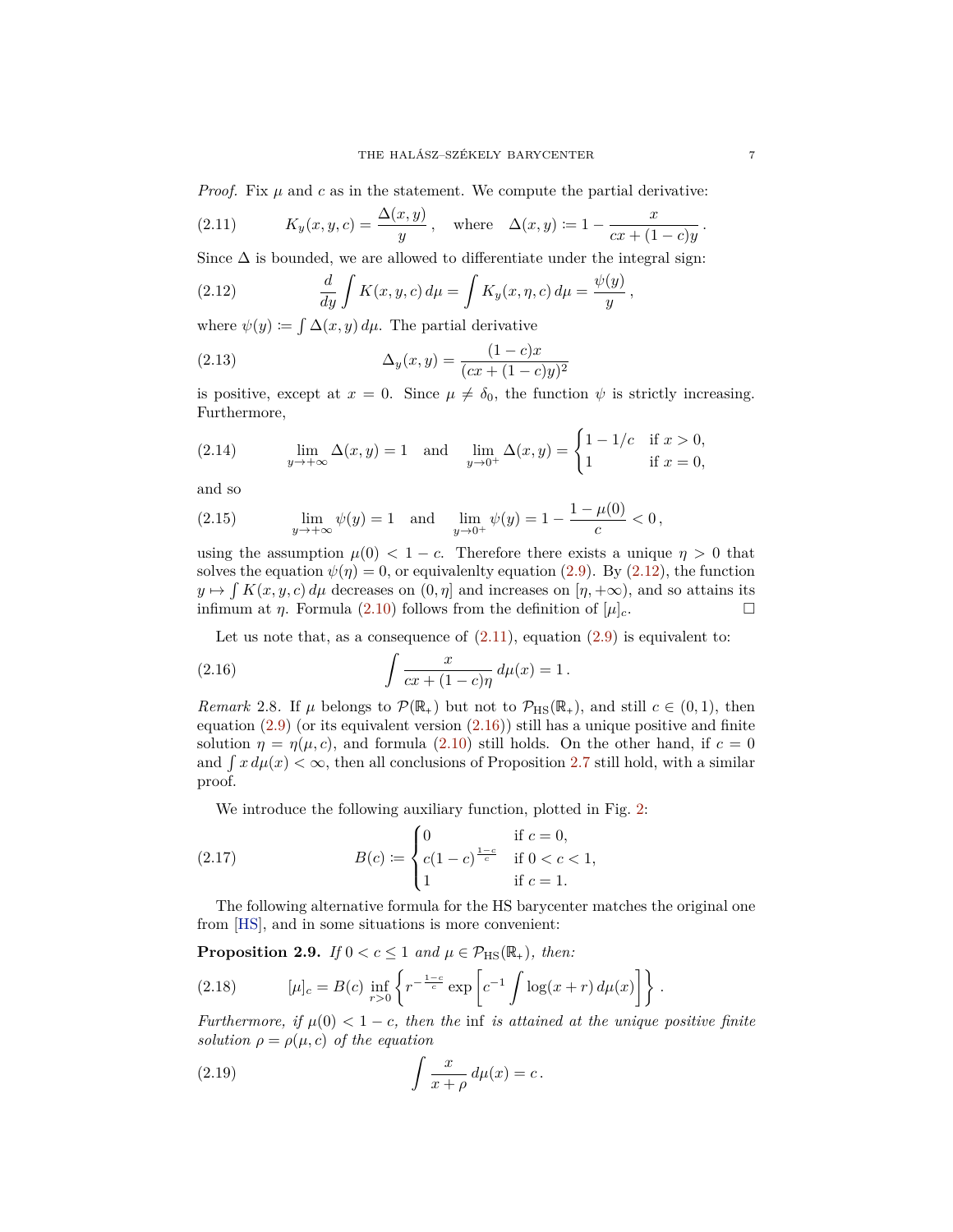<span id="page-7-0"></span>

FIGURE 2. Graph of the function *B* defined by  $(2.17)$ .

*Proof.* The formula is obviously correct if  $c = 1$ . If  $0 < c < 1$ , we introduce the variable  $r := \frac{1-c}{c}y$  in formula [\(2.4\)](#page-3-7) and manipulate. Similarly, [\(2.16\)](#page-6-2) becomes  $(2.19).$  $(2.19).$ 

If  $\mu$  is a Borel probability measure on  $\mathbb{R}_+$  not entirely concentrated at zero (i.e.,  $\mu \neq \delta_0$ ) then we denote by  $\mu^+$  the probability measure obtained by conditioning on the event  $\mathbb{R}_{++} = (0, \infty)$ , that is,

(2.20) 
$$
\mu^+(U) := \frac{\mu(U \cap \mathbb{R}_{++})}{\mu(\mathbb{R}_{++})}, \text{ for every Borel set } U \subseteq \mathbb{R}.
$$

Obviously, if  $\mu \in \mathcal{P}_{\text{HS}}(\mathbb{R}_+),$  then  $\mu^+ \in \mathcal{P}_{\text{HS}}(\mathbb{R}_+)$  as well.

**Proposition 2.10.** *Let*  $\mu \in \mathcal{P}_{\text{HS}}(\mathbb{R}_+)$  *and*  $p \coloneqq 1 - \mu(0)$ *. If*  $c \in (0,1]$  *and*  $c \leq p$ *(critical or subcritical cases), then*

<span id="page-7-1"></span>(2.21) 
$$
[\mu]_c = \frac{B(c)}{B(c/p)} [\mu^+]_{c/p}.
$$

*Proof.* Note that  $\mu \neq \delta_0$ , so the positive part  $\mu^+$  is defined. Using formula [\(2.18\)](#page-6-5), we have:

(2.22) 
$$
[\mu]_c = B(c) \inf_{r>0} r^{1-\frac{1}{c}} \exp\left(\frac{1}{c} \int \log(x+r) d\mu\right)
$$

(2.23) 
$$
= B(c) \inf_{r>0} r^{1-\frac{1}{c}} \exp\left(\frac{1}{c} \left(\mu(0) \log r + \int_{\{x>0\}} \log(x+r) d\mu\right)\right)
$$

(2.24) 
$$
= B(c) \inf_{r>0} r^{1-\frac{1}{c}+\frac{1-p}{c}} \exp\left(\frac{1}{c} \int_{\{x>0\}} \log(x+r) d\mu\right)
$$

<span id="page-7-2"></span>(2.25) 
$$
= B(c) \inf_{r>0} r^{1-\frac{p}{c}} \exp\left(\frac{1}{c/p} \int \log(x+r) d\mu^+\right).
$$

At this point, the assumption  $c \leq p$  guarantees that the barycenter  $[\mu^+]_{c/p}$  is well-<br>defined, and using (2.18) again we obtain (2.21). defined, and using  $(2.18)$  again we obtain  $(2.21)$ .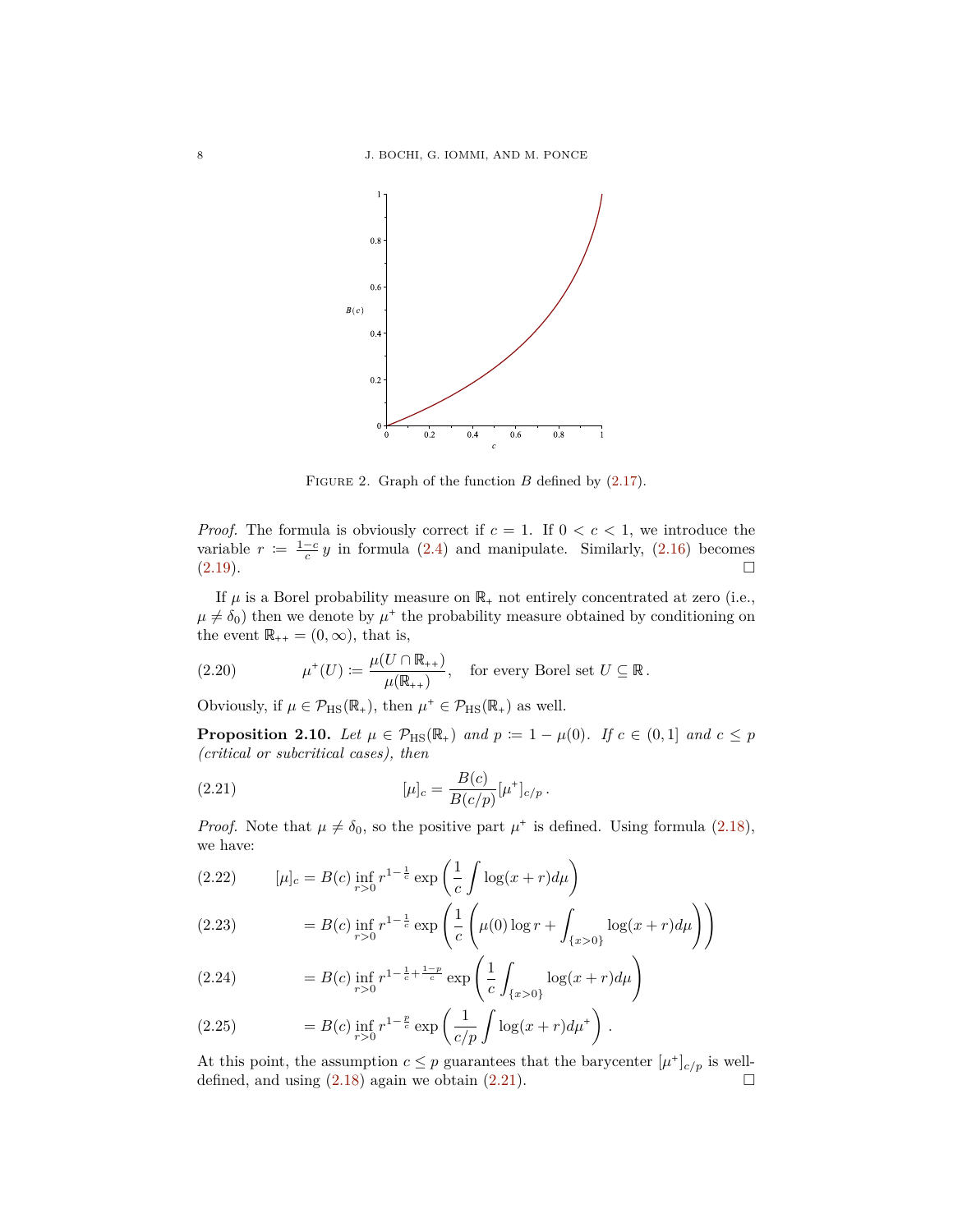<span id="page-8-5"></span>Finally, we compute the HS barycenter in the critical and supercritical cases:

<span id="page-8-2"></span><span id="page-8-1"></span>**Proposition 2.11.** *Let*  $\mu \in \mathcal{P}_{\text{HS}}(\mathbb{R}_+)$  *and*  $c \in (0,1]$ *.* 

- (a) Critical case: *If*  $\mu(0) = 1 c$ , then  $[\mu]_c = B(c)[\mu^+]_1$ .
- <span id="page-8-3"></span>(b) Supercritical case: *If*  $\mu(0) > 1 - c$ , then  $[\mu]_c = 0$ .

*In both cases above, the infimum in formula* [\(2.4\)](#page-3-7) *is* not *attained.*

*Proof.* In the critical case, we use  $(2.21)$  with  $p = c$  and conclude.

In the supercritical case, we can assume that  $\mu \neq \delta_0$ . Note that  $p < c$ , thus  $\lim_{r\to 0^+} r^{1-\frac{2}{c}} = 0$ . Moreover, since  $\log^+ x \in L^1(\mu)$ , we have

(2.26) 
$$
\lim_{r \to 0^+} \int_{\{x > 0\}} \log(x + r) d\mu = \int_{\{x > 0\}} \log x d\mu < +\infty.
$$

Therefore, using  $(2.25)$ , we obtain  $[\mu]_c = 0$ .

Propositions [2.7](#page-5-3) and [2.11](#page-8-1) allow us to compute HS barycenters in all cases. For emphasis, let us list explicitly the situations where the barycenter vanishes:

**Proposition 2.12.** Let  $c \in [0,1]$  and  $\mu \in \mathcal{P}_{\text{HS}}(\mathbb{R}_+)$ . Then  $[\mu]_c = 0$  if and only if *one of the following mutually exclusive situations occur:*

- (a)  $c = 0$  *and*  $\mu = \delta_0$ .
- (b)  $c > 0$ ,  $\mu(0) = 1 c$ , and  $\int \log x \, d\mu^+(x) = -\infty$ .
- (c)  $c > 0$  *and*  $\mu(0) > 1 c$ *.*

*Proof.* The case  $c = 0$  being obvious, assume that  $c > 0$ , and so  $B(c) > 0$ . In the critical case, part [\(a\)](#page-8-2) of Proposition [2.11](#page-8-1) tells us that  $[\mu]_c = 0$  if and only if  $[\mu^+]_1 = 0$ , which by [\(2.5\)](#page-4-1) is equivalent to  $\int \log x \, d\mu^+ = -\infty$ . In the supercritical case, part (b) of the proposition ensures that  $[\mu]_2 = 0$ . case, part [\(b\)](#page-8-3) of the proposition ensures that  $[\mu]_c = 0$ .

<span id="page-8-0"></span>**Example 2.13.** Consider the family of probability measures:

(2.27) 
$$
\mu_p := (1 - p)\delta_0 + p\delta_1, \quad 0 \le p \le 1.
$$

If  $0 < c < 1$ , then

(2.28) 
$$
[\mu_p]_c = \begin{cases} 0 & \text{if } p < c \\ B(c) = c(1 - c)^{\frac{1 - c}{c}} & \text{if } p = c \\ \frac{B(c)}{B(c/p)} = (1 - c)^{\frac{1 - c}{c}} p^{\frac{p}{c}} (p - c)^{\frac{c - p}{c}} & \text{if } p > c. \end{cases}
$$

These formulas were first obtained by Székely [\[Sz1\]](#page-34-3). It follows that the function

(2.29) 
$$
(p, c) \in [0, 1] \times [0, 1] \mapsto [\mu_p]_c
$$

(whose graph is shown on [\[vE,](#page-34-4) p. 680]) is discontinuous at the points with  $p = c > 0$ , and only at those points. We will return to the issue of continuity in Section [4.](#page-14-0)

The practical computation of HS barycenters usually requires numerical methods. In any case, it is useful to notice that the function *η* from Proposition [2.7](#page-5-3) satisfies the internality property:

<span id="page-8-4"></span>**Lemma 2.14.** *Let*  $\mu \in \mathcal{P}_{\text{HS}}(\mathbb{R}_+), c \in (0,1)$ *, and suppose that*  $\mu(0) < 1 - c$ *. If*  $\mu(I) = 1$  *for an interval*  $I \subseteq \mathbb{R}_+$ *, then*  $\eta(\mu, c) \in I$ *.* 

The proof is left to the reader.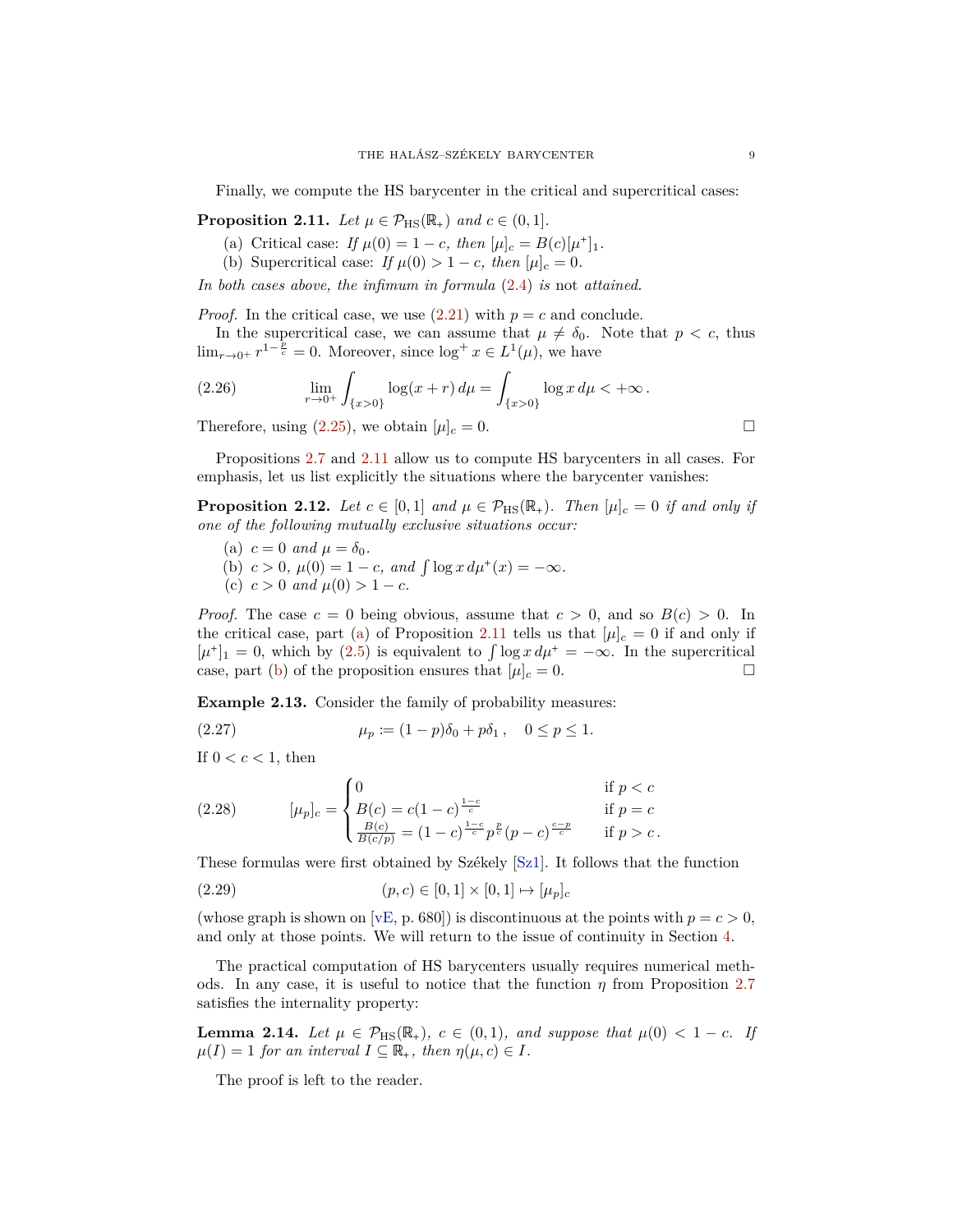#### <span id="page-9-7"></span>3. Comparison with the symmetric means

<span id="page-9-8"></span><span id="page-9-0"></span>3.1. **HS means as repetitive symmetric means.** The HS barycenter of a probability measure, introduced in the previous section, may now be specialized to the case of discrete equidistributed probabilities. So the *HS mean* of a tuple  $\underline{x} = (x_1, \ldots, x_n)$  of nonnegative numbers with parameter  $c \in [0, 1]$  is defined as:

(3.1) 
$$
\mathsf{hsm}_c(\underline{x}) := \left[\frac{\delta_{x_1} + \cdots + \delta_{x_n}}{n}\right]_c.
$$

Using  $(2.18)$ , we have more explicitly:

<span id="page-9-5"></span>(3.2) 
$$
\operatorname{hsm}_c(\underline{x}) = B(c) \inf_{r>0} r^{-\frac{1-c}{c}} \prod_{j=1}^n (x_j + r)^{\frac{1}{cn}} \quad (\text{if } c > 0),
$$

where *B* is the function [\(2.17\)](#page-6-3). On the other hand, recall that for  $k \in \{1, \ldots, n\}$ , the  $k$ -th symmetric mean of the *n*-tuple  $\underline{x}$  is:

<span id="page-9-6"></span>(3.3) 
$$
\operatorname{sym}_k(\underline{x}) := \left(\frac{E_k^{(n)}(\underline{x})}{\binom{n}{k}}\right)^{\frac{1}{k}},
$$

where  $E_k^{(n)}$  denotes the elementary symmetric polynomial of degree k in *n* variables.

Since they originate from a barycenter, the HS means are *repetition invariant*<sup>[3](#page-9-1)</sup> in the sense that, for any  $m > 0$ ,

<span id="page-9-4"></span>(3.4) 
$$
\mathsf{hsm}_c\left(\underline{x}^{(m)}\right) = \mathsf{hsm}_c(\underline{x})\,,
$$

where  $x^{(m)}$  denotes the *nm*-tuple obtained by concatenation of *m* copies of the *n*-tuple *x*. No such property holds for the symmetric means, even allowing for adjustment of the parameter *k*. Nevertheless, if the number of repetitions tends to infinity, then the symmetric means tend to stabilize, and the limit is a HS mean; more precisely:

<span id="page-9-3"></span>**Theorem 3.1.** *If*  $x = (x_1, \ldots, x_n)$ *,*  $x_i \geq 0$ *, and*  $1 \leq k \leq n$ *, then:* 

(3.5) 
$$
\lim_{m \to \infty} \text{sym}_{km} \left( \underline{x}^{(m)} \right) = \text{hsm}_{k/n}(\underline{x}).
$$

*Furthermore, the relative error goes to zero uniformly with respect to the*  $x_i$ 's.

<span id="page-9-2"></span>This theorem will be proved in the next subsection.

It is worthwhile to note that the Navas barycenter [\[Na\]](#page-34-2) is obtained as a "repetition limit" similar to [\(3.5\)](#page-9-2).

**Example 3.2.** Using Propositions [2.7](#page-5-3) and [2.11,](#page-8-1) one computes:

(3.6) 
$$
\operatorname{hsm}_{1/2}(x,y) = \left(\frac{\sqrt{x} + \sqrt{y}}{2}\right)^2;
$$

Therefore:

(3.7) 
$$
\lim_{m \to \infty} \text{sym}_m\left(\underbrace{x, \dots, x}_{m \text{ times}}, \underbrace{y, \dots, y}_{m \text{ times}}\right) = \left(\frac{\sqrt{x} + \sqrt{y}}{2}\right)^2.
$$

The last equality was deduced in [\[CHMW,](#page-33-8) p. 31] from the asymptotics of Legendre polynomials.

<span id="page-9-1"></span><sup>3</sup>or *intrinsic*, in the terminology of [\[KLL,](#page-33-0) Def. 3.3]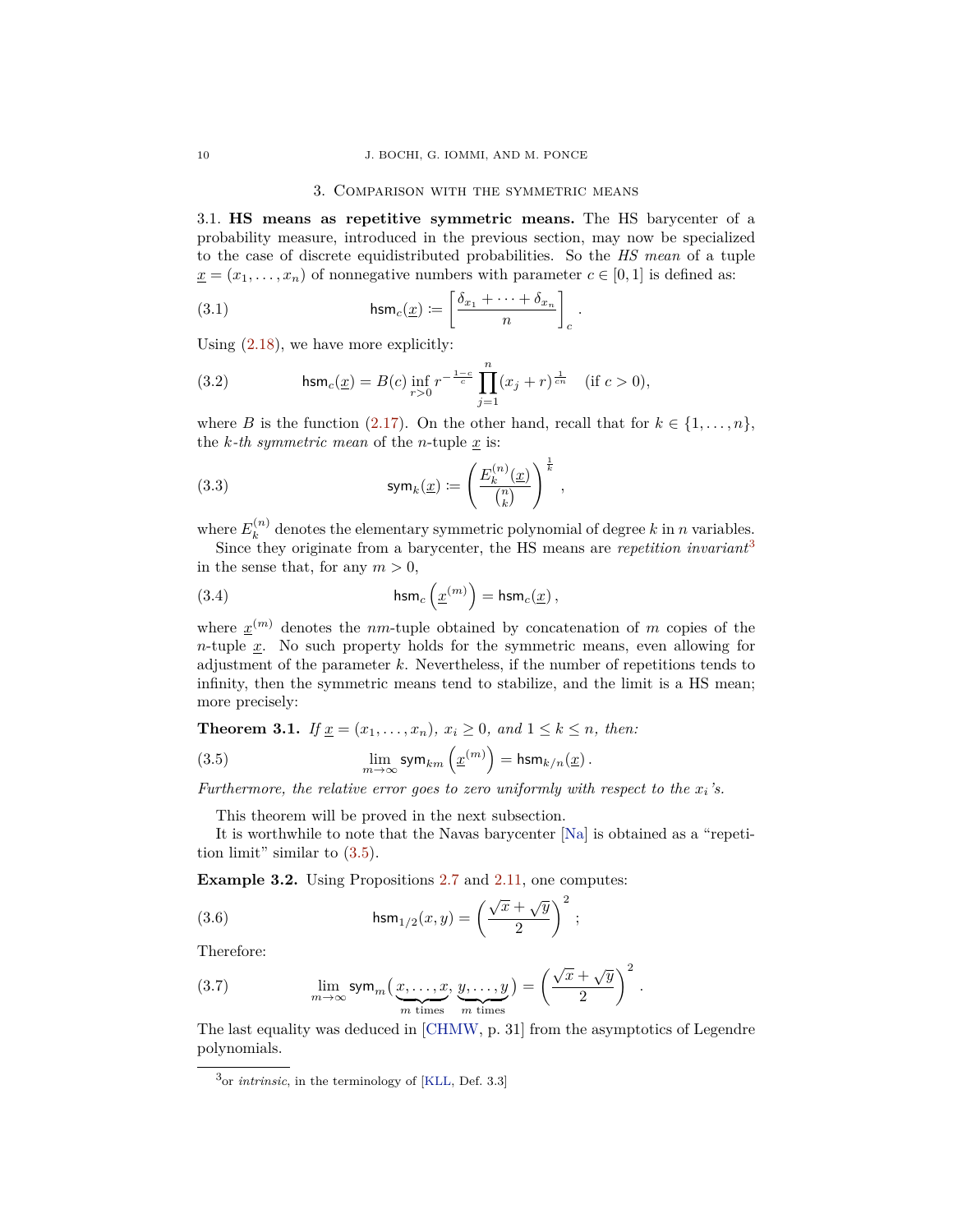<span id="page-10-5"></span>Let us pose a problem:

**Question 3.3.** *Is the sequence*  $m \mapsto \text{sym}_{km}(\underline{x}^{(m)})$  always monotone decreasing?

There exists a partial result: when  $k = 1$  and  $n = 2$ , [\[CHMW,](#page-33-8) Lemma 4.1] establishes *eventual* monotonicity.

3.2. **Inequalities between symmetric means and HS means.** The following is the first main result of this paper.

<span id="page-10-0"></span>**Theorem 3.4.** *If*  $\underline{x} = (x_1, ..., x_n)$ *,*  $x_i \geq 0$ *, and*  $1 \leq k \leq n$ *, then* 

<span id="page-10-1"></span>(3.8) 
$$
\mathsf{hsm}_{k/n}(\underline{x}) \leq \mathsf{sym}_k(\underline{x}) \leq \frac{{n \choose k}^{-1/k}}{B\left(\frac{k}{n}\right)} \mathsf{hsm}_{k/n}(\underline{x})\,.
$$

Let us postpone the proof to the next subsection. The factor at the RHS of  $(3.8)$ is asymptotically 1 with respect to *k*; indeed:

<span id="page-10-3"></span>**Lemma 3.5.** *For all integers*  $n \geq k \geq 1$ *, we have* 

<span id="page-10-2"></span>(3.9) 
$$
1 \leq \frac{{\binom{n}{k}}^{-1/k}}{B\left(\frac{k}{n}\right)} < (9k)^{\frac{1}{2k}},
$$

*with equality if and only if*  $k = n$ *.* 

*Proof.* Let  $c \coloneqq k/n$  and

(3.10) 
$$
b := \binom{n}{k} [B(c)]^k = \binom{n}{k} c^k (1-c)^{n-k}.
$$

By the Binomial Theorem,  $b \leq 1$ , which yields the first part of [\(3.9\)](#page-10-2). For the lower estimate, we use the following Stirling bounds (see [\[Fe,](#page-33-9) p. 54, (9.15)]), valid for all  $n \geq 1$ ,

(3.11) 
$$
\sqrt{2\pi} n^{n+\frac{1}{2}} e^{-n} < n! < \sqrt{2\pi} n^{n+\frac{1}{2}} e^{-n+\frac{1}{12}}.
$$

Then, a calculation (cf. [\[Fe,](#page-33-9) p. 184,  $(3.11)$ ]) gives:

(3.12) 
$$
b > \frac{e^{-\frac{1}{6}}}{\sqrt{2\pi c(1-c)n}} > \frac{1}{\sqrt{9k}},
$$

from which the second part of  $(3.9)$  follows.

Theorem [3.4](#page-10-0) and Lemma [3.5](#page-10-3) imply that HS means (with rational values of the parameter) can be obtained as repetition limits of symmetric means:

*Proof of Theorem [3.1.](#page-9-3)* Applying Theorem [3.4](#page-10-0) to the tuple  $\underline{x}^{(m)}$ , using observation [\(3.4\)](#page-9-4) and Lemma [3.5,](#page-10-3) we have:

(3.13) 
$$
\operatorname{hsm}_{k/n}(\underline{x}) \leq \lim_{m \to \infty} \operatorname{sym}_{km}(\underline{x}^{(m)}) \leq (9km)^{\frac{1}{2km}} \operatorname{hsm}_{k/n}(\underline{x}). \qquad \Box
$$

<span id="page-10-4"></span>*Remark* 3.6*.* If *k* is fixed, then

(3.14) 
$$
\lim_{n \to \infty} \frac{{n \choose k}^{-1/k}}{B\left(\frac{k}{n}\right)} = \frac{e(k!)^{1/k}}{k} > 1,
$$

and therefore the bound from Theorem [3.7](#page-11-0) may be less satisfactory. But in this case we may use the alternative bound coming from Maclaurin inequality:

(3.15) 
$$
\mathsf{sym}_k(\underline{x}) \leq \mathsf{sym}_1(\underline{x}) = \mathsf{hsm}_0(\underline{x}).
$$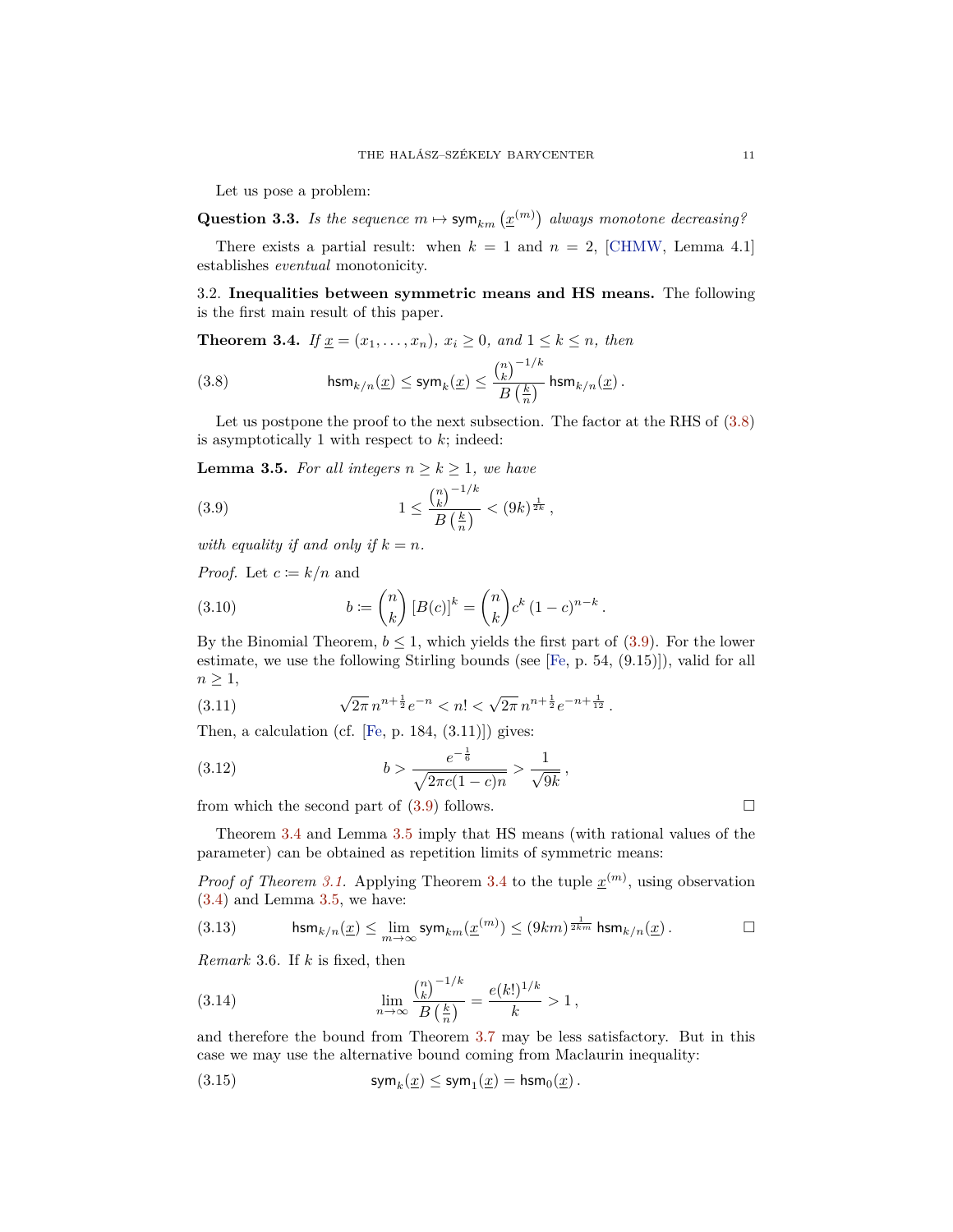<span id="page-11-5"></span>3.3. **Proof of Theorem [3.4.](#page-10-0)** The two inequalities in [\(3.8\)](#page-10-1) will be proved independently of each other. They are essentially contained in the papers [\[BIP\]](#page-33-10) and [\[HS\]](#page-33-7), respectively, though neither was stated explicitly. In the following Theorems [3.7](#page-11-0) and [3.8,](#page-12-0) we also characterize the cases of equality, and in particular show that each inequality is sharp in the sense that the corresponding factors cannot be improved.

Let us begin with the second inequality, which is more elementary. By symmetry, there is no loss of generality in assuming that the numbers  $x_i$  are ordered.

<span id="page-11-0"></span>**Theorem 3.7.** *If*  $\underline{x} = (x_1, \ldots, x_n)$  *with*  $x_1 \geq \cdots \geq x_n \geq 0$ *, and*  $1 \leq k \leq n$ *, then:* 

<span id="page-11-1"></span>(3.16) 
$$
\mathsf{sym}_k(\underline{x}) \leq \frac{{\binom{n}{k}}^{-1/k}}{B\left(\frac{k}{n}\right)} \mathsf{hsm}_{k/n}(\underline{x}).
$$

*Furthermore, equality holds if and only if*  $x_{k+1} = 0$  *or*  $k = n$ *.* 

*Proof.* Our starting point is Vieta's formula:

(3.17) 
$$
z^{n} + \sum_{\ell=1}^{n} E_{\ell}^{(n)}(x_{1},...,x_{n}) z^{n-\ell} = \prod_{j=1}^{n} (x_{j} + z).
$$

Therefore, by Cauchy's formula, for any  $r > 0$ :

<span id="page-11-4"></span>(3.18) 
$$
E_k^{(n)}(x_1,\ldots,x_n) = \frac{1}{2\pi i} \oint_{|z|=r} \frac{1}{z^{n-k+1}} \prod_{j=1}^n (x_j+z) dz.
$$

That is,

(3.19) 
$$
E_k^{(n)}(x_1,\ldots,x_n) = \frac{1}{2\pi} \int_{-\pi}^{\pi} (re^{i\theta})^{-n+k} \prod_{j=1}^n (x_j + re^{i\theta}) d\theta,
$$

Taking absolute values,

<span id="page-11-3"></span>
$$
(3.20) \quad E_k^{(n)}(x_1,\ldots,x_n) \leq \frac{1}{2\pi} \int_{-\pi}^{\pi} r^{-n+k} \prod_{j=1}^n |x_j + re^{i\theta}| \, d\theta \leq r^{-n+k} \prod_{j=1}^n (x_j + r).
$$

But these inequalities are valid for all  $r > 0$ , and therefore:

<span id="page-11-2"></span>(3.21) 
$$
E_k^{(n)}(x_1,\ldots,x_n) \leq \inf_{r>0} r^{-n+k} \prod_{j=1}^n (x_j+r).
$$

So formulas  $(3.2)$  and  $(3.3)$  imply inequality  $(3.16)$ .

Now let us investigate the possibility of equality. We consider three mutually exclusive cases, which correspond to the classification [\(2.8\)](#page-5-4):

(3.22) subcritical case: 
$$
\begin{aligned}\nx_{k+1} > 0 \\
\text{critical case:} & x_k > 0 = x_{k+1} \\
\text{supercritical case:} & x_k > 0\n\end{aligned}
$$

Using Proposition [2.11,](#page-8-1) in the critical case we have:

(3.23) 
$$
\operatorname{sym}_k(\underline{x}) = \left(\frac{x_1 \cdots x_k}{\binom{n}{k}}\right)^{\frac{1}{k}} \quad \text{and} \quad \operatorname{hsm}_{k/n}(\underline{x}) = \frac{(x_1 \cdots x_k)^{\frac{1}{k}}}{B(\frac{k}{n})},
$$

while in the supercritical case the two means vanish together. So, in both cases, inequality [\(3.16\)](#page-11-1) becomes an equality. Now suppose we are in the subcritical case; then the inf at the RHS of  $(3.21)$  is attained at some  $r > 0$ : see Proposition [2.9.](#page-6-6)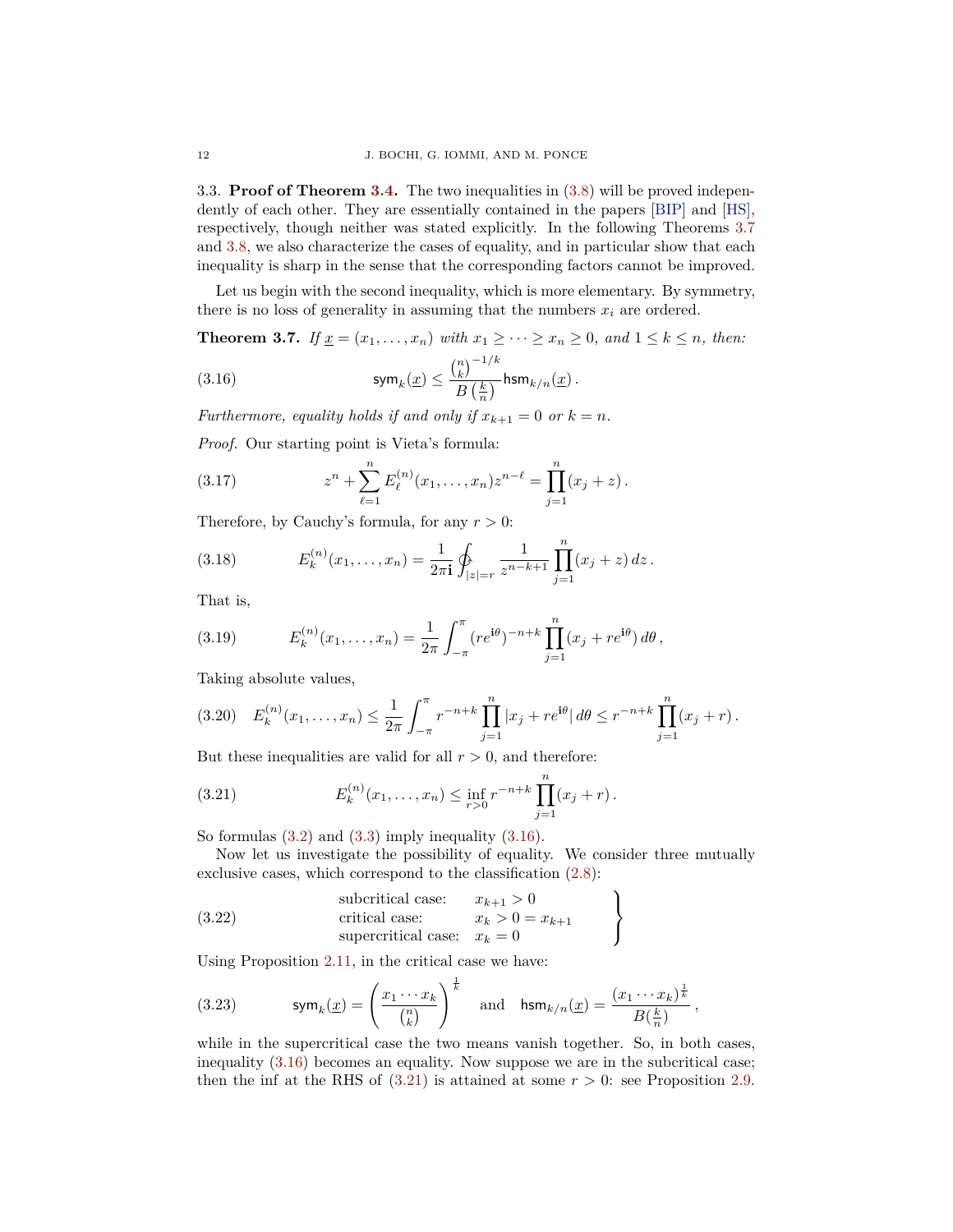<span id="page-12-7"></span>On the other hand, for this (and actually any) value of *r*, the second inequality in [\(3.20\)](#page-11-3) must be strict, because the integrand is non-constant. We conclude that, in the subcritical case, inequality [\(3.21\)](#page-11-2) is strict, and therefore [\(3.16\)](#page-11-1) is strict.  $\Box$ 

The first inequality in [\(3.8\)](#page-10-1) is a particular case of an inequality between two types of *matrix means* introduced in [\[BIP\]](#page-33-10), which we now explain. Let *A* =  $(a_{i,j})_{i,j\in\{1,\ldots,n\}}$  be a  $n\times n$  matrix with nonnegative entries. Recall that the *permanent* of *A* is the "signless determinant"

(3.24) 
$$
\operatorname{per}(A) \coloneqq \sum_{\sigma} \prod_{i=1}^{n} a_{i,\sigma(i)},
$$

where  $\sigma$  runs on the permutations of  $\{1, \ldots, n\}$ . Then the *permanental mean* of *A* is defined as:

*.*

(3.25) 
$$
\mathsf{pm}(A) := \left(\frac{\text{per}(A)}{n!}\right)^{\frac{1}{n}}
$$

On the other hand, the *scaling mean* of the matrix *A* is defined as:

<span id="page-12-6"></span>(3.26) 
$$
\mathsf{sm}(A) \coloneqq \frac{1}{n^2} \inf_{u,v} \frac{u^\top A v}{\mathsf{gm}(u) \mathsf{gm}(v)},
$$

where *u* and *v* run on the set of strictly positive column vectors, and  $\mathsf{gm}(\cdot)$  denotes the geometric mean of the entries of the vector. Equivalently,

<span id="page-12-5"></span>(3.27) 
$$
\mathsf{sm}(A) = \frac{1}{n} \inf_v \frac{\mathsf{gm}(Av)}{\mathsf{gm}(v)};
$$

see [\[BIP,](#page-33-10) Rem.  $2.6$ ].<sup>[4](#page-12-1)</sup> By [BIP, Thrm.  $2.17$ ],

<span id="page-12-2"></span>(3.28) sm(*A*) ≤ pm(*A*)*,*

with equality if and only if *A* has permanent 0 or rank 1. This inequality is far from trivial. Indeed, if the matrix *A* is doubly stochastic (i.e. row and column sums are all 1), then an easy calculation (see [\[BIP,](#page-33-10) Prop. 2.4]) shows that  $\mathsf{sm}(A) = \frac{1}{n}$ , so [\(3.28\)](#page-12-2) becomes  $\mathsf{pm}(A) \geq \frac{1}{n}$ , or equivalently,

<span id="page-12-3"></span>(3.29) 
$$
\text{per}(A) \ge \frac{n!}{n^n} \quad \text{(if } A \text{ is doubly stochastic)}.
$$

This lower bound on the permanent of doubly stochastic matrices was conjectured in 1926 by van der Waerden and, after a protracted series of partial results, proved around 1980 independently by Egorichev and Falikman: see [\[Zh,](#page-34-7) Chapter 5] for the exact references and a self-contained proof, and [\[Gu\]](#page-33-11) for more recent developments. Our inequality [\(3.28\)](#page-12-2), despite being a generalization of Egorichev– Falikman's [\(3.29\)](#page-12-3), is actually a relatively simple corollary of it: we refer the reader to  $[BIP, § 2]$  $[BIP, § 2]$  for more information.<sup>[5](#page-12-4)</sup>

We are now in position to complete the proof of Theorem [3.4,](#page-10-0) i.e., to prove the second inequality in [\(3.8\)](#page-10-1). The next result also characterizes the cases of equality.

<span id="page-12-1"></span><span id="page-12-0"></span><sup>&</sup>lt;sup>4</sup>Incidentally, formula [\(3.27\)](#page-12-5) shows that, up to the factor  $1/n$ , the scaling mean is a *matrix antinorm* in the sense defined by [\[GZ\]](#page-33-12).

<span id="page-12-4"></span> $5$ The proof of [\[BIP,](#page-33-10) Thrm. 2.17] uses a theorem on the existence of particular type of matrix factorization called Sinkhorn decomposition. The present article only needs the inequality [\(3.28\)](#page-12-2) for matrices of a specific form [\(3.32\)](#page-13-0). So the use of the existence theorem could be avoided, since it is possible to explicitly compute the corresponding Sinkhorn decomposition.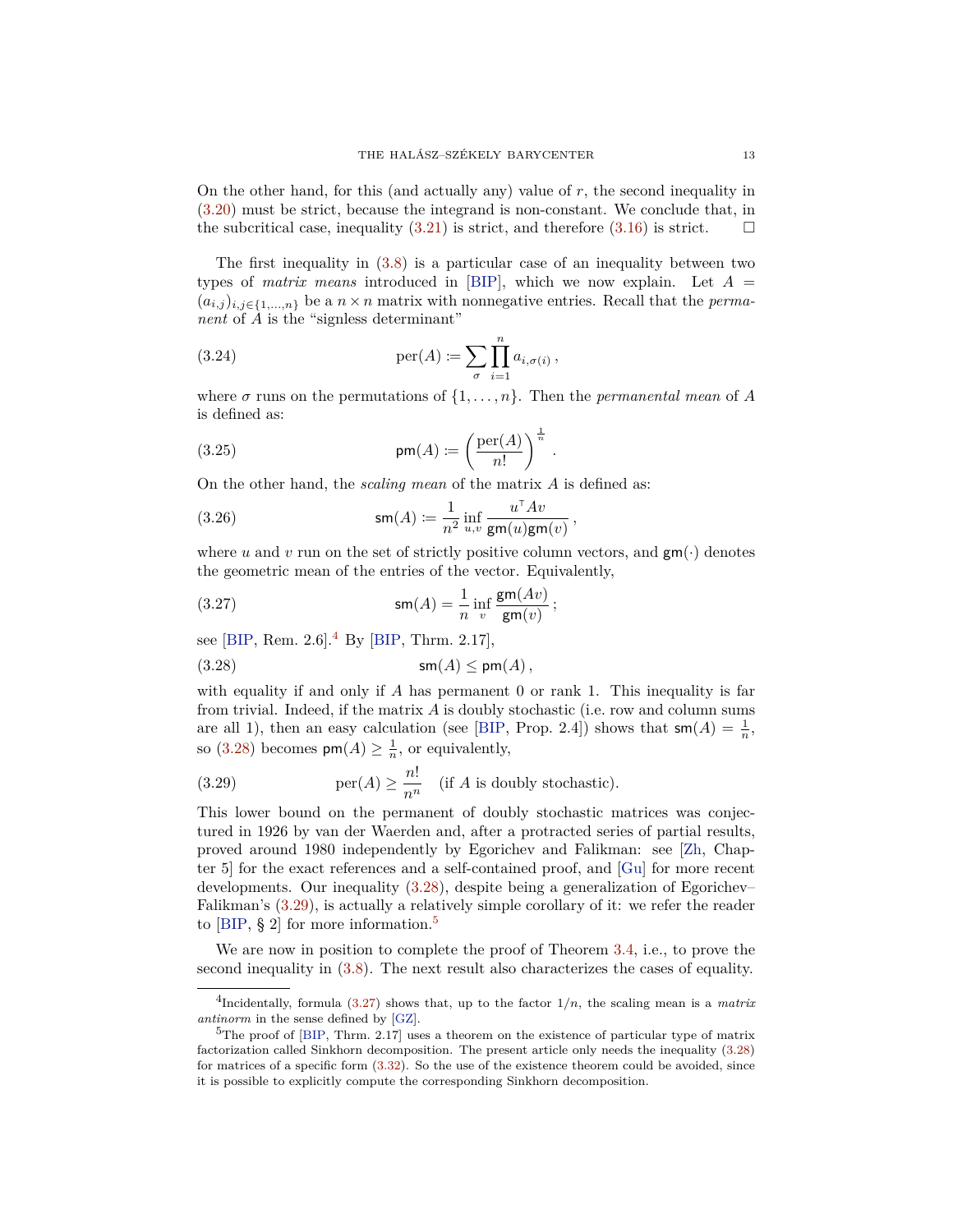<span id="page-13-5"></span>**Theorem 3.8.** *If*  $\underline{x} = (x_1, ..., x_n)$  *with*  $x_1 \ge ... \ge x_n \ge 0$ *, and*  $1 \le k \le n$ *, then:* 

<span id="page-13-4"></span>(3.30) hsm<sub>k/n</sub>( $\underline{x}$ )  $\leq$  sym<sub>k</sub>( $\underline{x}$ ).

*Furthermore, equality holds if and only if :*

<span id="page-13-3"></span>(3.31) 
$$
k = n
$$
 or  $x_1 = \cdots = x_n$  or  $x_k = 0$ .

*Proof.* Consider the nonnegative  $n \times n$  matrix:

<span id="page-13-0"></span>(3.32) 
$$
A := \begin{pmatrix} x_1 & \cdots & x_1 & 1 & \cdots & 1 \\ \vdots & \vdots & \vdots & & \vdots \\ x_n & \cdots & x_n & 1 & \cdots & 1 \end{pmatrix} \text{ with } n - k \text{ columns of } 1\text{'s.}
$$

Note that:

(3.33) 
$$
\operatorname{per}(A) = k! (n-k)! E_k^{(n)}(x_1, \dots, x_n)
$$

and so

(3.34) 
$$
\mathsf{pm}(A) = \left(\frac{E_k^{(n)}(x_1,\ldots,x_n)}{\binom{n}{k}}\right)^{\frac{1}{n}}
$$

<span id="page-13-2"></span>(3.35)  $= [\text{sym}_k(\underline{x})]^{k/n}.$ 

Now let's compute the scaling mean of *A* using formula [\(3.27\)](#page-12-5). Assume that  $k < n$ . Given a column vector  $v =$  $\begin{pmatrix} v_1 \\ \vdots \\ v_n \end{pmatrix}$  $\lambda$ with positive entries, we have:

(3.36) 
$$
\mathsf{gm}(Av) = \prod_{i=1}^{n} (sx_i + r)^{\frac{1}{n}}, \text{ where } s := \sum_{i=1}^{k} v_i \text{ and } r := \sum_{i=k+1}^{n} v_i.
$$

On the other hand, by the inequality of arithmetic and geometric means,

(3.37) 
$$
\mathsf{gm}(v) \leq \left(\frac{s}{k}\right)^{\frac{k}{n}} \left(\frac{r}{n-k}\right)^{\frac{n-k}{n}},
$$

with equality if  $v_1 = \cdots = v_k = \frac{s}{k}$ ,  $v_{k+1} = \cdots = v_n = \frac{r}{n-k}$ . So, in order to minimize the quotient  $\frac{\mathsf{gm}(Av)}{\mathsf{gm}(v)}$ , it is sufficient to consider column vectors *v* satisfying these conditions. We can also normalize  $s$  to 1, and  $(3.27)$  becomes:

(3.38) 
$$
\mathsf{sm}(A) = \inf_{r>0} \frac{\prod_{i=1}^{n} (x_i + r)^{\frac{1}{n}}}{\left(\frac{1}{k}\right)^{\frac{k}{n}} \left(\frac{r}{n-k}\right)^{\frac{n-k}{n}}}
$$

<span id="page-13-1"></span>
$$
(3.39) \qquad \qquad = \left[\text{hsm}_{k/n}(\underline{x})\right]^{k/n}
$$

by [\(3.2\)](#page-9-5). This formula  $\mathsf{sm}(A) = \left[\mathsf{hsm}_{k/n}(\underline{x})\right]^{k/n}$  also holds for  $k = n$ , taking the form  $\mathsf{sm}(A) = (x_1 \cdots x_n)^{\frac{1}{n}}$ ; this can be checked either by adapting the proof above, or more simply by using the homogeneity and reflexivity properties of the scaling mean (see [\[BIP\]](#page-33-10)).

In conclusion, the matrix  $(3.32)$  has scaling and permanental means given by formulas [\(3.39\)](#page-13-1) and [\(3.35\)](#page-13-2), respectively, and the fundamental inequality [\(3.28\)](#page-12-2) translates into  $\text{hsm}_{k/n}(\underline{x}) \leq \text{sym}_k(\underline{x})$ , that is, [\(3.8\)](#page-12-0).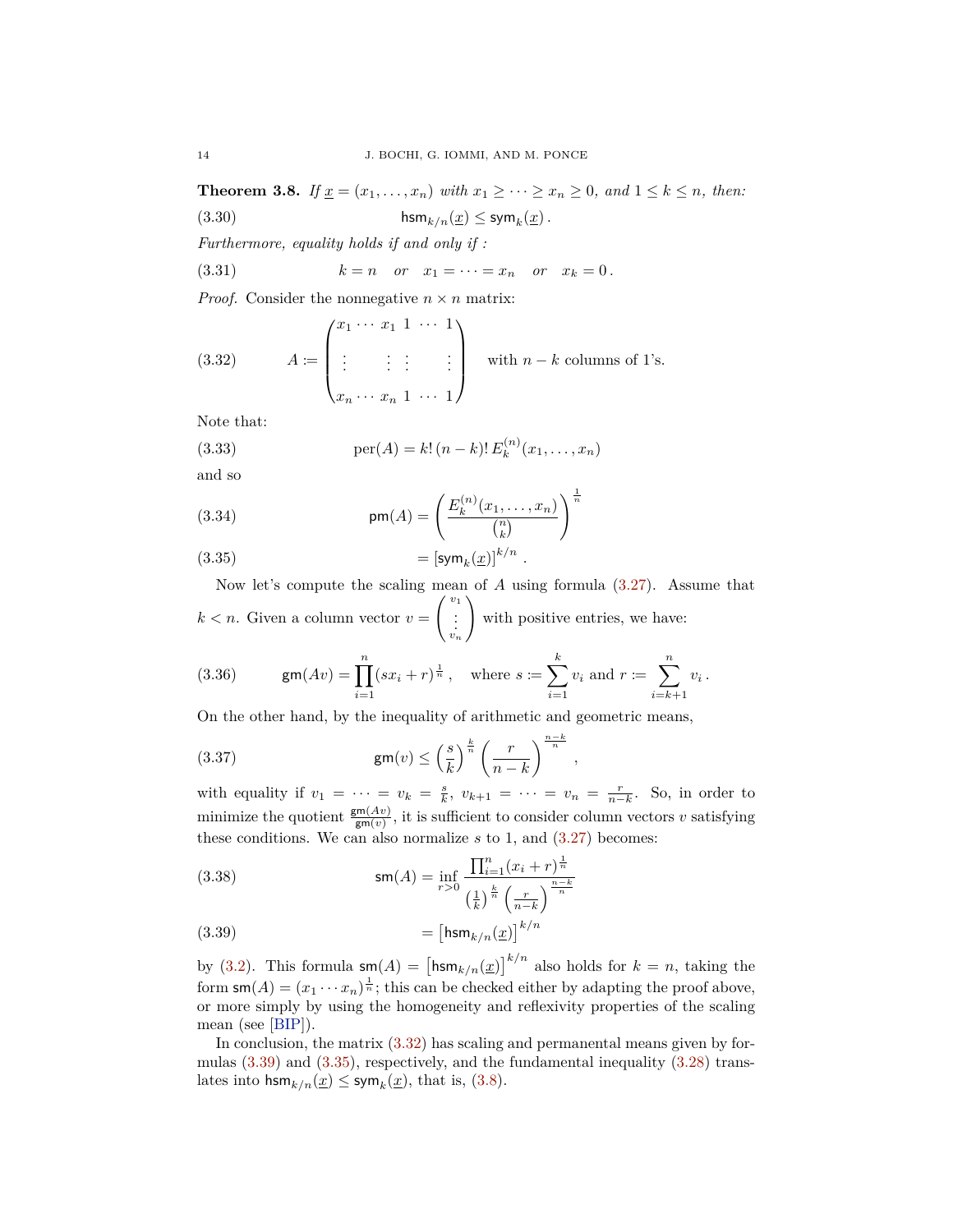<span id="page-14-2"></span>Furthermore, equality holds if and only if the matrix *A* defined by [\(3.32\)](#page-13-0) satisfies  $\mathsf{sm}(A) = \mathsf{pm}(A)$ , by formulas [\(3.39\)](#page-13-1) and [\(3.35\)](#page-13-2). As mentioned before,  $\mathsf{sm}(A) =$ pm(*A*) if and only if *A* has rank 1 or permanent 0 (see [\[BIP,](#page-33-10) Thrm. 2.17]). Note that *A* has rank 1 if and only if  $k = 1$  or  $x_1 = \cdots = x_n$ . On the other hand, by [\(3.35\)](#page-13-2), *A* has permanent 0 if and only if  $\mathsf{sym}_k(\underline{x}) = 0$ , or equivalently  $x_k = 0$ . So we have proved that equality  $\lim_{k/n}(\underline{x}) = \text{sym}_k(\underline{x})$  is equivalent to condition  $(3.31).$  $(3.31).$ 

We close this section with some comments on related results.

*Remark* 3.9*.* In [\[HS\]](#page-33-7), the asymptotics of the integral [\(3.18\)](#page-11-4) are determined using the saddle point method (see e.g. [\[Si,](#page-34-8) Section 15.4]). However, for this method to work, the saddle must be steep, that is, the second derivative at the saddle must be large in absolute value. Major [\[Maj,](#page-34-9) p. 1987] discusses this situation: if the second derivative vanishes, then "a more sophisticated method has to be applied and only weaker results can be obtained in this case. We shall not discuss this question in the present paper". On the other hand, in the general situation covered by our Theorem [3.4,](#page-10-0) the saddle can be flat. (It must be noted that the setting considered by Major is different, since he allows random variables to be negative.)

*Remark* 3.10. Given an arbitrary  $n \times n$  non-negative matrix A, the permanental and scaling means satisfy the following inequalities (see [\[BIP,](#page-33-10) Theorem 2.17]),

<span id="page-14-1"></span>
$$
(3.40) \qquad \qquad \mathsf{sm}(A) \le \mathsf{pm}(A) \le n(n!)^{-1/n} \mathsf{sm}(A).
$$

The sequence  $(n(n!)^{-1/n})$  is increasing and converges to *e*. In general, as *n* tends to infinity the permanental mean does not necessarily converges to the scaling mean. However, there are some special classes of matrices for which this is indeed the case: for example, in the repetitive situation covered by the *Generalized Friedland limit* [\[BIP,](#page-33-10) Theorem 2.19]. Note that  $\lim_{k/n}(\underline{x})$  and  $\lim_{k}(\underline{x})$  correspond to the *n/k*−th power of the scaling and permanental mean of the matrix *A*, respectively. Therefore,  $(3.8)$  can be regarded as an improvement of  $(3.40)$  for this particular class of matrices.

*Remark* 3.11*.* A natural extension of symmetric means are *Muirhead means*, see [\[HLP,](#page-33-3) § 2.18], [\[Bu,](#page-33-5) § V.6] for definition and properties. Accordingly, it should be possible to define a family of barycenters extending the HS barycenters, taking over from [\[BIP,](#page-33-10) § 5.2]. An analogue of inequality [\(3.30\)](#page-13-4) holds in this extended setting, again as a consequence of the key inequality [\(3.28\)](#page-12-2) between matrix means. However, we do not know if inequality [\(3.16\)](#page-11-1) can be extended in a comparable level of generality.

### 4. CONTINUITY OF THE HS BARYCENTER

<span id="page-14-0"></span>In this section we study the continuity of the HS barycenter as a two-variable function,  $(\mu, c) \mapsto [\mu]_c$ , defined in the space  $\mathcal{P}(\mathbb{R}_+) \times [0, 1]$ . The most natural topology on  $\mathcal{P}(\mathbb{R}_+)$  is the weak topology (defined below). The barycenter function is not continuous with respect to this topology, but, on the positive side, it is lower semicontinuous, except in a particular situation. In order to obtain better results, we need to focus on subsets of measures satisfying the natural integrability conditions (usually  $(2.6)$ , but differently for the extremal parameters  $c = 0$  and  $c = 1$ , and endow these subsets with stronger topologies that are well adapted to the integrability assumptions.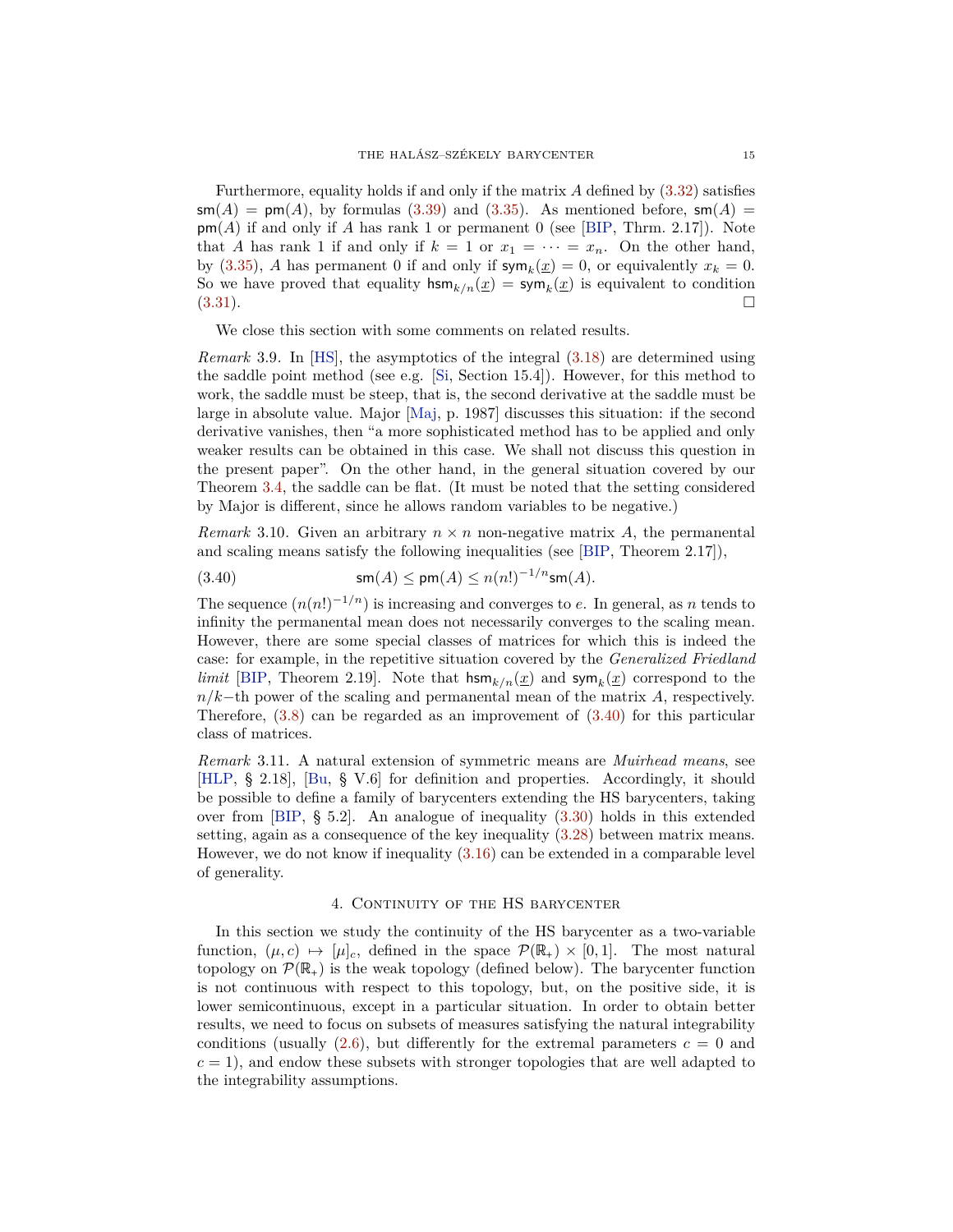<span id="page-15-7"></span>In a preliminary subsection, we collect some general facts on topologies on spaces of measures. In the remaining subsections we prove several results on continuity of the HS barycenter. And all these results will be used in combination to prove our general ergodic theorem in Section [5.](#page-21-0)

<span id="page-15-5"></span>4.1. **Convergence of measures.** If  $(X, d)$  is a separable complete metric space, let  $C_{\rm b}(X)$  be the set of all continuous bounded real functions on X, and let  $\mathcal{P}(X)$ denote the set of all Borel probability measures on *X*. Recall (see e.g. [\[Pa\]](#page-34-6)) that the *weak topology* is a metrizable topology on  $\mathcal{P}(X)$  according to with a sequence  $(\mu_n)$  converges to some  $\mu$  if and only if  $\int \phi \, d\mu_n \to \int \phi \, d\mu$  for every test function  $\phi \in C_{\mathbf{b}}(X)$ ; we say that  $(\mu_n)$  converges *weakly* to  $\mu$ , and denote this by  $\mu_n \to \mu$ . The space  $\mathcal{P}(X)$  is Polish, and it is compact if and only if X is compact. Despite the space  $C_b(X)$  being huge (nonseparable w.r.t. its usual topology if X is noncompact), by [\[Pa,](#page-34-6) Theorem II.6.6] we can nevertheless find a *countable* subset  $C \subseteq C_{b}(X)$  such that, for all  $(\mu_n)$  and  $\mu$  in  $\mathcal{P}(X)$ ,

<span id="page-15-6"></span>(4.1) 
$$
\mu_n \to \mu \iff \forall \phi \in \mathcal{C}, \int \phi \, d\mu_n \to \int \phi \, d\mu.
$$

The following result deals with sequences of integrals  $\int \phi_n d\mu_n$  where not only the measures but also the integrands vary, and bears a resemblance to Fatou's Lemma:

<span id="page-15-1"></span>**Proposition 4.1.** *Suppose that*  $(\mu_n)$  *is a sequence in*  $\mathcal{P}(X)$  *converging weakly to some measure*  $\mu$ *, and that*  $(\phi_n)$  *is a sequence of continuous functions on X converging uniformly on compact subsets to some function φ. Furthermore, assume that the functions*  $\phi_n$  *are bounded from below by a constant* −*C independent* of *n*. *Then,*  $\liminf_{n\to\infty} \int \phi_n d\mu_n \geq \int \phi d\mu$ .

Note that, as in Fatou's Lemma, the integrals in Proposition [4.1](#page-15-1) can be infinite.

*Proof.* Without loss of generality, assume that  $C = 0$ . Let  $\lambda \in \mathbb{R}$  be such that  $\lambda < \int \phi \, d\mu$ . By the monotone convergence theorem, there exists  $m \in \mathbb{N}$  such that  $\int \min{\phi, m} d\mu > \lambda$ . For a function  $\psi : X \to \mathbb{R}$ , let  $\hat{\psi}(x) := \min{\psi(x), m}$ . Note that

<span id="page-15-2"></span>(4.2) 
$$
\int \phi_n \, d\mu_n \ge \int \hat{\phi}_n \, d\mu_n = \int \left(\hat{\phi}_n - \hat{\phi}\right) \, d\mu_n + \int \hat{\phi} \, d\mu_n.
$$

By Prokhorov's theorem (see e.g. [\[Pa,](#page-34-6) Theorem 6.7]), the sequence  $(\mu_n)$  forms a *tight* set, that is, for every  $\varepsilon > 0$ , there exists a compact set  $K \subseteq X$  such that  $\mu_n(X \setminus K) \leq \varepsilon/(2m)$  for all *n*. Since  $(\phi_n)$  converges uniformly on compact subsets to  $\phi$ , we obtain:

<span id="page-15-3"></span>(4.3) 
$$
\lim_{n \to \infty} \left| \int_K (\hat{\phi}_n - \hat{\phi}) d\mu_n \right| \leq \lim_{n \to \infty} \sup_{x \in K} \left| \hat{\phi}_n(x) - \hat{\phi}(x) \right| = 0.
$$

We also have:

<span id="page-15-0"></span>
$$
(4.4) \quad \left| \int_{X \setminus K} \left( \hat{\phi}_n - \hat{\phi} \right) \, d\mu_n \right| \le \mu_n(X \setminus K) \sup_{x \in X \setminus K} \left| \hat{\phi}_n(x) - \hat{\phi}(x) \right| < \frac{\varepsilon}{2m} 2m = \varepsilon.
$$

Since  $(\mu_n)$  converges weakly to  $\mu$ , we have  $\lim_{n\to\infty} \int \hat{\phi} d\mu = \int \hat{\phi} d\mu > \lambda$ . Therefore, combining  $(4.2)$ ,  $(4.3)$  and  $(4.4)$ , for sufficiently large values of *n* we obtain  $\int \phi_n d\mu_n > \lambda$ . The result now follows.  $\Box$ 

<span id="page-15-4"></span>The next direct consequence is useful.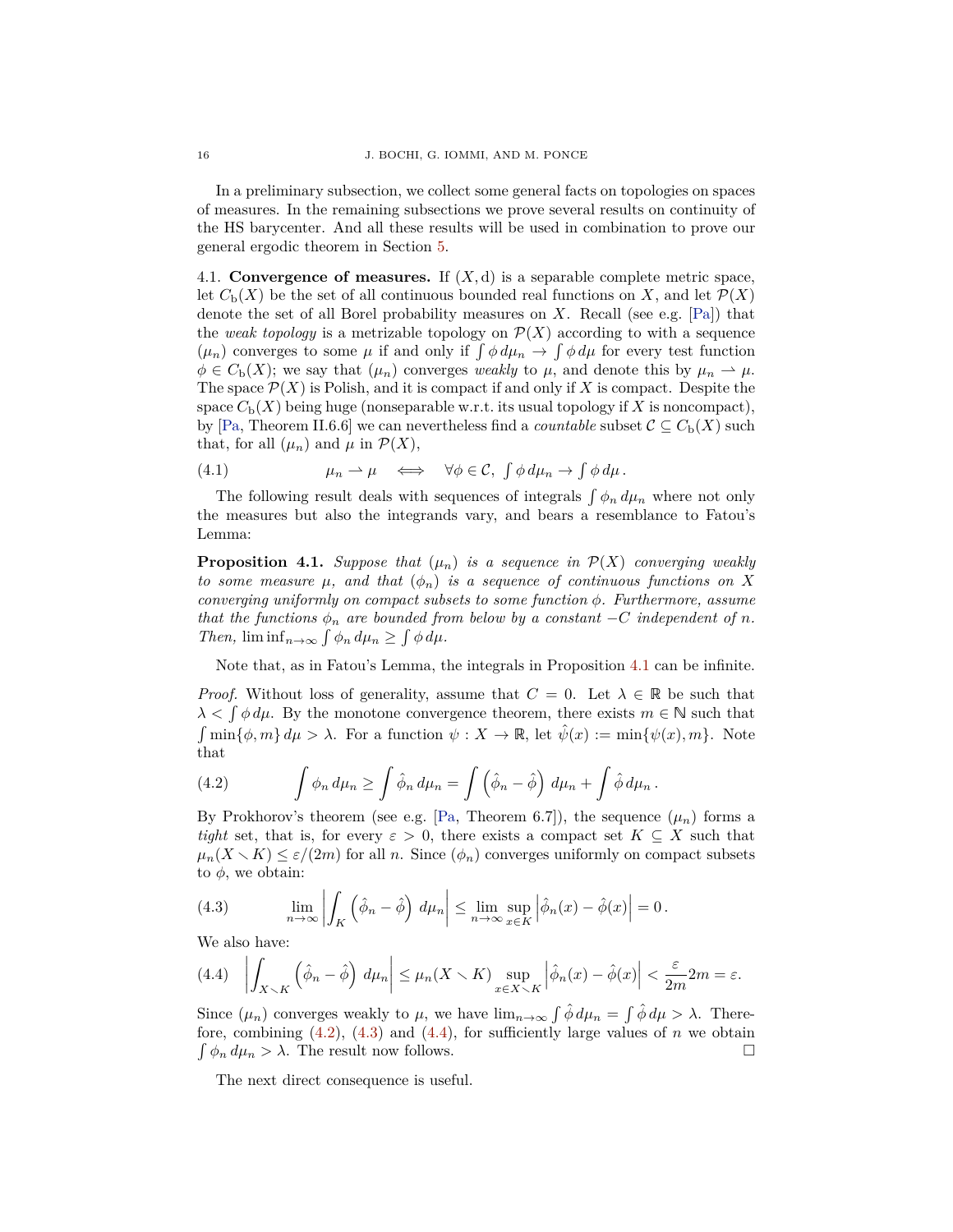<span id="page-16-6"></span>**Corollary 4.2.** *Suppose that*  $(\mu_n)$  *is a sequence in*  $\mathcal{P}(X)$  *converging weakly to some measure*  $\mu$ , and that  $(\phi_n)$  is a sequence of continuous functions on X converging *uniformly on compact subsets to some function φ. Furthermore, assume that the functions*  $|\phi_n|$  *are bounded by a constant C independent of n. Then,*  $\int \phi_n d\mu_n \rightarrow$  $\int \phi \, d\mu$ .

We will also need a slightly stronger notion of convergence. Let  $\mathcal{P}_1(X) \subseteq \mathcal{P}(X)$ denote the set of measures  $\mu$  with finite first moment, that is,

<span id="page-16-3"></span>(4.5) 
$$
\int d(x,x_0) d\mu(x) < \infty,
$$

Here and in what follows,  $x_0 \in X$  is a basepoint which we consider as fixed, the particular choice being entirely irrelevant. We metrize  $\mathcal{P}_1(X)$  with *Kantorovich metric* (see e.g. [\[Vi,](#page-34-5) p. 207]):

(4.6) 
$$
W_1(\mu,\nu) := \sup \left\{ \int \psi \, d(\mu - \nu) ; \psi \colon X \to [-1,1] \text{ is 1-Lipschitz} \right\}
$$

Of course, the Kantorovich metric depends on the original metric d on *X*; in fact, it "remembers" it, since  $W_1(\delta_x, \delta_y) = d(x, y)$ . The metric space  $(\mathcal{P}_1(X), W_1)$  is called 1*-Wasserstein space*; it is separable and complete. Unless *X* is compact, the topology on  $\mathcal{P}_1(X)$  is stronger than the weak topology. In fact, we have the following characterizations of convergence:

<span id="page-16-0"></span>**Theorem 4.3** ([\[Vi,](#page-34-5) Theorem 7.12]). For all  $(\mu_n)$  and  $\mu$  in  $\mathcal{P}_1(X)$ , the following *statements are equivalent:*

- (a)  $W_1(\mu_n, \mu) \to 0$ .
- <span id="page-16-2"></span>(b) *if*  $\phi: X \to \mathbb{R}$  *is a continuous function such that*  $\frac{|\phi|}{1+d(\cdot,x_0)}$  *is bounded, then*  $\int \phi \, d\mu_n \to \int \phi \, d\mu.$
- <span id="page-16-4"></span>(c)  $\mu_n \rightharpoonup \mu$  and  $\int d(\cdot, x_0) d\mu_n \rightarrow \int d(\cdot, x_0) d\mu$ .
- <span id="page-16-1"></span>(d)  $\mu_n \to \mu$  and the following "tightness condition" holds:

(4.7) 
$$
\lim_{R \to \infty} \lim_{n \to \infty} \int_{X \setminus B_R(x_0)} [1 + d(\cdot, x_0)] d\mu_n = 0.
$$

*where*  $B_R(x_0)$  *denotes the open ball of center*  $x_0$  *and radius*  $R$ *.* 

The next lemma should be compared to Corollary [4.2:](#page-15-4)

<span id="page-16-5"></span>**Lemma 4.4.** *Suppose that*  $(\mu_n)$  *is a sequence in*  $\mathcal{P}_1(X)$  *converging to some measure*  $\mu$ , and that  $(\phi_n)$  *is a sequence of continuous functions on X converging uniformly on bounded subsets to some function φ. Furthermore, assume that the functions*  $\frac{|\phi_n|}{1+d(\cdot,x_0)}$  *are bounded by a constant C independent of n. Then,*  $\int \phi_n d\mu_n \to$  $\int \phi \, d\mu$ .

*Proof.* Fix  $\varepsilon > 0$ . By part [\(d\)](#page-16-1) of Theorem [4.3,](#page-16-0) there exists  $R > 0$  such that, for all sufficiently large *n*,

(4.8) 
$$
\int_{X \setminus B_R(x_0)} [1 + d(x, x_0)] d\mu_n(x) \leq \varepsilon.
$$

*.*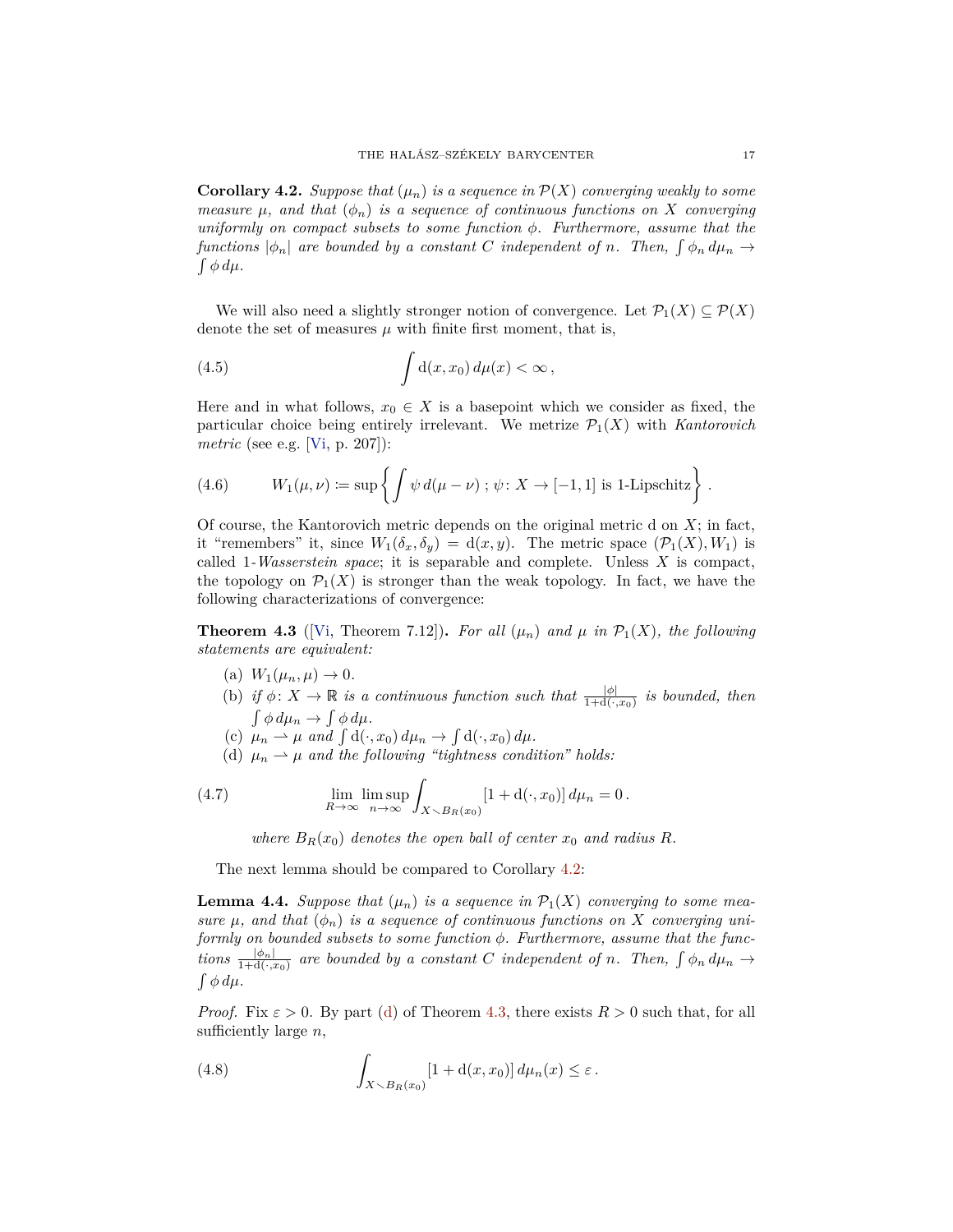Then, we write:

$$
(4.9) \quad \int \phi_n \, d\mu_n - \int \phi \, d\mu = \int (\phi_n - \phi) \, d\mu_n + \int \phi \, d(\mu_n - \mu)
$$

$$
= \underbrace{\int_{X \searrow B_R(x_0)} (\phi_n - \phi) \, d\mu_n}_{\textcircled{1}} + \underbrace{\int_{B_R(x_0)} (\phi_n - \phi) \, d\mu_n}_{\textcircled{2}} + \underbrace{\int \phi \, d(\mu_n - \mu)}_{\textcircled{3}}.
$$

By part [\(b\)](#page-16-2) of Theorem [4.3,](#page-16-0) the term  $(3)$  tends to 0 as  $n \to \infty$ . By the assumption of uniform convergence on bounded sets,  $|Q| \leq \sup_{B_{2R}(x_0)} |\phi_n - \phi|$  tends to 0 as well. Finally,

(4.10)

$$
|\mathbb{O}| \leq \int_{X \setminus B_R(x_0)} (|\phi_n| + |\phi|) d\mu_n \leq 2C \int_{X \setminus B_R(x_0)} [1 + d(x, x_0)] d\mu_n(x) \leq 2C\varepsilon,
$$

for all sufficiently large *n*. Since  $\varepsilon > 0$  is arbitrary, we conclude that  $\int \phi_n d\mu_n \to$  $\int \phi \, d\mu$ , as claimed.  $\Box$ 

Let us now consider the specific case of the metric space  $(X, d) = (\mathbb{R}_+, d_{\text{HS}}),$ where:

<span id="page-17-1"></span>(4.11) 
$$
d_{\text{HS}}(x, y) := |\log(1 + x) - \log(1 + y)|.
$$

Then the finite-first-moment condition [\(4.5\)](#page-16-3) becomes our usual integrability condi-tion [\(2.6\)](#page-4-3), so the 1-Wasserstein space  $\mathcal{P}_1(X)$  becomes  $\mathcal{P}_{\text{HS}}(\mathbb{R}_+).$ 

4.2. **Lower and upper semicontinuity.** The HS barycenter is definitely not continuous with respect to the weak topology, since the complement of  $\mathcal{P}_{\text{HS}}(\mathbb{R}_+)$  is dense in  $\mathcal{P}(\mathbb{R}_+)$ , and the barycenter is  $\infty$  there (by Proposition [2.5\)](#page-4-2). Nevertheless, lower semicontinuity holds, except in the critical configuration:

<span id="page-17-0"></span>**Theorem 4.5.** *For every*  $(\mu, c) \in \mathcal{P}(\mathbb{R}_+) \times [0, 1)$ *, we have:* 

(4.12) 
$$
\liminf_{(\tilde{\mu}, \tilde{c}) \to (\mu, c)} [\tilde{\mu}]_{\tilde{c}} \geq [\mu]_c \quad unless \quad \mu(0) = 1 - c \ and \ [\mu]_c > 0.
$$

To be explicit, the inequality above means that for every  $\lambda < [\mu]_c$ , there exists a neighborhood  $\mathcal{U} \subseteq \mathcal{P}(\mathbb{R}_+) \times [0,1)$  of  $(\mu, c)$  with respect to the product topology (weak  $\times$  standard) such that  $[\tilde{\mu}]_{\tilde{c}} > \lambda$  for all  $(\tilde{\mu}, \tilde{c}) \in \mathcal{U}$ .

*Proof.* Let us first note that:

(4.13) 
$$
\mu(0) = 1 - c \text{ and } [\mu]_c > 0 \Rightarrow \liminf_{(\tilde{\mu}, \tilde{c}) \to (\mu, c)} [\tilde{\mu}]_{\tilde{c}} < [\mu]_c.
$$

Indeed, if  $c_n := c + 1/n$ , then  $(\mu, c_n) \to (\mu, c)$ . By Proposition [2.11,](#page-8-1) we have that  $[\mu]_{c_n} = 0$ . Thus,

(4.14) 
$$
0 = \lim_{n \to \infty} [\mu]_{c_n} = \liminf_{(\tilde{\mu}, \tilde{c}) \to (\mu, c)} [\tilde{\mu}]_{\tilde{c}} < [\mu]_c.
$$

We now consider the converse implication: given  $(\mu, c) \in \mathcal{P}(\mathbb{R}_+) \times [0, 1)$  such that  $\mu(0) \neq 1 - c$  or  $[\mu]_c = 0$ , we want to show that  $\liminf_{(\tilde{\mu}, \tilde{c}) \to (\mu, c)} [\tilde{\mu}]_{\tilde{c}} \geq [\mu]_c$ . There are some trivial cases:

- If  $[\mu]_c = 0$ , then the conclusion is obvious.
- If  $\mu(0) > 1 c$ , then  $[\mu]_c = 0$  by Proposition [2.11,](#page-8-1) and again the conclusion is clear.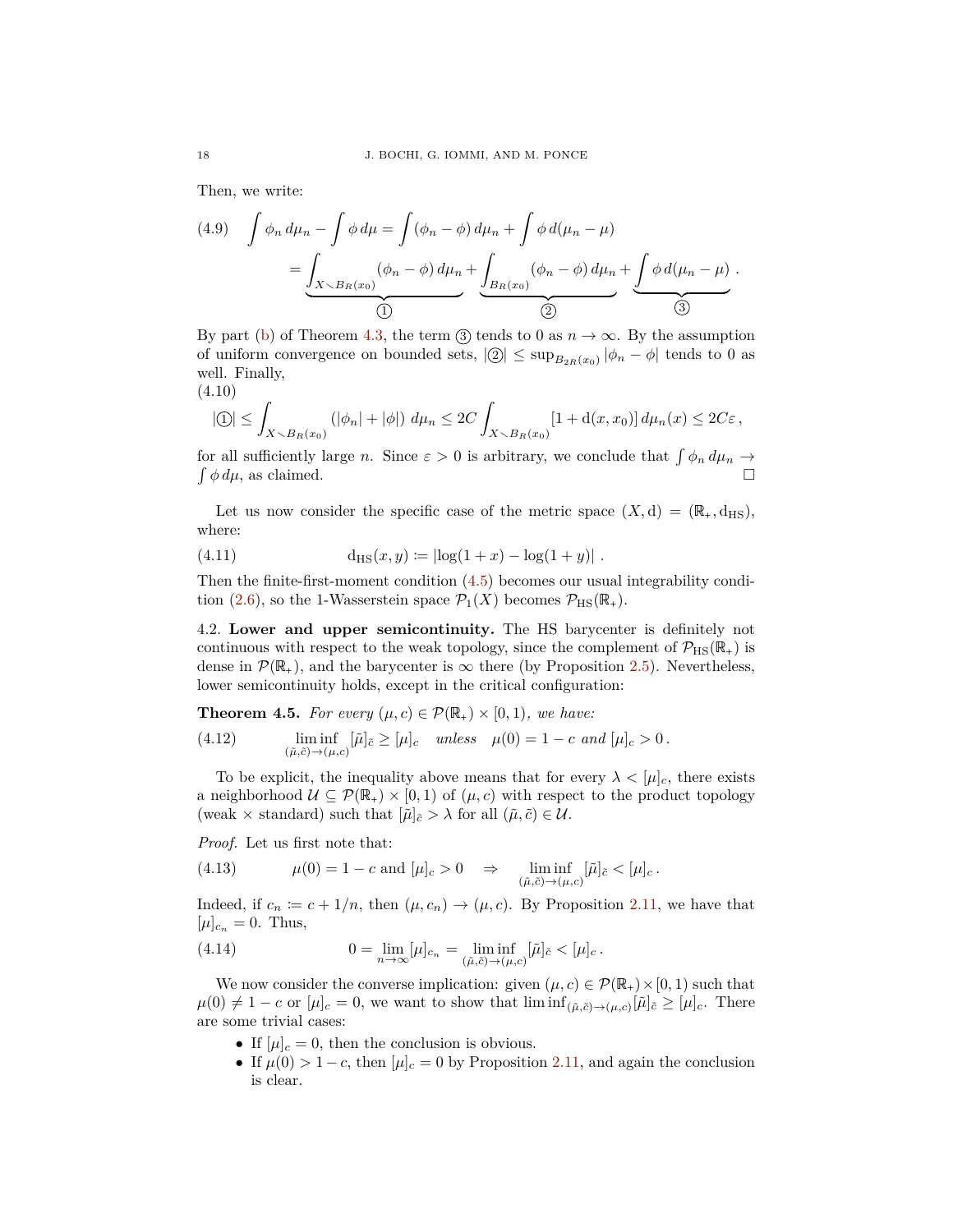<span id="page-18-5"></span>In what follows, we assume that  $\mu(0) < 1 - c$  and  $|\mu|_c > 0$ . Fix a sequence  $(\mu_n, c_n)$ converging to  $(\mu, c)$ . We need to prove that:

<span id="page-18-0"></span>(4.15) 
$$
\liminf_{n \to \infty} [\mu_n]_{c_n} \geq [\mu]_c.
$$

We may also assume without loss of generality that  $[\mu_n]_{c_n} < \infty$  for each *n*. We divide the proof in two cases:

**Case**  $c > 0$ : We can also assume that  $c_n > 0$  for every *n*. By Proposition [2.5,](#page-4-2) the hypothesis  $[\mu_n]_{c_n} < \infty$  means that  $\mu_n \in \mathcal{P}_{HS}(\mathbb{R}_+)$ . By Portmanteau's Theorem [\[Pa,](#page-34-6) Theorem 6.1(c)],  $\limsup_{n\to\infty} \mu_n(0) \leq \mu(0) < 1-c$ . Thus, for sufficiently large values of *n* we have  $\mu_n(0) < 1 - c_n$ . In this setting, the HS barycenter  $[\mu_n]_{c_n}$ can be computed by Proposition [2.7.](#page-5-3) Recall from  $(2.16)$  that  $\eta(\tilde{\mu}, \tilde{c})$  denotes the unique positive solution of the equation  $\int \frac{x}{\tilde{c}x + (1-\tilde{c})\eta} d\tilde{\mu} = 1$ . Note that  $\eta(\mu, c)$  is well defined even in the case  $[\mu]_c = \infty$  (see Remark [2.8\)](#page-6-7). We claim that:

<span id="page-18-1"></span>(4.16) 
$$
\lim_{n \to \infty} \eta(\mu_n, c_n) = \eta(\mu, c).
$$

*Proof of the claim.* Fix numbers  $\alpha_0$ ,  $\alpha_1$  with  $0 < \alpha_0 < \eta(\mu, c) < \alpha_1$ . Then a monotonicity property shown in the proof of Proposition [2.7](#page-5-3) gives:

(4.17) 
$$
\int \frac{x}{cx + (1 - c)\alpha_0} d\mu > 1 > \int \frac{x}{cx + (1 - c)\alpha_1} d\mu.
$$

Note the uniform bounds:

<span id="page-18-2"></span>(4.18) 
$$
0 \leq \frac{x}{c_n x + (1 - c_n)\alpha_i} \leq \left(\inf_n c_n\right)^{-1}
$$

So, using Corollary [4.2,](#page-15-4) we see that  $\int \frac{x}{c_n x + (1 - c_n)\alpha_i} d\mu_n \to \int \frac{x}{cx + (1 - c)\alpha_i} d\mu$ . In particular, for all sufficiently large *n*,

*.*

(4.19) 
$$
\int \frac{x}{c_n x + (1 - c_n)\alpha_0} d\mu_n > 1 > \int \frac{x}{c_n x + (1 - c_n)\alpha_1} d\mu_n,
$$

and thus  $\alpha_0 < \eta(\mu_n, c_n) < \alpha_1$ , proving the claim [\(4.16\)](#page-18-1).

<span id="page-18-3"></span>For simplicity, write  $y_n := \eta(\mu_n, c_n)$ . By Proposition [2.2.](#page-3-8)[\(b\)](#page-3-10),

(4.20) 
$$
K(x, y_n, c_n) \ge K(0, y_n, c_n) = \log y_n + c_n^{-1} \log(1 - c_n) \ge -C
$$

for some finite *C*, since  $\sup_n c_n < 1$  and  $\inf_n y_n > 0$ . This allows us to apply Proposition [4.1](#page-15-1) and obtain:

<span id="page-18-4"></span>(4.21) 
$$
\liminf_{n \to \infty} \int K(x, y_n, c_n) d\mu_n \ge \int K(x, y_\infty, c) d\mu,
$$

where  $y_{\infty} := \lim_{n \to \infty} y_n = \eta(\mu, c)$ . Using formula [\(2.10\)](#page-5-2), we obtain [\(4.15\)](#page-18-0). This completes the proof of Theorem [4.5](#page-17-0) in the case  $c > 0$ .

**Case**  $c = 0$ : By Proposition [4.1](#page-15-1) we obtain,  $\liminf \int x d\mu_n \ge \liminf \int x d\mu$ , that is,  $\liminf[\mu_n]_0 \geq [\mu]_c$ . So we can assume that  $c_n > 0$  for every *n*, like in the previous case.

In order to prove [\(4.15\)](#page-18-0) in the case  $c = 0$ , let us fix an arbitrary positive  $\lambda <$  $[\mu]_0 = \int x \, d\mu$ , and let us show that  $[\mu_n]_{c_n} > \lambda$  for every sufficiently large *n*. By the monotone convergence theorem, there exists  $m \in \mathbb{N}$  such that  $\int \min(x, m) d\mu(x)$ *λ*. Let  $\hat{\mu}$  (resp.  $\hat{\mu}_n$ ) be the push-forward of the measure  $\hat{\mu}$  (resp.  $\mu_n$ ) by the map

$$
\sqcup
$$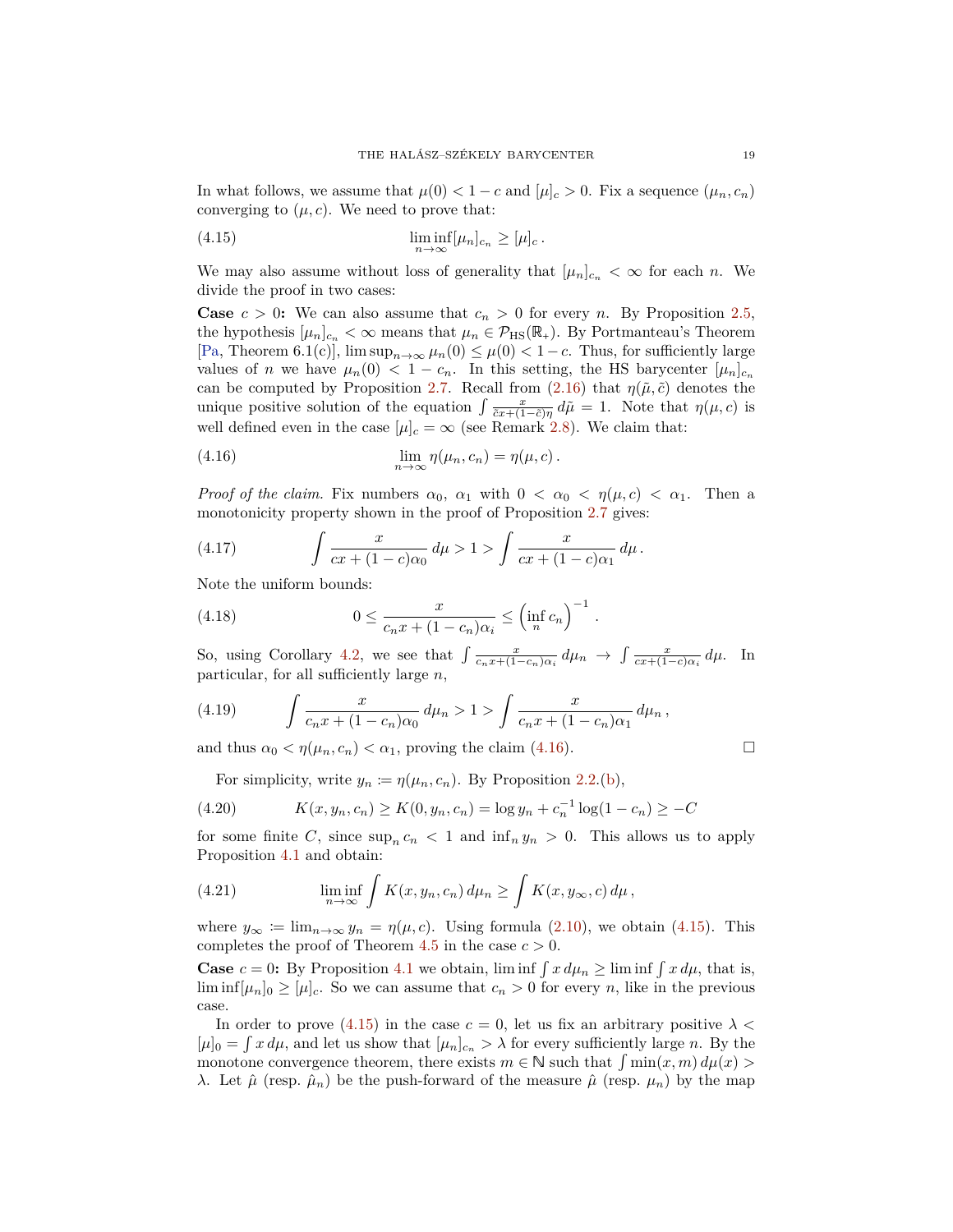$x \mapsto \min(x, m)$ . Then  $[\hat{\mu}]_0 > \lambda$  and, by Proposition [2.6.](#page-5-5)[\(b\)](#page-5-6),  $[\hat{\mu}_n]_{c_n} \leq [\mu_n]_{c_n}$ . Furthermore, we have  $\hat{\mu}_n \rightharpoonup \hat{\mu}$ , since for every  $f \in C_{\rm b}(\mathbb{R}_+),$ 

(4.22) 
$$
\int f d\hat{\mu}_n = \int f(\min(x,m)) d\mu_n(x) \to \int f(\min(x,m)) d\mu(x) = \int f d\hat{\mu}.
$$

So, to simplify the notations, we remove the hats and assume that the measures  $\mu_n$ ,  $\mu$  are all supported in the interval [0, m].

The numbers  $\eta(\mu_n, c_n)$  and  $\eta(\mu, c)$  are well-defined, as in the previous case, and furthermore they belong to the interval [0*, m*], by Lemma [2.14.](#page-8-4) On the other hand, by Proposition [4.1,](#page-15-1)

(4.23) 
$$
\liminf_{n \to \infty} \int \frac{x}{c_n x + (1 - c_n)\lambda} d\mu_n \ge \int \frac{x}{\lambda} d\mu > 1.
$$

It follows that  $\eta(\mu_n, c_n) > \lambda$  for all sufficiently large *n*. We claim that  $\eta(\mu_n, c_n) \to$  $\eta(\mu, 0)$ , as before in [\(4.16\)](#page-18-1). The proof is the same, except that the upper bound in [\(4.18\)](#page-18-2) becomes infinite and must be replaced by the following estimate:

$$
(4.24) \qquad \begin{array}{c} 0 \leq x \leq m \\ \alpha_i \geq \lambda \end{array} \bigg\} \quad \Rightarrow \quad 0 \leq \frac{x}{c_n x + (1 - c_n)\alpha_i} \leq \frac{m}{c_n m + (1 - c_n)\alpha_i} \leq \frac{m}{\lambda} \, .
$$

So a repetition of the previous arguments yields [\(4.16\)](#page-18-1), then [\(4.20\)](#page-18-3) and [\(4.21\)](#page-18-4), and finally  $(4.15)$ . Therefore, Theorem [4.5](#page-17-0) has been proved in both cases  $c > 0$  and  $c = 0.$ 

Next, let us investigate the behaviour of the HS barycenter on the product space  $\mathcal{P}_{\rm HS}(\mathbb{R}_+) \times [0,1]$ , where  $\mathcal{P}_{\rm HS}(\mathbb{R}_+)$  is endowed with the topology defined in the end of Section [4.1.](#page-15-5)

<span id="page-19-1"></span>**Theorem 4.6.** *For every*  $(\mu, c) \in \mathcal{P}_{\text{HS}}(\mathbb{R}_+) \times [0, 1]$ *, we have:* 

- <span id="page-19-0"></span>lim sup (4.25)  $\limsup_{(\tilde{\mu}, \tilde{c}) \to (\mu, c)} [\tilde{\mu}]_{\tilde{c}} \leq [\mu]_c$  *unless*  $c = 0$  *and*  $[\mu]_0 < \infty$ ,
- <span id="page-19-3"></span>(4.26)  $\liminf_{(\tilde{\mu}, \tilde{c}) \to (\mu, c)} [\tilde{\mu}]_{\tilde{c}} \geq [\mu]_c \text{ unless } \mu(0) = 1 - c \text{ and } [\mu]_c > 0.$

*Proof of part* [\(4.25\)](#page-19-0) *of Theorem [4.6.](#page-19-1)* Let us start by proving the following implication:

<span id="page-19-2"></span>(4.27) 
$$
\mu \in \mathcal{P}_{\text{HS}}(\mathbb{R}_+), c = 0, \text{ and } [\mu]_0 < \infty \Rightarrow \limsup_{(\tilde{\mu}, \tilde{c}) \to (\mu, c)} [\tilde{\mu}]_{\tilde{c}} > [\mu]_c.
$$

Consider measures  $\mu_n := \frac{n-1}{n} \mu + \frac{1}{n} \delta_n$ . Clearly,  $\mu_n \to \mu$ ; moreover,

(4.28) 
$$
\int \log(1+x) d(\mu - \mu_n)(x) = \frac{\log(1+n)}{n} \to 0.
$$

So using characterization [\(c\)](#page-16-4) of Theorem [4.3,](#page-16-0) we conclude that  $\mu_n \to \mu$  in the topology of  $\mathcal{P}_{\text{HS}}(\mathbb{R}_+)$ . On the other hand,  $[\mu_n]_0 = \frac{n-1}{n} [\mu]_0 + 1 \rightarrow [\mu]_0 + 1$ . This proves [\(4.27\)](#page-19-2).

Next, let us prove the converse implication. So, let us fix  $(\mu, c)$  such that  $c \neq 0$ or  $[\mu]_0 = \infty$ , and let us show that if  $(\mu_n, c_n)$  is any sequence in  $\mathcal{P}_{\text{HS}}(\mathbb{R}_+) \times [0, 1]$  converging to  $(\mu, c)$ , then  $\limsup_{n\to\infty}$   $[\mu_n]_{c_n} \leq [\mu]_c$ . This is obviously true if  $[\mu]_c = \infty$ , so let us assume that  $[\mu]_c < \infty$ . Then our assumption becomes  $c > 0$ , so by removing finitely many terms from the sequence  $(\mu_n, c_n)$ , we may assume that inf<sub>n</sub>  $c_n > 0$ . Fix some finite number  $\lambda > [\mu]_c$ . By Definition [2.3,](#page-3-0) there is some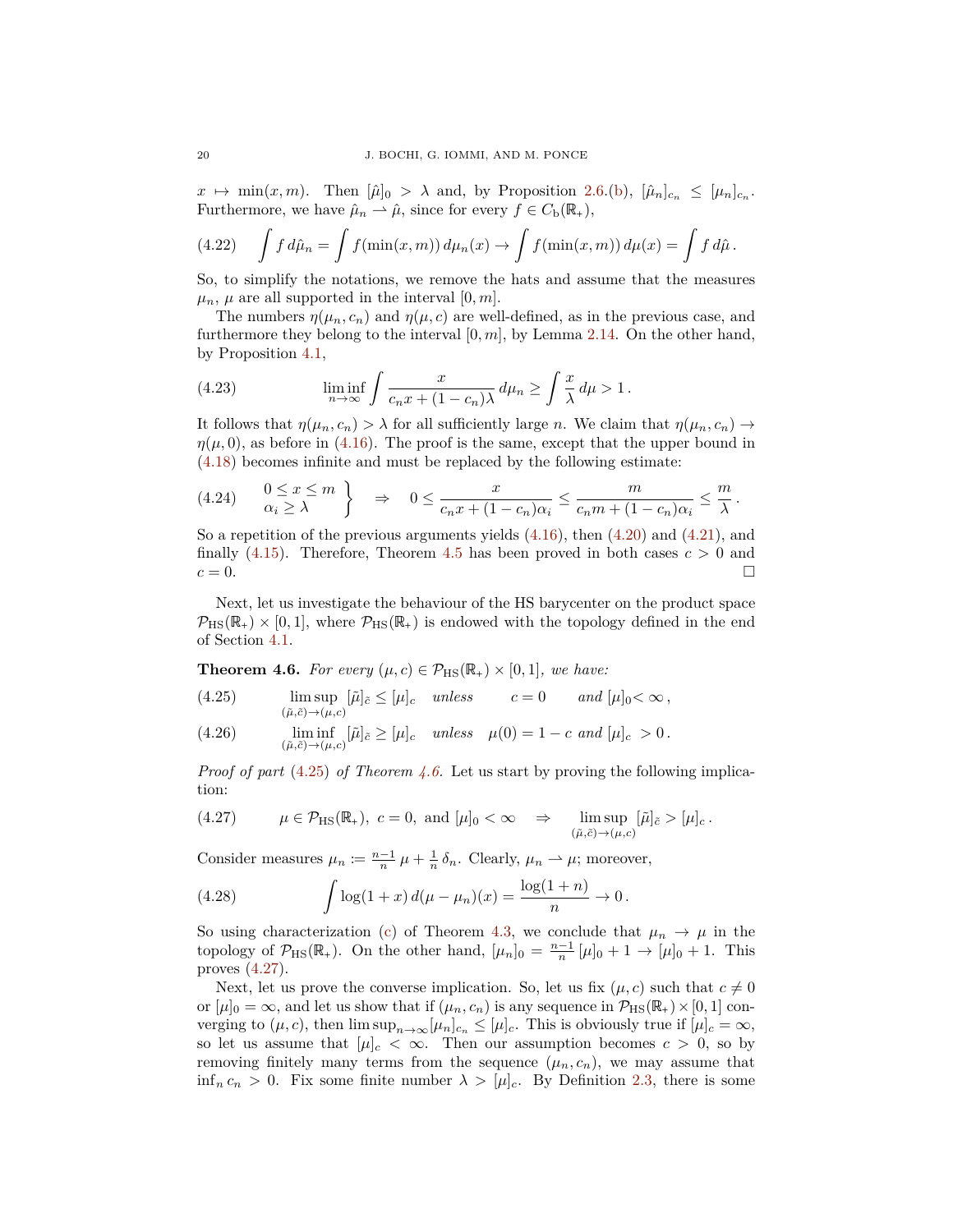$y_0 > 0$  such that  $\int K(x, y_0, c) d\mu(x) < \log \lambda$ . The sequence of continuous functions  $\frac{|K(x,y_0,c_n)|}{1+\log(1+x)}$  is uniformly bounded, as a direct calculation shows. Furthermore,  $K(\cdot, y_0, c_n) \to K(\cdot, y_0, c)$  uniformly on compact subsets of  $\mathbb{R}_+$ . So Lemma [4.4](#page-16-5) ensures that  $\int K(x, y_0, c_n) d\mu_n(x) \to \int K(x, y_0, c) d\mu(x)$ . Now it follows from Defini-tion [2.3](#page-3-0) that  $[\mu_n]_{c_n} < \lambda$  for all sufficiently large *n*. Since  $\lambda > [\mu]_c$  is arbitrary, we conclude that  $\limsup_{n\to\infty}$  [ $\mu_n$ ]<sub>*c<sub>n</sub>*</sub> ≤ [ $\mu$ ]<sub>*c*</sub>, as we wanted to show.  $\Box$ 

*Proof of part* [\(4.26\)](#page-19-3) *of Theorem [4.6.](#page-19-1)* First, we prove that, for all  $(\mu, c) \in \mathcal{P}_{\text{HS}}(\mathbb{R}_+) \times$  $[0, 1],$ 

<span id="page-20-0"></span>(4.29) 
$$
\mu(0) = 1 - c, \text{ and } [\mu]_c > 0 \Rightarrow \liminf_{(\tilde{\mu}, \tilde{c}) \to (\mu, c)} [\tilde{\mu}]_{\tilde{c}} < [\mu]_c.
$$

Consider measures  $\mu_n := \frac{n-1}{n} \mu + \frac{1}{n} \delta_0$ . Clearly,  $\mu_n \to \mu$  in the topology of  $\mathcal{P}_{\text{HS}}(\mathbb{R}_+)$ . By Proposition [2.11.](#page-8-1)[\(b\)](#page-8-3),  $[\mu_n]_c = 0$ . This proves [\(4.29\)](#page-20-0). For  $c \in [0,1)$  the converse is a direct consequence of Theorem [4.5,](#page-17-0) since the topology on  $\mathcal{P}_{\text{HS}}(\mathbb{R}_{+})$  is stronger. If  $c = 1$  and  $[\mu]_1 = 0$  then the result is obvious. If  $[\mu]_1 > 0$  then, as the example above shows, the result does not hold.  $\Box$ 

4.3. **Continuity for extremal values of the parameter.** Theorem [4.6](#page-19-1) shows that the HS barycenter map on  $\mathcal{P}_{\text{HS}}(\mathbb{R}_+) \times [0, 1]$  is not continuous at the pairs  $(\mu, 0)$ (except if  $[\mu]_0 = \infty$ ), nor at the pairs  $(\mu, 1)$  (except if  $[\mu]_1 = 0$ ). Let us see that continuity can be "recovered" if we impose extra integrablity conditions and work with stronger topologies.

If we use the standard distance  $d(x, y) := |x - y|$  on the half-line  $X = \mathbb{R}_+$  $[0, +\infty)$ , then the resulting 1-Wasserstein space is denoted  $\mathcal{P}_1(\mathbb{R}_+)$ . On the other hand, using the distance

<span id="page-20-4"></span>(4.30) 
$$
d_g(x, y) := |\log x - \log y| \text{ on the open half-line } X = \mathbb{R}_{++},
$$

the corresponding 1-Wasserstein space will be denoted  $\mathcal{P}_{g}(\mathbb{R}_{++})$ . We consider the latter space as a subset of  $\mathcal{P}(\mathbb{R}_+)$ , since any measure  $\mu$  on  $\mathbb{R}_{++}$  can be extended to  $\mathbb{R}_+$  by setting  $\mu(0) = 0$ . The topologies we have just defined on the spaces  $\mathcal{P}_1(\mathbb{R}_+)$ and  $\mathcal{P}_{g}(\mathbb{R}_{++})$  are stronger than the topologies induced by  $\mathcal{P}_{HS}(\mathbb{R}_{+})$ ; in other words, the inclusion maps below are continuous:

(4.31)  

$$
\begin{array}{c}\n\mathcal{P}_1(\mathbb{R}_+) \\
\downarrow \\
\mathcal{P}_\text{HS}(\mathbb{R}_+) \hookrightarrow \mathcal{P}(\mathbb{R}_+)\n\end{array}
$$

$$
\begin{array}{c}\n\mathcal{P}_\text{HS}(\mathbb{R}_+) \hookrightarrow \mathcal{P}(\mathbb{R}_+) \\
\downarrow \\
\mathcal{P}_\text{S}(\mathbb{R}_{++})\n\end{array}
$$

Note that the "arithmetic barycenter" [ $\cdot$ ]<sub>0</sub> is finite on  $\mathcal{P}_1(\mathbb{R}_+)$ , while the "geometric barycenter" [ $\cdot$ ]<sub>1</sub> is finite and non-zero on  $\mathcal{P}_{g}(\mathbb{R}_{++})$ .

Finally, let us establish continuity of the HS barycenter for the extremal values of the parameter with respect to these new topologies:

<span id="page-20-2"></span><span id="page-20-1"></span>**Proposition 4.7.** *Consider a sequence*  $(\mu_n, c_n)$  *in*  $\mathcal{P}_{\text{HS}}(\mathbb{R}_+) \times [0, 1]$ *.* 

<span id="page-20-3"></span>(a) *If*  $(\mu_n, c_n) \to (\mu, 0)$  *in*  $\mathcal{P}_1(\mathbb{R}_+) \times [0, 1)$ *, then*  $[\mu_n]_{c_n} \to [\mu]_0$ *.* (b) *If*  $(\mu_n, c_n) \to (\mu, 1)$  *in*  $\mathcal{P}_g(\mathbb{R}_+) \times (0, 1]$ *, then*  $[\mu_n]_{c_n} \to [\mu]_1$ *.* 

*Proof of part* [\(a\)](#page-20-1) *of Proposition*  $4.7$ . Note that if  $c_n = 0$  for every  $n \in \mathbb{N}$ , the result is direct from the definition of the topology in  $\mathcal{P}_1(\mathbb{R}_+)$  (use characterization [\(c\)](#page-16-4) of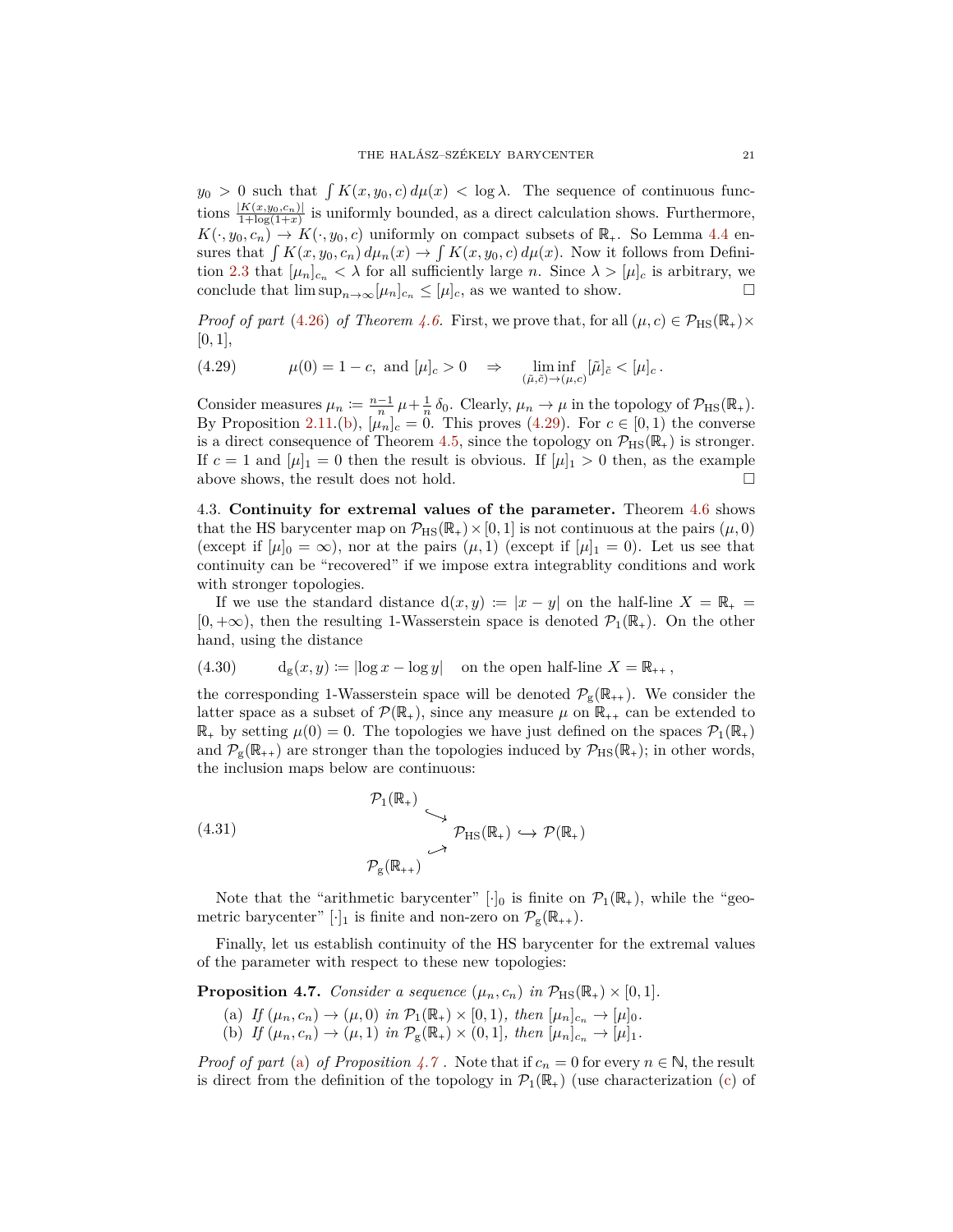Theorem [4.3\)](#page-16-0). We assume now that  $c_n > 0$ , for every  $n \in \mathbb{N}$ . It is a consequence of Theorem [4.5](#page-17-0) that:

(4.32) 
$$
\liminf_{(\mu_n, c_n) \to (\mu, 0)} [\mu_n]_{c_n} \geq [\mu]_0.
$$

The same proof as that of part [\(4.25\)](#page-19-0) of Theorem [4.6](#page-19-1) can be used to prove,

(4.33) 
$$
\limsup_{(\mu_n, c_n) \to (\mu, 0)} [\mu_n]_{c_n} \leq [\mu]_0.
$$

Indeed, in the topology of  $\mathcal{P}_1(\mathbb{R}_+)$  the HS kernels  $K(x, y, c_n)$  satisfy the assumptions of Lemma [4.4.](#page-16-5) For this, it suffices to notice that, for any fixed value  $y_0 > 0$ , the sequence of continuous functions  $\frac{|K(x,y_0,c_n)|}{1+x}$  is uniformly bounded, and that  $K(x, y_0, c_n) \to K(x, y_0, 0)$  uniformly on compact subsets of  $\mathbb{R}_+$ .

*Proof of part* [\(b\)](#page-20-3) *of Proposition* [4.7](#page-20-2). In the case that  $c_n = 1$  for every  $n \in \mathbb{N}$ , the result is direct from the topology in  $\mathcal{P}_{g}(\mathbb{R}_{++})$  (use characterization [\(c\)](#page-16-4) of Theo-rem [4.3\)](#page-16-0). We assume that  $c_n < 1$ , for every *n*. It is a consequence of  $(4.25)$  of Theorem [4.6](#page-19-1) that:

<span id="page-21-1"></span>(4.34) 
$$
\limsup_{(\mu_n,c_n)\to(\mu,1)}[\mu_n]_{c_n}\leq[\mu]_1.
$$

Recall that the HS barycenter is decreasing in the variable *c*; see Proposition [2.6.](#page-5-5)[\(e\)](#page-5-7). In particular,  $[\mu_n]_{c_n} \geq [\mu_n]_1$ , for every  $n \in \mathbb{N}$ . Noticing that  $\log x$  is a test function for the convergence in the topology of  $\mathcal{P}_{g}(\mathbb{R}_{++})$ , we obtain:

<span id="page-21-2"></span>(4.35) 
$$
\liminf_{n \to \infty} [\mu_n]_{c_n} \ge \liminf_{n \to \infty} [\mu_n]_1
$$

$$
= \exp \left( \liminf_{n \to \infty} \int \log x \, d\mu_n \right) = \exp \int \log x \, d\mu = [\mu]_1.
$$

The result follows combining  $(4.34)$  and  $(4.35)$ .

The following observation complements part [\(b\)](#page-20-3) of Proposition [4.7,](#page-20-2) since it provides a sort of lower semicontinuity property at  $c = 1$  under a weaker integrability condition:

<span id="page-21-3"></span>**Lemma 4.8.** *Let*  $c \in [0,1)$  *and let*  $\mu \in \mathcal{P}(\mathbb{R}_+)$  *be such that*  $\log^{-}(x) \in L^{1}(\mu)$ *. Then:* 

(4.36) 
$$
[\mu]_c \ge \exp \int (c^{-1} \log^+(x) - \log^-(x)) d\mu(x).
$$

*Proof.* By definition,  $[\mu]_c \geq \int K(x, 1, c) d\mu(x)$ . Note that if  $x \geq 1$ , then  $K(x, 1, c) =$ *c*<sup>−1</sup> log(*cx* + 1 − *c*) ≥ *c*<sup>−1</sup> log *x*, while if  $x < 1$ , then  $K(x, 1, c)$  ≥ log *x* by Propo-sition [2.2.](#page-3-8)[\(e\)](#page-3-4). In any case,  $K(x, 1, c) \ge c^{-1} \log^+(x) - \log^-(x)$ , and the lemma follows. follows.  $\Box$ 

#### 5. Ergodic theorems for symmetric and HS means

<span id="page-21-4"></span><span id="page-21-0"></span>Symmetric means [\(3.3\)](#page-9-6) are only defined for lists of nonnegative numbers. On the other hand, HS barycenters are defined for probability measures on  $\mathbb{R}_+$ , and are therefore much more flexible objects. In particular, there is an induced concept of HS mean of a list of nonnegative numbers, which we have already introduced in [\(3.1\)](#page-9-7). We can also define the HS mean of a function: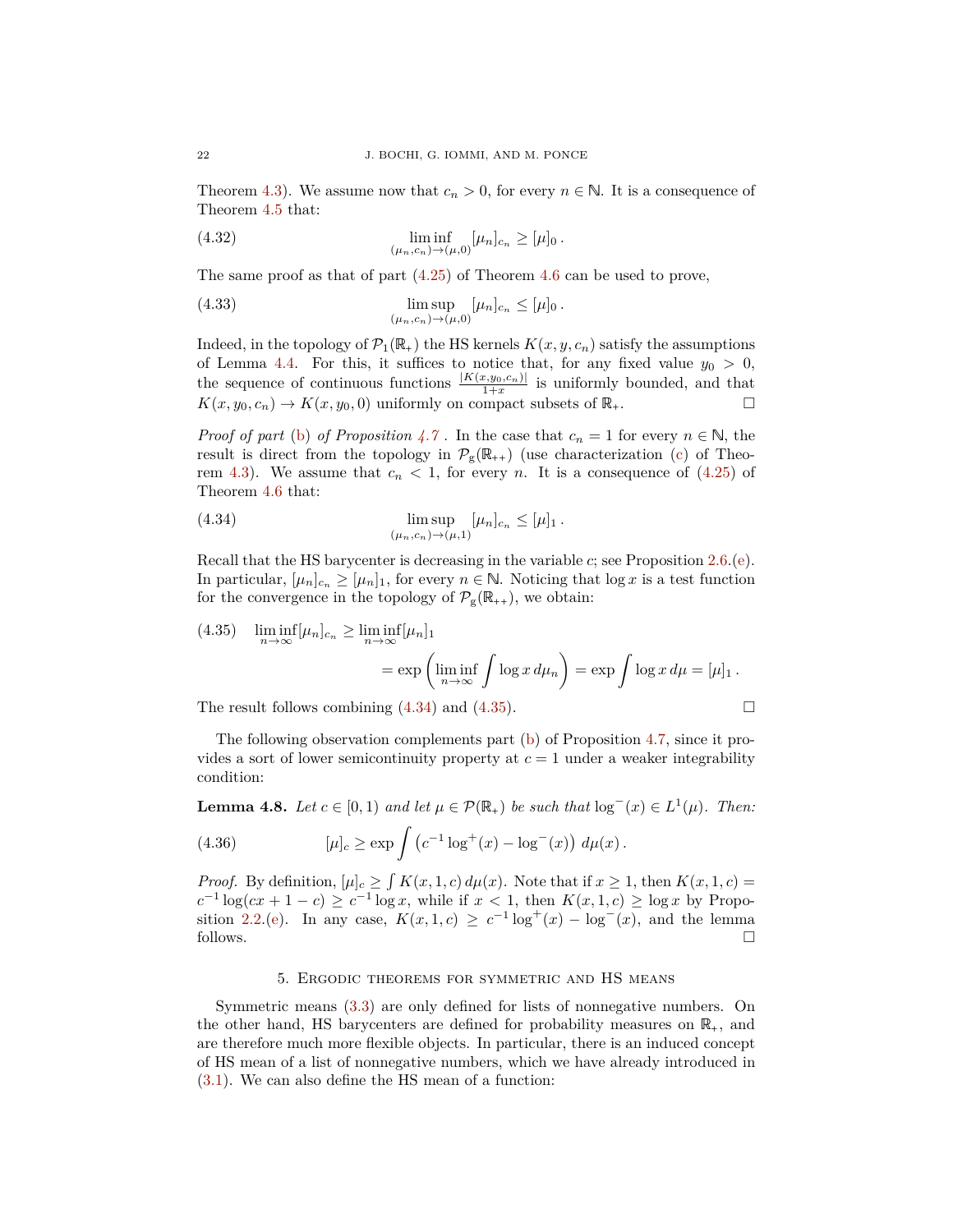<span id="page-22-7"></span>**Definition 5.1.** If  $(\Omega, \mathcal{F}, \mathbb{P})$  is a probability space,  $f : \Omega \to \mathbb{R}_+$  is a measurable nonnegative function, and  $c \in [0, 1]$ , then the *Halász–Székely mean* (or *HS mean*) with parameter  $c$  of the function  $f$  with respect to the probability measure  $\mathbb P$  is:

(5.1) 
$$
[f | \mathbb{P}]_c \coloneqq [f_* \mathbb{P}]_c.
$$

that is, the HS barycenter with parameter c of the push-forward measure on  $\mathbb{R}_+$ . In the case  $c = 1$ , we require that  $\log f$  is semi-integrable.

For arithmetic means, the classical ergodic theorem of Birkhoff states the equality between limit time averages and spatial averages. From the probabilistic viewpoint, Birkhoff's theorem is the strong law of large numbers. We prove an ergodic theorem that applies simultaneously to symmetric and HS means, and extends results of  $[HS, vE]$  $[HS, vE]$  $[HS, vE]$ :

<span id="page-22-3"></span>**Theorem 5.2.** Let  $(\Omega, \mathcal{F}, \mathbb{P})$  be a probability space, let  $T: \Omega \to \Omega$  be an ergodic *measure-preserving transformation, and let*  $f: \Omega \to \mathbb{R}_+$  *be a nonnegative measurable function.* Then there exists a measurable set  $R \subseteq \Omega$  with  $\mathbb{P}(R) = 1$  with the *following properties. For any*  $\omega \in R$ *, for any*  $c \in [0, 1]$  *such that* 

<span id="page-22-6"></span>(5.2) 
$$
c \neq 1 - \mathbb{P}(f^{-1}(0))
$$

*and*

<span id="page-22-0"></span>(5.3)  $c < 1$  *unless*  $\log f$  *is semi-integrable,* 

*and for any sequence*  $(c_n)$  *in*  $[0,1]$  *tending to c, we have:* 

<span id="page-22-1"></span>(5.4) 
$$
\lim_{n\to\infty}\operatorname{hsm}_{c_n}\left(f(\omega),f(T\omega),\ldots,f(T^{n-1}\omega)\right)=[f\mid\mathbb{P}]_c;
$$

*furthermore, for any sequence*  $(k_n)$  *of integers such that*  $1 \leq k_n \leq n$  *and*  $k_n/n \to c$ *, we have:*

<span id="page-22-2"></span>(5.5) 
$$
\lim_{n\to\infty}\operatorname{sym}_{k_n}\left(f(\omega),f(T\omega),\ldots,f(T^{n-1}\omega)\right)=[f\mid\mathbb{P}]_c.
$$

*Remark* 5.3*.* Since we allow HS means to take infinity value, we do not need integrability conditions as in [\[HS,](#page-33-7) [vE\]](#page-34-4), except for the unavoidable hypothesis [\(5.3\)](#page-22-0). In the supercritical case  $\mathbb{P}(f^{-1}(0)) > 1 - c$ , both limits [\(5.4\)](#page-22-1) and [\(5.5\)](#page-22-2) are almost surely attained in finite time. In the critical case  $\mathbb{P}(f^{-1}(0)) = 1 - c$ , strong convergence does not necessarily hold, and the values  $\text{sym}_{k_n}(f(\omega), \ldots, f(T^{n-1}\omega))$  may oscillate. However, in the IID setting, van Es proved that the sequence of symmetric means converges *in distribution*, provided that the sequence  $(\sqrt{n}(k_n/n-c))$  converges in [−∞*,*∞]: see [\[vE,](#page-34-4) Theorem A1 (b)].

As we will soon see, part [\(5.4\)](#page-22-1) of Theorem [5.2](#page-22-3) is obtained using the results about continuity of the HS barycenter with respect to various topologies proved in Section [4,](#page-14-0) and then part [\(5.5\)](#page-22-2) follows from the inequalities of Theorem [3.4](#page-10-0) and Remark [3.6.](#page-10-4)

To begin the proof, let us fix  $(\Omega, \mathcal{F}, \mathbb{P})$ , *T*, and *f* as in the statement, and let  $\mu := f_* \mathbb{P} \in \mathcal{P}(\mathbb{R}_+)$  denote the push-forward measure. Given  $\omega \in \Omega$ , we consider the sequence of associated *sample measures*:

(5.6) 
$$
\mu_n^{\omega} := \frac{\delta_{f(\omega)} + \delta_{f(T(\omega))} + \cdots + \delta_{f(T^{n-1}(\omega))}}{n}.
$$

<span id="page-22-5"></span>As the next result shows, these sample measures converge almost surely<sup>[6](#page-22-4)</sup>:

<span id="page-22-4"></span> ${}^{6}$ [\[Pa,](#page-34-6) Theorem II.7.1] contains a similar result, with essentially the same proof.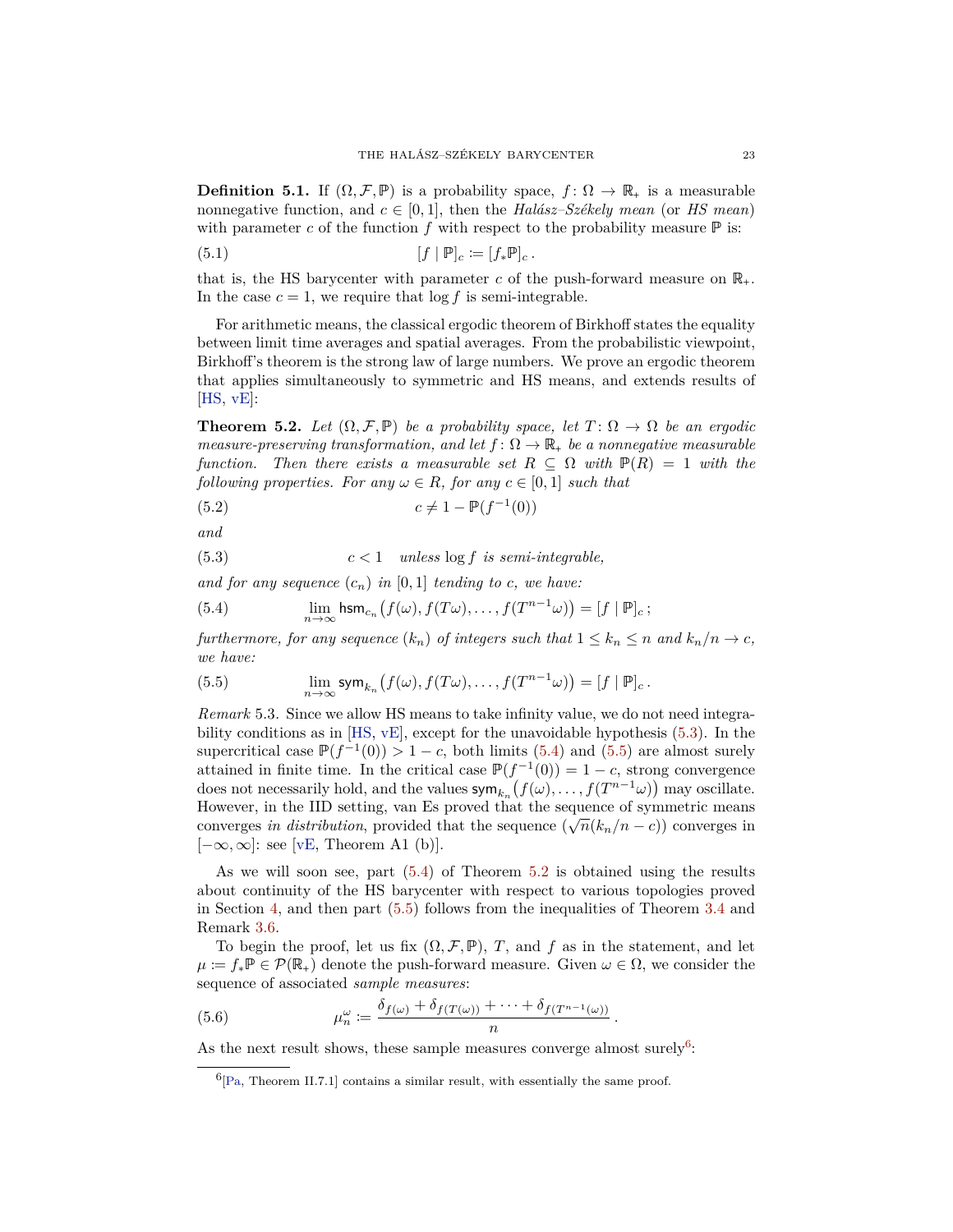<span id="page-23-2"></span>**Lemma 5.4.** *There exists a measurable set*  $R \subseteq \Omega$  *with*  $\mathbb{P}(R) = 1$  *such that for every*  $\omega \in R$ *, the corresponding sample measures converge weakly to*  $\mu$ *:* 

$$
\mu_n^{\omega} \rightharpoonup \mu; \qquad \mu_n^{\omega} \rightharpoonup \mu
$$

*furthermore, stronger convergences may hold according to the function f:*

- (a) if  $\log(1+f) \in L^1(\mathbb{P})$ *, then*  $\mu_n^{\omega} \to \mu$  *in the topology of*  $\mathcal{P}_{\text{HS}}(\mathbb{R}_+);$
- (b) *if*  $f \in L^1(\mathbb{P})$ *, then*  $\mu_n^{\omega} \to \mu$  *in the topology of*  $\mathcal{P}_1(\mathbb{R}_+)$ *;*
- (c) *if*  $|\log f| \in L^1(\mathbb{P})$ *, then*  $\mu_n^{\omega} \to \mu$  *in the topology of*  $\mathcal{P}_{g}(\mathbb{R}_{++})$ *.*

*Proof.* Let  $\mathcal{C} \subset C_{\rm b}(\mathbb{R}_+)$  be a countable set of bounded continuous functions which is sufficient to test weak convergence, i.e., with property [\(4.1\)](#page-15-6). For each  $\phi \in \mathcal{C}$ , applying Birkhoff's ergodic theorem to the function  $\phi \circ f$  we obtain a measurable set  $R \subseteq \Omega$  with  $P(R) = 1$  such that for all  $\omega \in R$ ,

(5.8) 
$$
\lim_{n \to \infty} \int \phi \, d\mu_n^{\omega} = \lim_{n \to \infty} \frac{1}{n} \sum_{j=0}^{n-1} \phi(f(T^i \omega)) = \int \phi \circ f \, d\mathbb{P} = \int \phi \, d\mu.
$$

Since  $\mathcal C$  is countable, we can choose a single measurable set  $R$  of full probability that works for all  $\phi \in \mathcal{C}$ . Then we obtain  $\mu_n^{\omega} \to \mu$  for all  $\omega \in R$ . To obtain stronger convergences, we apply Birkhoff's theorem to the functions  $\log(1 + f)$ , *f*, and | log *f*|, provided they are integrable, and reduce the set *R* accordingly. If, for example, *f* is integrable, then for all  $\omega \in R$  we have:

(5.9) 
$$
\lim_{n \to \infty} \int x d\mu_n^{\omega}(x) = \lim_{n \to \infty} \frac{1}{n} \sum_{j=0}^{n-1} f(T^i \omega) = \int f d\mathbb{P} = \int x d\mu(x).
$$

Applying part [\(c\)](#page-16-4) of Theorem [4.3](#page-16-0) with  $x_0 = 0$  and  $d(x, x_0) = x$ , we conclude that  $\mu_n^{\omega}$  converges to  $\mu$  in the topology of  $\mathcal{P}_1(\mathbb{R}_+)$ . The assertions about convergence in  $\mathcal{P}_{\text{HS}}(\mathbb{R}_+)$  and  $\mathcal{P}_{\text{g}}(\mathbb{R}_{++})$  are proved analogously, using instead the corresponding distances (4.11) and (4.30). distances  $(4.11)$  and  $(4.30)$ .

*Proof of Theorem [5.2.](#page-22-3)* Let *R* be the set given by Lemma [5.4.](#page-22-5) By the semi-integrable version of Birkhoff's theorem (see e.g. [\[Kr,](#page-34-10) p. 15]), we can reduce *R* if necessary and assume that for all  $\omega \in R$ ,

<span id="page-23-1"></span>(5.10) 
$$
\lim_{n \to \infty} \frac{1}{n} \sum_{j=0}^{n-1} \log^{\pm} (f(T^i \omega)) = \int \log^{\pm} (f(\omega)) d\mathbb{P}(\omega).
$$

Fix a point  $\omega \in R$  and a number  $c \in [0,1]$  satisfying conditions [\(5.2\)](#page-22-6) and [\(5.3\)](#page-22-0). Consider any sequence  $(c_n)$  in [0,1] converging to *c*. Let us prove [\(5.5\)](#page-22-2), or equivalently,

(5.11) 
$$
[\mu_n^{\omega}]_{c_n} \to [\mu]_c.
$$

There are several cases to be considered, and in all but the last case we will use Lemma [5.4:](#page-22-5)

- <span id="page-23-0"></span>• First case:  $0 \le c < 1$  and  $[\mu]_c = \infty$ . Since  $\mu_n^{\omega} \to \mu$ , [\(5.11\)](#page-23-0) is a consequence of Theorem [4.5.](#page-17-0)
- Second case:  $0 < c < 1$  and  $[\mu]_c < \infty$ . Then  $\log(1+f) \in L^1(\mathbb{P})$ . Therefore  $\mu_n^{\omega} \to \mu$  in the topology of  $\mathcal{P}_{\text{HS}}(\mathbb{R}_+),$  and Theorem [4.6](#page-19-1) implies [\(5.11\)](#page-23-0).
- Third case:  $c = 0$  and  $[\mu]_0 < \infty$ . Then  $\log f \in L^1(\mathbb{P})$ , and hence  $\mu_n^{\omega} \to \mu$ in the topology of  $\mathcal{P}_1(\mathbb{R}_+)$ . So [\(5.11\)](#page-23-0) follows from Proposition [4.7.](#page-20-2)[\(a\)](#page-20-1).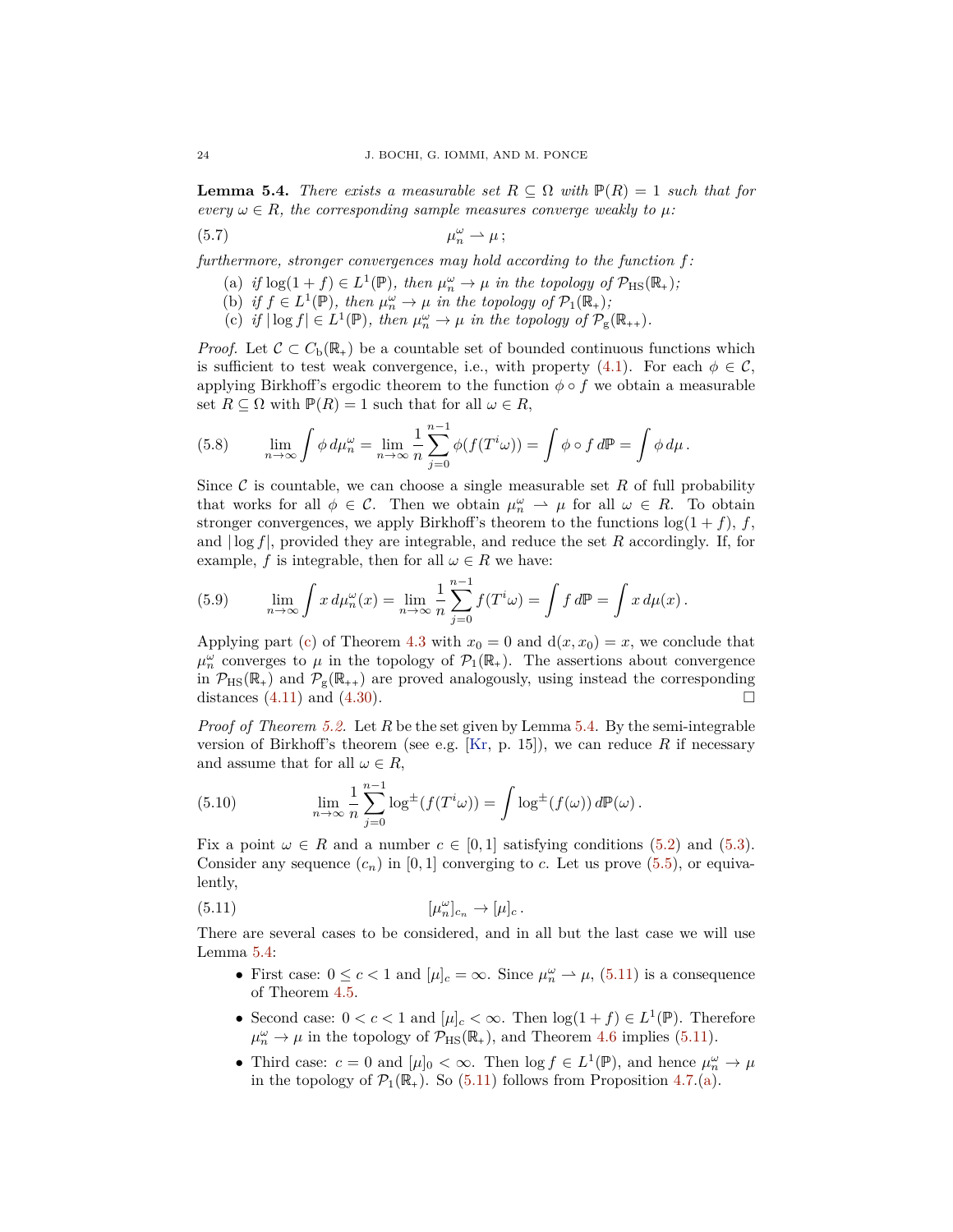- <span id="page-24-0"></span>• Fourth case:  $c = 1$  and  $[\mu]_1 = 0$ . Then  $\log(1 + f) \in L^1(\mathbb{P})$ . Thus  $\mu_n^{\omega} \to \mu$ in the topology of  $\mathcal{P}_{\text{HS}}(\mathbb{R}_+)$ , and Theorem [4.6](#page-19-1) yields [\(5.11\)](#page-23-0).
- Fifth case:  $c = 1$  and  $0 < |\mu|_1 < \infty$ . Then  $|\log f| \in L^1(\mathbb{P})$ . Therefore  $\mu_n^{\omega} \to \mu$  in the topology of  $\mathcal{P}_{g}(\mathbb{R}_{++})$ , and [\(5.11\)](#page-23-0) becomes a consequence of Proposition [4.7.](#page-20-2)[\(b\)](#page-20-3).
- Sixth case:  $c = 1$  and  $[\mu]_1 = \infty$ . Then  $\log^{-}(f)$  is integrable, but  $\log^{+}(f)$  is not. If *n* is large enough then  $c_n > 0$ , so Lemma [4.8](#page-21-3) gives:

(5.12) 
$$
\log[\mu_n^{\omega}]_{c_n} \ge \int \left( c_n^{-1} \log^+(x) - \log^-(x) \right) d\mu_n^{\omega}(x)
$$

(5.13) 
$$
= \frac{1}{c_n} \cdot \frac{1}{n} \sum_{i=0}^{n-1} \log^+(f(T^i \omega)) - \frac{1}{n} \sum_{i=0}^{n-1} \log^-(f(T^i \omega)),
$$

which by  $(5.10)$  tends to  $\infty$ . This proves  $(5.11)$  in the last case.

Part [\(5.4\)](#page-22-1) of the theorem is proved, and now let use it to prove part [\(5.5\)](#page-22-2). Consider a sequence  $(k_n)$  of integers such that  $1 \leq k_n \leq n$  and  $c_n := k_n/n$  tends to *c*. By Theorem [3.4,](#page-10-0)

(5.14) 
$$
[\mu_n^{\omega}]_{c_n} \leq \operatorname{sym}_{k_n} (f(\omega), f(T\omega), \dots, f(T^{n-1}\omega)) \leq \frac{{\binom{n}{k_n}}^{-1/k_n}}{B(c_n)} [\mu_n^{\omega}]_{c_n}.
$$

If  $[\mu]_c = \infty$ , i.e.  $[\mu_n^{\omega}]_{c_n} \to \infty$ , then the first inequality forces the symmetric means to tend to  $\infty$  as well. So let us assume that  $[\mu]_c$  is finite. If  $c > 0$  then, by Lemma [3.5,](#page-10-3) the fraction on the RHS converges to 1 as  $n \to \infty$ , and therefore we obtain the desired limit  $(5.5)$ . If  $c = 0$ , then we appeal to Maclaurin inequality in the form

(5.15) 
$$
\text{sym}_{k_n}(f(\omega), f(T\omega), \dots, f(T^{n-1}\omega)) \le \text{sym}_1(f(\omega), f(T\omega), \dots, f(T^{n-1}\omega)).
$$
  
So:

So:

(5.16) 
$$
[\mu_n^{\omega}]_{c_n} \le \operatorname{sym}_{k_n} (f(\omega), f(T\omega), \dots, f(T^{n-1}\omega)) \le [\mu_n^{\omega}]_0.
$$

Since [\(5.11\)](#page-23-0) also holds with  $c_n \equiv 0$ , we see that all three terms converge together to [ $\mu$ ]<sub>*c*</sub>, thus proving (5.5) also in the case  $c = 0$ . to  $[\mu]_c$ , thus proving [\(5.5\)](#page-22-2) also in the case  $c = 0$ .

Like Birkhoff's Ergodic Theorem itself, Theorem [5.2](#page-22-3) should be possible to generalize in numerous directions. For example, part  $(5.4)$  can be easily adapted to flows or semiflows (actions of the group  $\mathbb R$  or the semigroup  $\mathbb R_+$ ). One can also consider actions of amenable groups, like [\[Au,](#page-33-14) [Na\]](#page-34-2). We shall not pursue these matters. In another direction, let us note that Central Limit Theorems for symmetric means of i.i.d. random variables have been proved by Székely [\[Sz2\]](#page-34-11) and van Es [\[vE\]](#page-34-4).

A weaker version of Theorem [5.2,](#page-22-3) in which the function *f* is assumed to be bounded away from zero and infinity, was obtained in [\[BIP,](#page-33-10) Theorem 5.1] as a corollary of a fairly general pointwise ergodic theorem: the *Law of Large Permanents* [\[BIP,](#page-33-10) Theorem 4.1]. We now briefly discuss a generalization of that result obtained by Balogh and Nguyen [\[BN,](#page-33-13) Theorem 1.6]. Suppose that *T* is an ergodic measure preserving action of the semigroup  $\mathbb{N}^2$  on the space  $(X,\mu)$ . Given an observable  $g: X \to \mathbb{R}_{++}$  and a point  $x \in X$ , we define an infinite matrix whose  $(i, j)$ -entry is  $g(T^{(i,j)}x)$ . Consider square truncations of this matrix and then take the limit of the corresponding permanental means as the size of the square tends to infinity. It is proved that the limit exists *µ*-almost everywhere. But not only that, it is also possible to identify the limit. It turns out that it is a *functional scaling*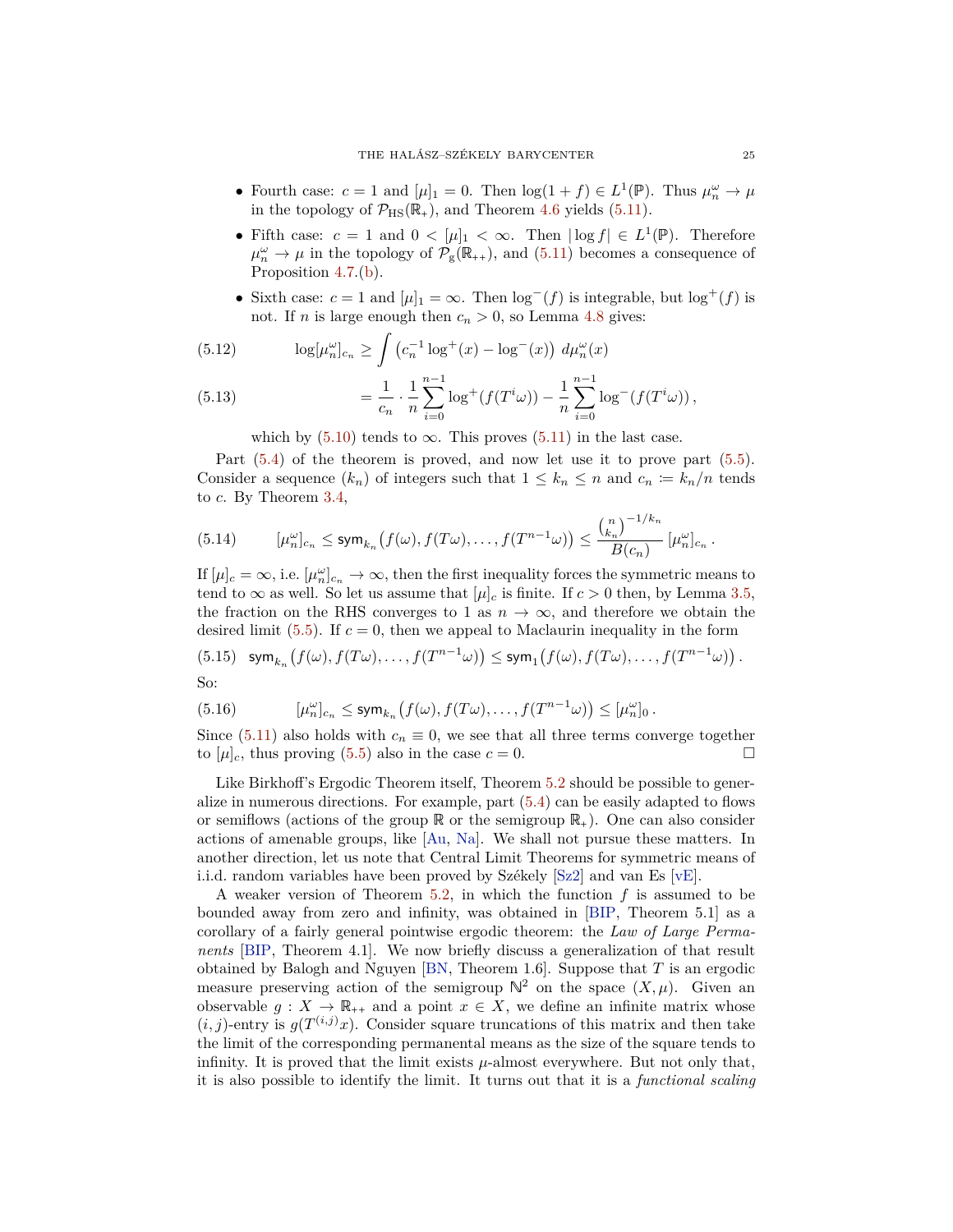<span id="page-25-4"></span>*mean*. This is a far reaching generalization of the matrix scaling mean  $(3.26)$ : see [\[BIP,](#page-33-10) Section 3.1].

#### 6. Concavity properties of the HS barycenter

<span id="page-25-0"></span>In Section [4,](#page-14-0) we have studied properties of the HS barycenter that rely on topological structures. In this section, we discuss properties that are related to affine (i.e. convex) structures.

6.1. **Basic concavity properties.** Let us first consider the HS barycenter as a function of the measure.

<span id="page-25-3"></span>**Proposition 6.1.** For all  $c \in [0,1]$ , the function  $\mu \in \mathcal{P}_{\text{HS}}(\mathbb{R}_+) \mapsto [\mu]_c$  is log*concave.*

*Proof.* By definition,

(6.1) 
$$
\log[\mu]_c = \inf_{y>0} \int K(x, y, c) d\mu(x).
$$

For each *c* and *y*, the function  $\mu \mapsto \int K(x, y, c) d\mu(x)$  is affine. Since the infimum of affine functions is concave, we conclude that  $log[\mu]_c$  is concave as a function of  $\mu$ .

Next, let us consider the HS barycenter as a function of the parameter.

<span id="page-25-1"></span>**Proposition 6.2.** For all  $\mu \in \mathcal{P}_{\text{HS}}(\mathbb{R}_+) \setminus \{\delta_0\}$ , the function  $c \in [0,1] \mapsto [\mu]_c^c$  is *log-concave.*

This proposition can be regarded as a version of Newton inequality, which says that for every  $x = (x_1, \ldots, x_n)$ , the function

(6.2) 
$$
k \in \{1, ..., n\} \mapsto [\text{sym}_k(\underline{x})]^k
$$

is log-concave (see [\[HLP,](#page-33-3) Theorem 51, p. 52] or  $[Bu, Theorem 1(1), p. 324]$  $[Bu, Theorem 1(1), p. 324]$ .

*Proof of Proposition* [6.2.](#page-25-1) Note the following trait of the HS kernel: for all  $x \geq 0$ and  $y > 0$ , the function

(6.3) 
$$
c \in [0,1] \mapsto cK(x,y,c) = c \log y + \log(c y^{-1} x + 1 - c) \in [-\infty, +\infty)
$$

is concave. Integrating over *x* with respect to the given  $\mu \in \mathcal{P}_{\text{HS}}(\mathbb{R}_+) \setminus {\delta_0}$ , and then taking infimum over *y*, we conclude that the function  $c \in [0,1] \mapsto c \log[\mu]_c$  is concave as we wanted to show concave, as we wanted to show.

Recall from Definition [5.1](#page-21-4) that the HS mean  $[f | \mathbb{P}]_c$  of a function  $f$  with respect to a probability measure P is simply the HS barycenter of the push-forward *f*∗P. Let us now investigate this mean as a function of *f*. The same argument from the proof of Proposition [6.2](#page-25-1) shows that  $f \mapsto [f \mid \mathbb{P}]_c^c$  is log-concave. However, we are able to show more:

<span id="page-25-2"></span>**Proposition 6.3.** *Let*  $(\Omega, \mathcal{F}, \mathbb{P})$  *be a probability space. Let F be the set of nonnegative measurable functions f such that*  $\log(1+f) \in L^1(\mathbb{P})$ *. For every*  $c \in (0,1]$ *, the function*  $f \in F \mapsto [f | \mathbb{P}]^c_c$  *is concave.*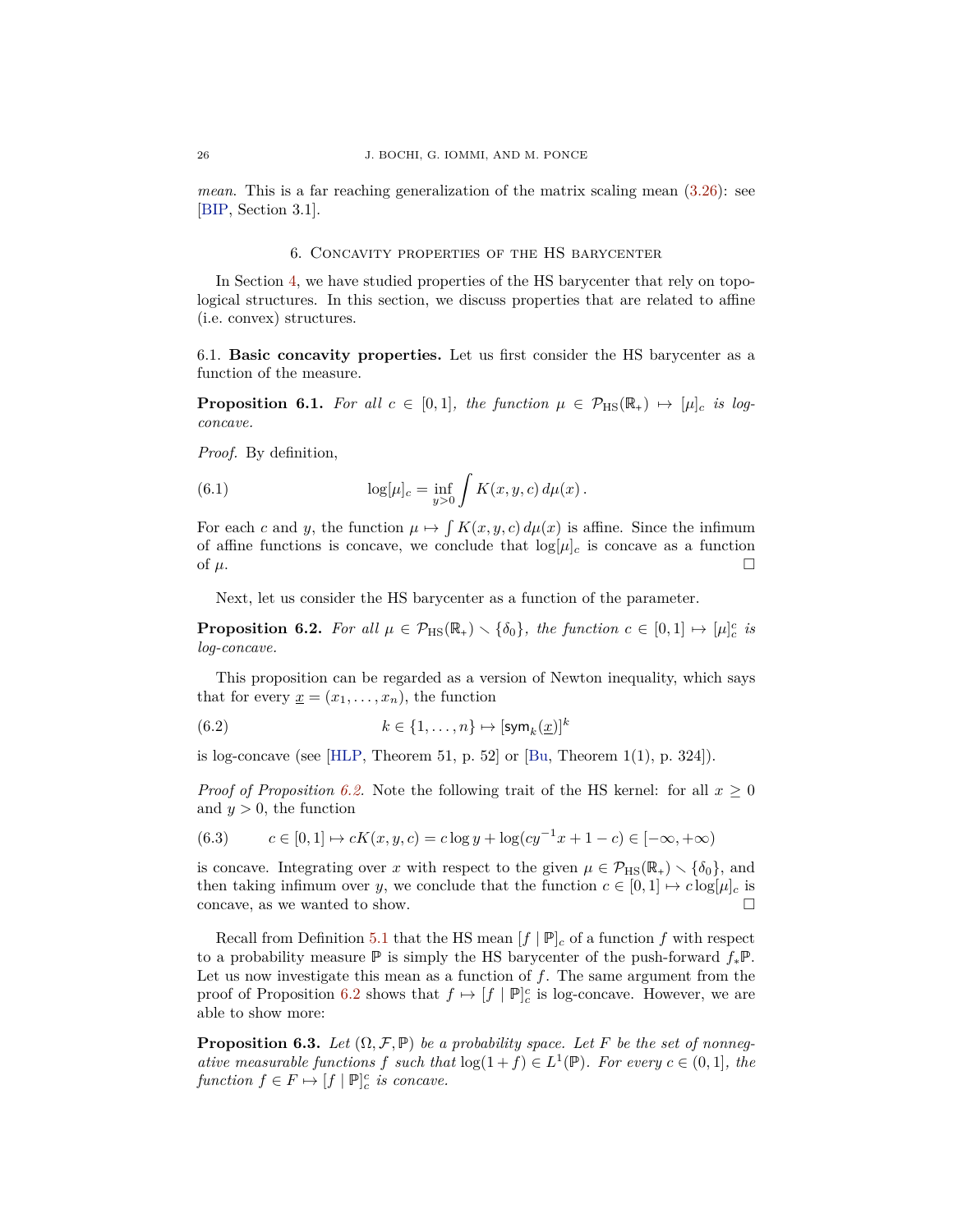<span id="page-26-3"></span>This is a consequence of the fact that  $[f | \mathbb{P}]_c^c$  is a functional scaling mean (see [\[BIP\]](#page-33-10)), but for the convenience of the reader we provide a self-contained proof. We start with the following observation: if *G* is the set of positive measurable functions *g* such that  $\log g \in L^1(\mathbb{P})$ , then for all  $g \in G$ ,

<span id="page-26-0"></span>(6.4) 
$$
\exp \int \log g \, d\mathbb{P} = \inf_{h \in G} \frac{\int gh \, d\mathbb{P}}{\exp \int \log h \, d\mathbb{P}},
$$

with the infimum being attained at  $h = 1/q$ . Indeed, this is just a reformulation of the inequality between arithmetic and geometric means.

*Proof of Proposition [6.3.](#page-25-2)* Let us first consider the case  $c \in (0,1)$ . For every fixed value of  $y > 0$ , the function

(6.5) 
$$
g(\omega) := \exp(cK(f(\omega), y, c)) = y^{c}(cy^{-1}f(\omega) + 1 - c)
$$

belongs to the set *G* defined above. Using identity [\(6.4\)](#page-26-0),

(6.6) 
$$
\exp \int cK(f(\omega), y, c) d\mathbb{P}(\omega) = \inf_{h \in G} \frac{\int y^c(cy^{-1}f(\omega) + 1 - c)h(\omega) d\mathbb{P}(\omega)}{\exp \int \log h d\mathbb{P}}.
$$

Consider this expression as a function of *f*; since it is an infimum of affine functions, it is concave. Taking the infimum over  $y > 0$ , we conclude that  $f \mapsto [f \mid \mathbb{P}]_c^c$  is concave, as claimed.

The proof of the remaining case  $c = 1$  is similar, but then we need to extend identity  $(6.4)$  to functions *q* in *F*; we leave the details for the reader.

6.2. **Finer results.** For the remaining of this section, we assume that the parameter c is in the range  $0 < c < 1$ . Let us consider the HS barycenter as a function of the measure again. We define the *subcritical locus* as the following (convex) subset of  $\mathcal{P}_{\rm HS}(\mathbb{R}_+)$ :

<span id="page-26-2"></span>(6.7) 
$$
\mathcal{S}_c := \{ \mu \in \mathcal{P}_{\text{HS}}(\mathbb{R}_+); \mu(0) < 1 - c \}.
$$

The function  $[\cdot]_c$  restricted to the subcritical locus is well-behaved. It is analytic, in a sense that we will make precise below. By Proposition [6.1,](#page-25-3) this function is log-concave. Nevertheless, we will show that it is *not* strictly log-concave.

Let us begin with an abstract definition.

**Definition 6.4.** A real-valued function *f* defined on a convex subset *C* of a real vector space is called *quasi-affine* if, for all  $x, y \in C$ ,

(6.8) 
$$
f([x,y]) \subseteq [f(x), f(y)],
$$

where  $[x, y] := \{(1 - t)x + ty : 0 \le t \le 1\}$ , and the right-hand side is the interval with extremes  $f(x)$ ,  $f(y)$ , independently of their order.

The explanation for the terminology is that quasi-affine functions are exactly those that are simultaneouly quasiconcave and quasiconvex (for the latter concepts see e.g. [\[ADSZ,](#page-33-15) Chapter 3]). Note that the level sets of a quasi-affine function are convex.

<span id="page-26-1"></span>For  $\mu$  in the subcritical locus  $\mathcal{S}_c$ , the HS barycenter  $[\mu]_c$  can be computed using Proposition [2.7,](#page-5-3) and this computation relies on finding the solution  $\eta = \eta(\mu, c)$ of equation [\(2.16\)](#page-6-2). Since the integrand in  $(2.16)$  is monotonic with respect to  $\eta$ , the function  $\eta(\cdot, c) : \mathcal{S}_c \to \mathbb{R}_{++}$  is quasi-affine. Concerning the barycenter itself, we have: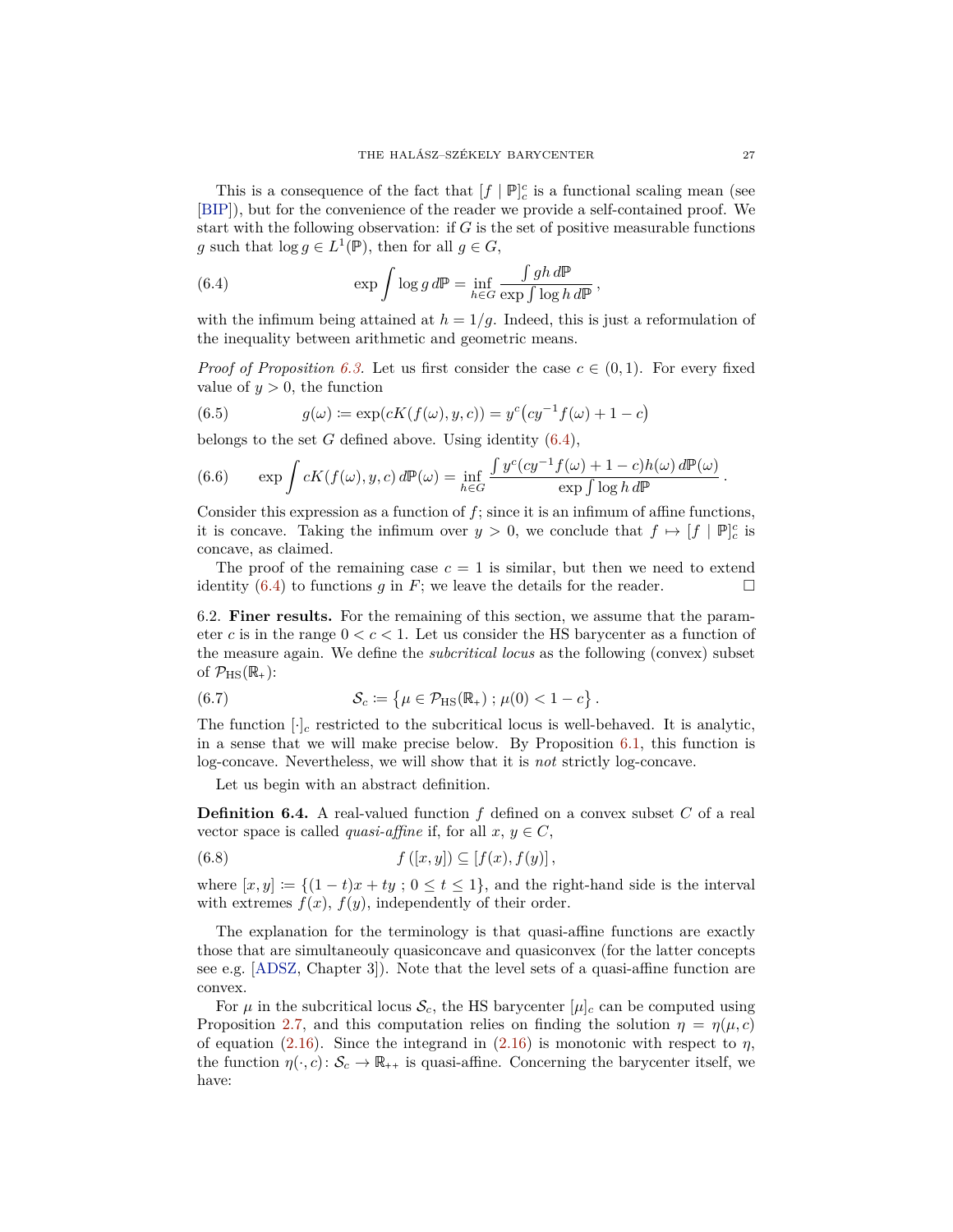**Proposition 6.5.** *Let*  $\mu_0$ ,  $\mu_1 \in \mathcal{S}_c$ *. Then the restriction of the function*  $[\cdot]_c$  *to the segment*  $[\mu_0, \mu_1]$  *is log-affine if*  $\eta(\mu_0, c) = \eta(\mu_1, c)$ *, and is strictly log-concave otherwise.*

<span id="page-27-0"></span>See Fig. [3.](#page-27-0)



FIGURE 3. The figure shows level curves of the functions  $[\cdot]_c$  (in red) and  $\eta(\cdot, c)$  (in blue) on a 2-simplex  $\Delta \subset \mathcal{P}_{\text{HS}}(\mathbb{R}_+)$  whose vertices are distinct delta measures  $\delta_{x_1}, \delta_{x_2}, \delta_{x_3}$ . Specifically, we took  $c = 2/3, x_1 = 1$ ,  $x_2 = 2^4$ ,  $x_3 = 2^8$ , and the plotted levels for each function are  $2^{0.5}$ , 2,  $\ldots$ ,  $2^{7.5}$ . The function  $\eta(\cdot, c)$  is quasi-affine, so the blue level curves are straight segments. The HS barycenter  $[\cdot]_c$  is log-affine along each level curve of  $\eta(\cdot, c)$ , and so each blue segment is cut by the red curves into subsegments of equal size (except for the extremes). On the other hand, the HS barycenter  $[\cdot]_c$  restricted to any segment *S* not contained on a level set of  $\eta(\cdot, c)$  is strictly log-concave.

*Proof.* As observed above, the function  $\eta(\cdot, c)$  on  $\mathcal{S}_c$  is quasi-affine, and in particular its level sets are convex. As a consequence of  $(2.10)$ , along each level set of  $\eta(\cdot, c)$ , the function  $[\cdot]_c$  is log-affine, and so not strictly log-concave there. This proves the first part of the proposition.

To prove the second part, consider  $\mu_0$ ,  $\mu_1 \in \mathcal{P}_{\text{HS}}(\mathbb{R}_+)$  such that  $\eta(\mu_0, c) \neq$ *η*( $\mu_1, c$ ), and parametrize the segment [ $\mu_0, \mu_1$ ] by  $\mu(t) := (1 - t)\mu_0 + t\mu_1, t \in$ [0*,* 1]. Then, Lemma [6.6](#page-27-1) below ensures that the second derivative of the function  $t \mapsto \log[\mu]_c$  is nonpositive and vanishes at finitely many points (if any). So the function  $t \mapsto [\mu(t)]_c$  is strictly log-concave. This proves Proposition [6.5,](#page-26-1) modulo the lemma. the lemma.

<span id="page-27-1"></span>**Lemma 6.6.** Suppose  $I \subset \mathbb{R}$  *is an interval and*  $t \in I \mapsto \mu(t) \in \mathcal{S}_c$  *is an affine mapping.* Write  $\mu = \mu(t)$ ,  $\eta = \eta(\mu(t), c)$ . Then  $\eta$  and  $[\mu]_c$  are analytic functions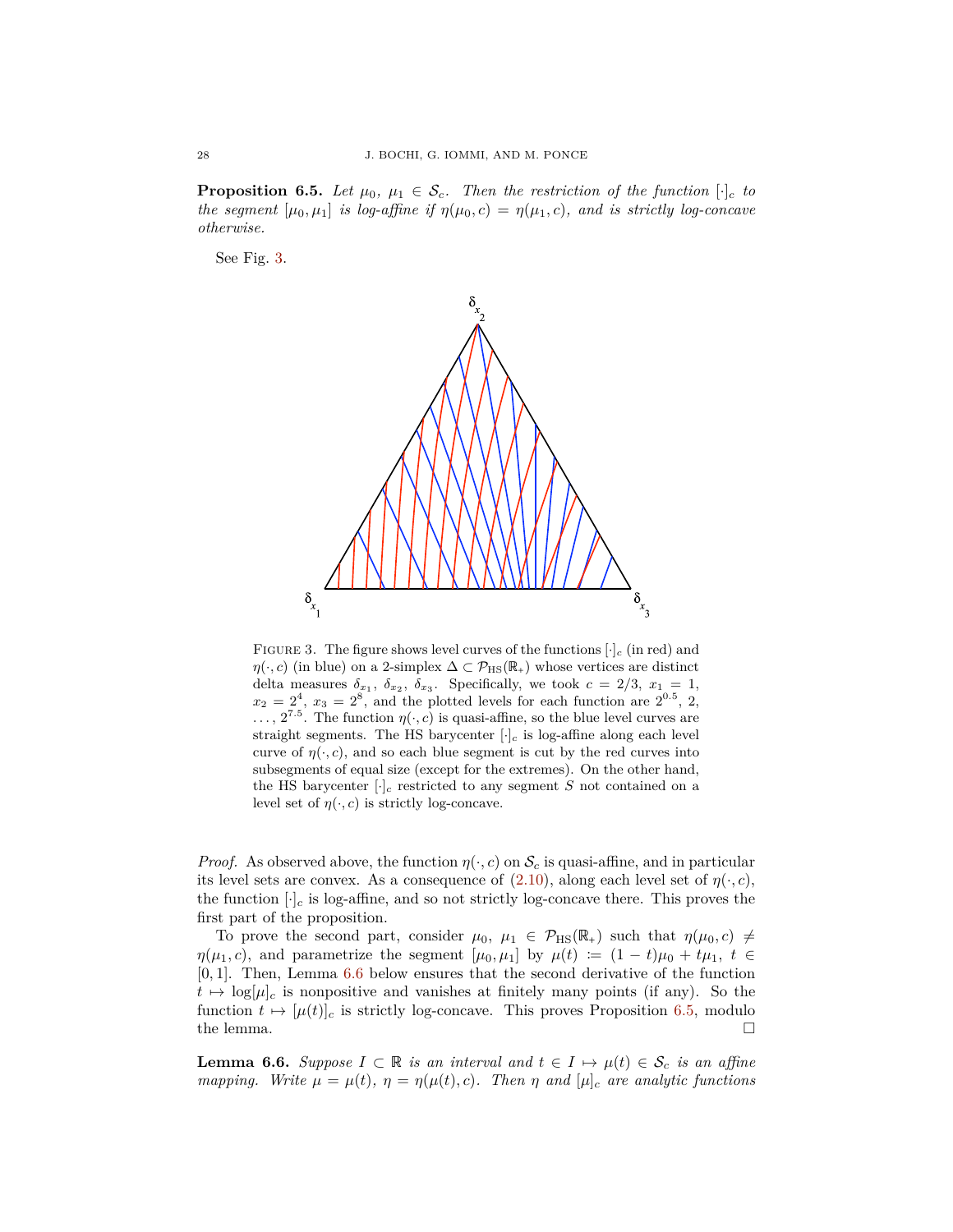*of t. Furthermore, letting dot denote derivative with respect to t, the following formula holds:*

<span id="page-28-0"></span>(6.9) 
$$
(\log[\mu]_c)^{-} = -\frac{(1-c)\dot{\eta}^2}{\eta} \int \frac{x \, d\mu(x)}{(cx + (1-c)\eta)^2}.
$$

The integral is strictly positive (since  $\mu \neq \delta_0$ ), so formula [\(6.9\)](#page-28-0) tells us that, at any point  $\mu$  in  $\mathcal{S}_c$ , the Hessian of the function  $\log[\cdot]_c$  is negative semidefinite (not a surprise, given Proposition [6.1\)](#page-25-3), and has the same kernel as the derivative of the function  $\eta(\cdot, c)$  at the same point.

*Proof of Lemma [6.6.](#page-27-1)* Let us omit the parameter *c* in the formulas, so  $K(x, y)$  =  $K(x, y, c)$ . As in the proof of Proposition [2.7,](#page-5-3) we consider the following functions:

(6.10) 
$$
\Delta(x, y) := yK_y(x, y) \text{ and } \psi(t, y) := \int \Delta(x, y) d\mu^{(t)}(x).
$$

(We temporarily denote  $\mu(t)$  by  $\mu^{(t)}$ .) Then  $\eta(t) = \eta(\mu^{(t)}, c)$  is defined implicitly by  $\psi(t, \eta(t)) = 0$ , for all  $t \in I$ . The mapping  $t \in I \mapsto \mu^{(t)}$  can be extended uniquely to an affine mapping on R whose values are signed measures. Inspecting the proof of Proposition [2.7,](#page-5-3) we see that  $\eta(t)$  is well-defined for all t in an open interval  $J \supset I$ .

The partial derivative  $\Delta_y$  was computed before [\(2.13\)](#page-6-8), and satisfies the bounds  $0 \leq \Delta_y \leq (2cy)^{-1}$ . So we can differentiate under the integral sign and write  $\psi_y(t, y) = \int \Delta_y(x, y) d\mu^{(t)}(x)$ . This derivative is positive, since  $\Delta_y(x, y) > 0$  for all  $x > 0$  and  $\mu^{(t)} \neq \delta_0$ . Therefore, since  $\psi$  is an analytic function on the domain  $J \times \mathbb{R}_{++}$ , the inverse function theorem ensures that  $\eta$  is analytic on *J*. In particular,  $[\mu^{(t)}]_c = \exp \int K(x, \eta(t)) d\mu^{(t)}(x)$  is analytic as well, as claimed.

Now we want to prove  $(6.9)$ ; in that formula and in the following calculations, we omit the dependence on *t*. First, we differentiate  $L := \log|\mu|_c = \int K(x, \eta) d\mu$ with respect to *t*:

(6.11) 
$$
\dot{L} = \dot{\eta} \int K_y(x, \eta) d\mu + \int K(x, \eta) d\mu
$$

(where  $\dot{\mu} \coloneqq \frac{d}{dt}\mu(t)$  is a signed measure), which by [\(2.9\)](#page-5-1) simplifies to:

<span id="page-28-3"></span>(6.12) 
$$
\dot{L} = \int K(x, \eta) d\dot{\mu}.
$$

Differentiating again, and using that  $\ddot{\mu} = 0$  (since  $t \mapsto \mu(t)$  is affine), we obtain:

<span id="page-28-1"></span>(6.13) 
$$
\ddot{L} = \dot{\eta} \int K_y(x, \eta) d\dot{\mu}.
$$

On the other hand, differentiating [\(2.9\)](#page-5-1),

(6.14) 
$$
\dot{\eta} \int K_{yy}(x,\eta) \, d\mu + \int K_{y}(x,\eta) \, d\mu = 0,
$$

so [\(6.13\)](#page-28-1) can be rewritten as:

<span id="page-28-2"></span>(6.15) 
$$
\ddot{L} = -\dot{\eta}^2 \int K_{yy}(x,\eta) \, d\mu \, .
$$

Let us transform this expression. Consider the function  $\Delta := yK_y$ , which was introduced before in [\(2.11\)](#page-6-1). Since  $\Delta_y = yK_{yy} + K_y$ , using [\(2.9\)](#page-5-1) once again, we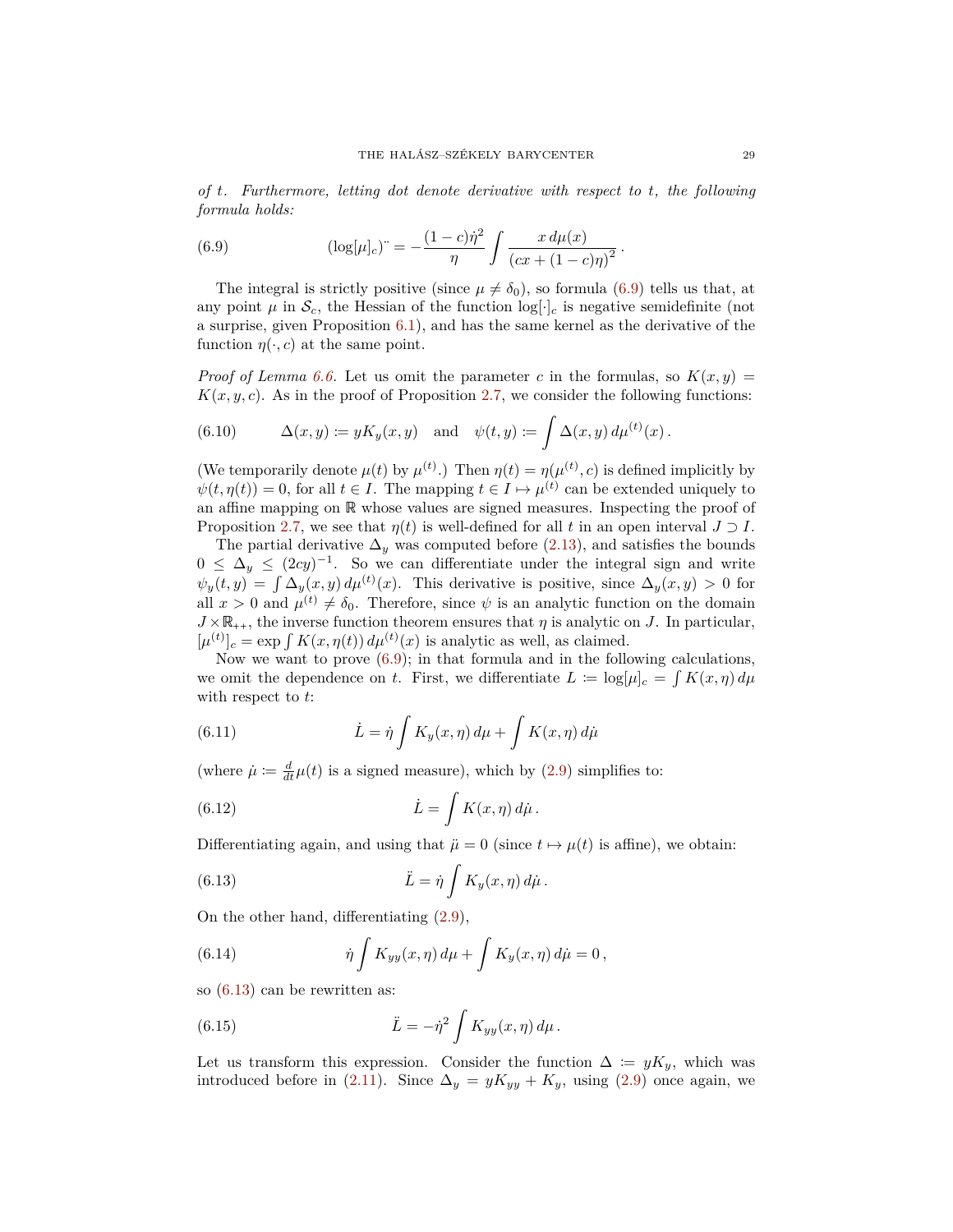<span id="page-29-6"></span>obtain  $\int \Delta_y(x,\eta) d\mu = \eta \int K_{yy}(x,\eta) d\mu$ . So equation [\(6.15\)](#page-28-2) becomes:

<span id="page-29-2"></span>(6.16) 
$$
\ddot{L} = -\frac{\dot{\eta}^2}{\eta} \int \Delta_y(x, \eta) d\mu.
$$

Substituting the expression of  $\Delta_y$  given by [\(2.13\)](#page-6-8), we obtain [\(6.9\)](#page-28-0).<sup>[7](#page-29-1)</sup>

For  $c = 0$  or  $c = 1$ , the barycenter  $[\cdot]_c$  is a quasi-affine function. On the other hand, an inspection of Fig. [3](#page-27-0) shows that this is not true for  $c = 2/3$ , at least, since the level sets are slightly bent. Using Proposition [6.5,](#page-26-1) we will formally prove:

# <span id="page-29-5"></span>**Proposition 6.7.** *If*  $c \in (0,1)$ *, then the function*  $[\cdot]_c$  *is* not *quasi-affine.*

A proof is given in the next section.

### 7. A deviation barycenter related to the HS barycenter

<span id="page-29-0"></span>There is a large class of means called *deviation means*, which includes the class of quasiarithmetic means. Let us recall the definition (see [\[Da,](#page-33-16) [DP\]](#page-33-17)). Let  $I \subset \mathbb{R}$  be an open interval. A *deviation function* is a function  $E: I \times I \to \mathbb{R}$  such that for all  $x \in I$ , the function  $y \mapsto E(x, y)$  is continuous, strictly decreasing, and vanishes at *y* = *x*. Given *n*-tuples  $\underline{x} = (x_1, \ldots, x_n)$  and  $\underline{w} = (w_1, \ldots, w_n)$  with  $x_i \in I$ ,  $w_i \geq 0$ , and  $\sum_{i=1}^{n} w_i = 1$ , the *deviation mean* of <u>*x*</u> with weights <u>*w*</u> (with respect to the deviation function *E*) is defined as the unique solution  $y \in I$  of the equation:

(7.1) 
$$
\sum_{i=1}^{n} w_i E(x_i, y) = 0.
$$

In terms of the probability measure  $\mu := \sum_{i=1}^{n} w_i \delta_{x_i}$ , this equation can be rewritten as:

<span id="page-29-4"></span>(7.2) 
$$
\int E(x, y) d\mu(x) = 0.
$$

So it is reasonable to define the *deviation barycenter* of an arbitrary probability  $\mu \in$  $\mathcal{P}(I)$  (with respect to the deviation function E) as the solution *y* of this equation. Of course, existence and uniqueness of such a solution may depend on measurability and integrability conditions, and we will not undertake this investigation here. Nevertheless, let us note that *if*  $C \subseteq \mathcal{P}(I)$  *is a convex set of probability measures where the deviation barycenter is uniquely defined, then it is a quasi-affine function there.* Indeed, for each  $\alpha \in I$ , the corresponding upper level set is:

(7.3) 
$$
\left\{\mu \in C; \int E(x, \alpha) d\mu(x) \ge 0\right\}
$$

and so it is convex; similarly for lower level sets.

*Remark* 7.1*.* Let us mention a related concept (see [\[EM,](#page-33-6) [AL\]](#page-33-18) and references therein). Let *M* be a manifold endowed with an affine (e.g. Riemannian) connection for which the exponential maps  $\exp_{y}: T_{y}M \to M$  are diffeomorphisms. Given a probability measure  $\mu \in \mathcal{P}(M)$ , a solution  $y \in M$  of the equation

<span id="page-29-3"></span>(7.4) 
$$
\int \exp_y^{-1}(x) \, d\mu(x) = 0
$$

<span id="page-29-1"></span><sup>&</sup>lt;sup>7</sup>Incidentally, note that it is not true that  $K_{yy} \geq 0$  everywhere (*K* is not a convex function of  $y$ ), so formula [\(6.15\)](#page-28-2) by itself is not as useful as the final formulas [\(6.16\)](#page-29-2) and [\(6.9\)](#page-28-0).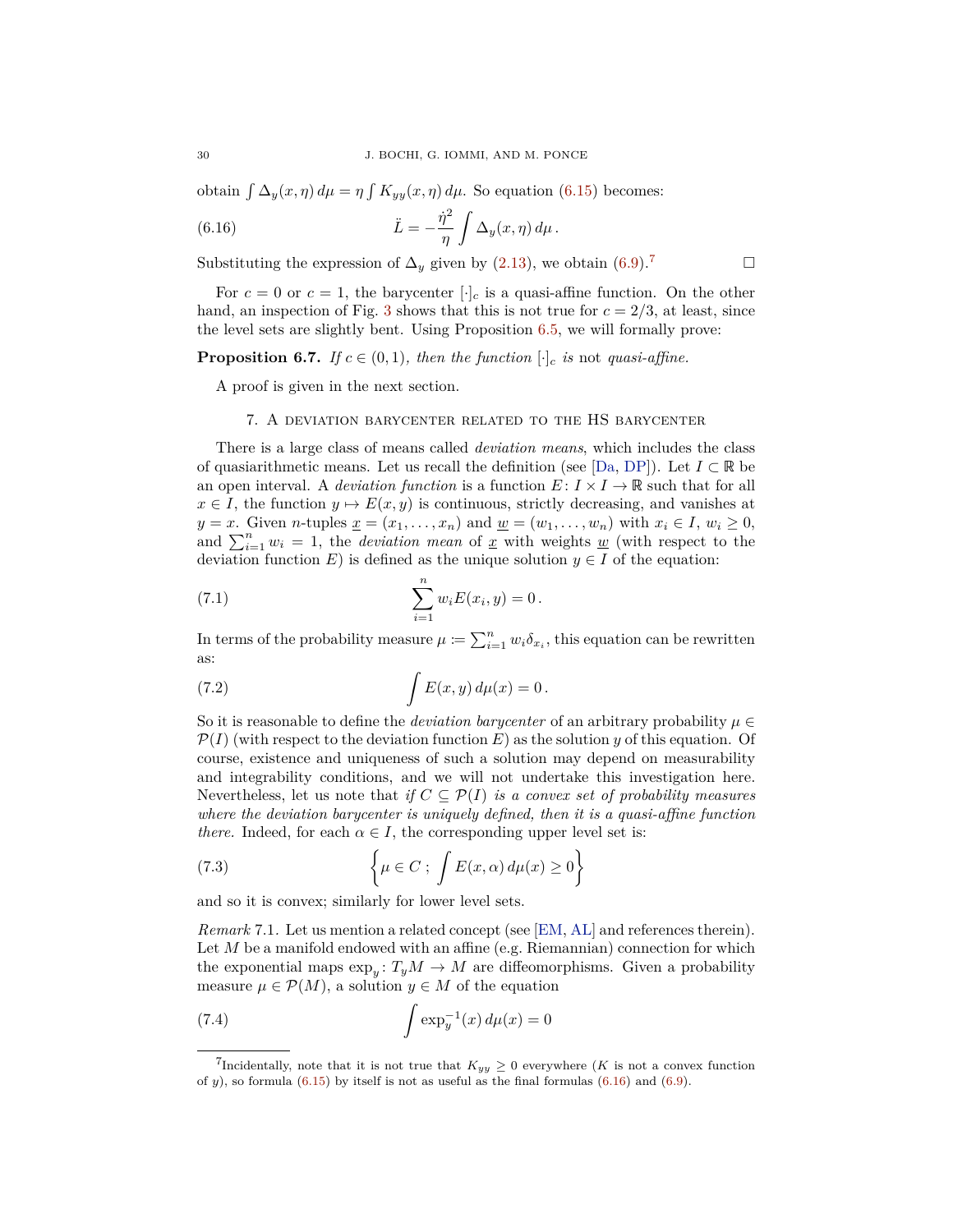<span id="page-30-4"></span>is called an *exponential barycenter* of *µ*. (For criteria of existence and uniqueness, see  $[AL]$ .) The similarity between equations [\(7.4\)](#page-29-3) and [\(7.2\)](#page-29-4) is evident. Furthermore, like deviation barycenters, the level sets of exponential barycenters are convex. (Since *M* has no order structure, it does not make sense to say that the exponential barycenter is quasi-affine.)

We have mentioned that the HS barycenter with parameter  $c \in (0,1)$  is not quasi-affine on the subcritical locus. Therefore HS barycenters are not a deviation barycenters, except for the extremal values of the parameter. Nevertheless, there exists a naturally related parametrized family of deviation barycenters, as we now explain.

Letting  $K$  be the HS kernel (see Definition [2.1\)](#page-3-2), we let:

(7.5) 
$$
E(x, y, c) := K(x, y, c) - \log y = \begin{cases} c^{-1} \log (cy^{-1}x + 1 - c) & \text{if } c > 0, \\ y^{-1}x - 1 & \text{if } c = 0. \end{cases}
$$

For any value of the parameter  $c \in [0, 1]$ , this is a deviation function, provided we restrict it to  $x > 0$ . The corresponding deviation barycenter will be called the *derived from Halász–Székely barycenter* (or *DHS barycenter*) with parameter *c*. More precisely:

<span id="page-30-2"></span>**Definition 7.2.** Let  $c \in [0,1]$  and  $\mu \in \mathcal{P}(\mathbb{R}_+)$ . If  $c = 1$ , then we require that the function  $\log x$  is semi-integrable with respect to  $\mu$ . The *DHS barycenter* with parameter *c* of the probability measure  $\mu$ , denoted  $\llbracket \mu \rrbracket_c$ , is defined as follows:

- (a) if  $\mu = \delta_0$ , or  $c = 1$  and  $\int \log x \, d\mu(x) = -\infty$ , then  $\|\mu\|_c \coloneqq 0$ ;
- (b) if  $c = 0$  and  $\int \log x \, d\mu(x) = \infty$ , or  $c > 0$  and  $\int \log(1 + x) \, d\mu(x) = \infty$ , then  $[\![\mu]\!]_c \coloneqq +\infty;$
- <span id="page-30-0"></span>(c) in all other cases,  $[\![\mu]\!]_c$  is defined at the unique positive and finite solution *y* of the equation  $\int E(x, y, c) d\mu(x) = 0$ .

Of course, we need to show that the definition makes sense in case  $(c)$ , i.e., that there exists a unique  $y \in \mathbb{R}_{++}$  such that  $\int E(x, y, c) d\mu(x) = 0$ . This is obvious if  $c = 0$  or  $c = 1$ , so assume that  $c \in (0, 1)$ . Since  $log(1 + x) \in L^1(\mu)$ , the function  $\phi(y) := \int E(x, y, c) d\mu(x)$  is finite, and (by the dominated convergence theorem) continuous and strictly decreasing. Furthermore,  $\phi(y)$  converges to  $c^{-1} \log(1-c)$ 0 as  $y \to +\infty$  and (since  $\mu \neq \delta_0$ ) to  $+\infty$  as  $y \to 0^+$ . So  $\phi$  has a unique zero on  $\mathbb{R}_{++}$ , as we wanted to prove.

The DHS barycenters have the same basic properties as the HS barycenters (Proposition [2.6\)](#page-5-5); we leave the verification for the reader.<sup>[8](#page-30-1)</sup> Furthermore, we have the following inequality:

<span id="page-30-3"></span>**Proposition 7.3.**  $[\mu]_c \leq [\mu]_c$ *. The inequality is strict unless either*  $\mu$  *is a delta measure,*  $c = 0$ *,*  $c = 1$ *,*  $or \int \log(1 + x) d\mu(x) = \infty$ *.* 

*Proof.* Let  $c \in [0,1]$  and  $\mu \in \mathcal{P}(\mathbb{R}_+)$ . If  $\llbracket \mu \rrbracket_c$  is either 0 or  $\infty$ , then it is clear from Definition [7.2](#page-30-2) and basic properties of the HS barycenter that  $[\mu]_c = [\mu]_c$ . So assume that  $\llbracket \mu \rrbracket_c =: \xi$  is neither 0 nor  $\infty$ . Then it satisfies the equation  $\int E(x,\xi,c) d\mu(x) =$ 0, or equivalently  $\int K(x,\xi,c) d\mu(x) = \log \xi$ . Considering  $y = \xi$  in the definition  $(2.4)$ , we obtain  $[\mu]_c \leq \xi$ , as claimed.

<span id="page-30-1"></span><sup>8</sup>For example, monotonicity with respect to *c* follows simply from the corresponding property of the deviation functions, so we do not need to use the finer comparison criteria from [\[Da,](#page-33-16) [DP\]](#page-33-17).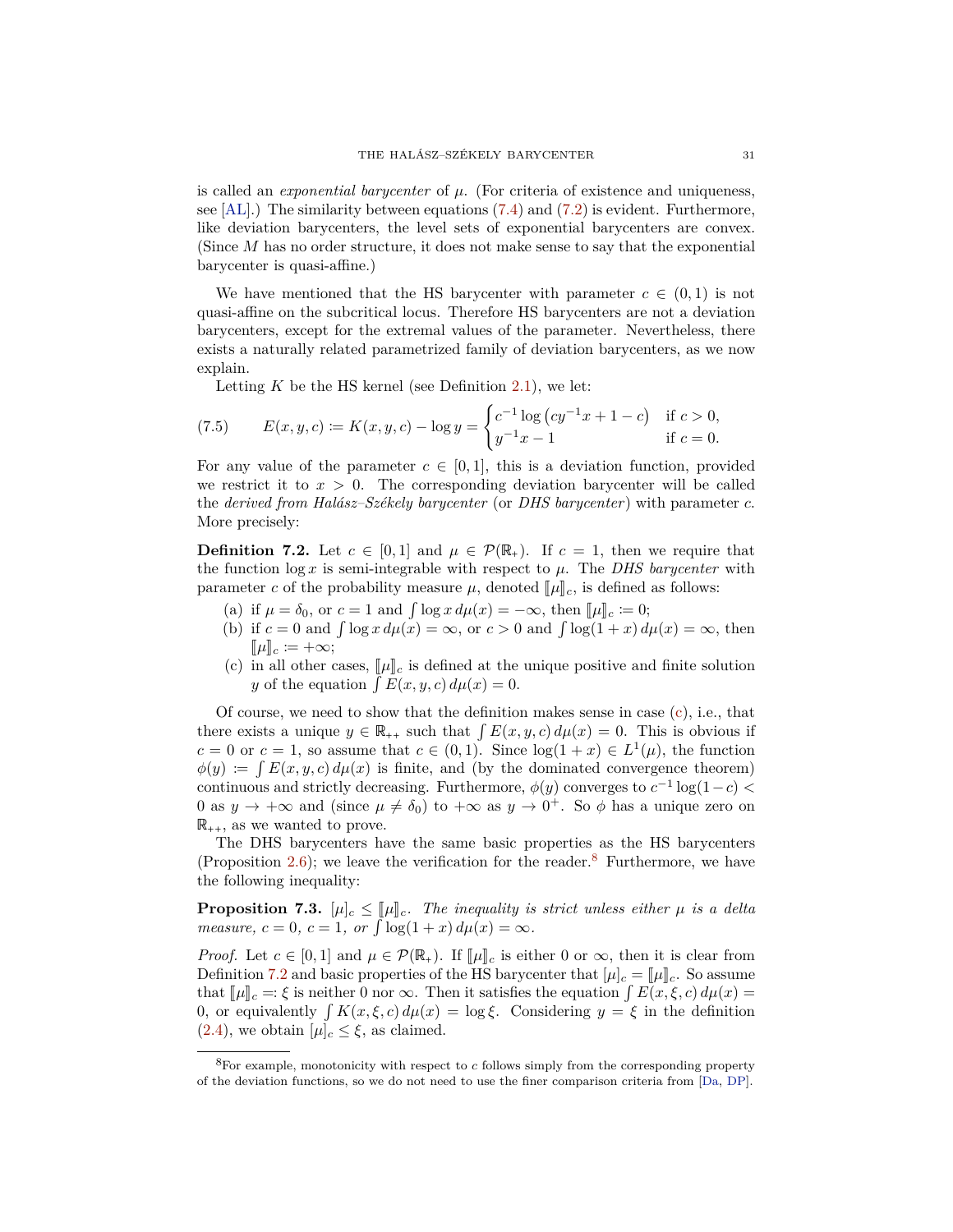Let us investigate the cases of equality. It is clear that  $\lbrack \cdot \rbrack_0$  and  $\lbrack \cdot \rbrack_1$  are the arithmetic and geometric barycenters, respectively, and so coincide with the corresponding HS barycenters. Also, if  $\int \log(1 + x) d\mu(x) = \infty$ , then  $[\mu]_c = [\mu]_c = \infty$ . So consider  $c \in (0,1)$  and  $\mu \in \mathcal{P}_{\text{HS}}(\mathbb{R}_+)$  such that  $[\mu]_c = [\mu]_c = \xi$ . The infimum in formula [\(2.4\)](#page-3-7) is attained at  $y = \xi$ , and thus (see Proposition [2.11\)](#page-8-1) we are in the subcritical regime  $\mu(0) < 1 - c$ . Hence equation [\(2.16\)](#page-6-2) holds with  $\eta = \xi$ . Note that the equation can be rewritten as:

(7.6) 
$$
\int \frac{\eta}{cx + (1 - c)\eta} d\mu(x) = 1.
$$

On the other hand,

(7.7) 
$$
\int \log \left( \frac{\eta}{cx + (1 - c)\eta} \right) d\mu(x) = -c \int E(x, \eta, c) d\mu(x) = 0.
$$

So we have an equality in Jensen's inequality, which is only possible if the integrands are almost everywhere constant, that is,  $\mu$  is a delta measure.  $\Box$ 

In some senses, the DHS barycenters are better behaved than HS barycenters. For example, there is no critical phenomena.

**Example 7.4.** As in Example [2.13,](#page-8-0) consider the measures  $\mu_p \coloneqq (1 - p)\delta_0 + p\delta_1$ , where  $p \in [0, 1]$ . A calculation gives:

(7.8) 
$$
\[\mu_p\]_c = c \left( (1-c)^{-\frac{1-p}{p}} - 1 + c \right)^{-1}.
$$

<span id="page-31-0"></span>For  $c = 1/2$ , the graphs of the two barycenters are shown in Fig. [4.](#page-31-0)



FIGURE 4. Graphs of the functions  $p \mapsto [\mu_p]_{1/2}$  (red) and  $p \mapsto [\![\mu_p]\!]_{1/2}$ (blue), where  $\mu_p \coloneqq (1 - p)\delta_0 + p\delta_1$ .

The definition of DHS barycenters is not so arbitrary as it may seem at first sight; indeed, they approximate HS barycenters: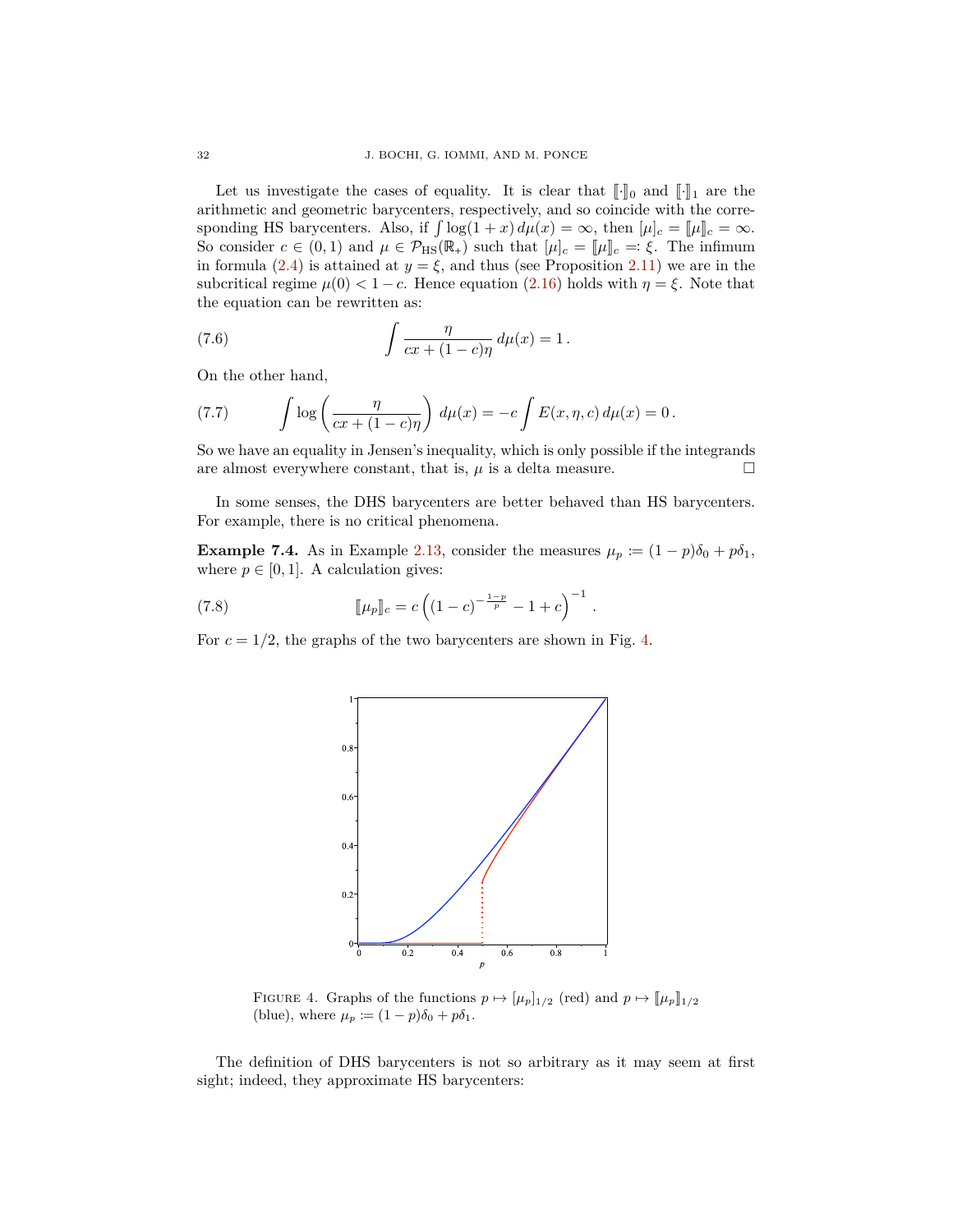**Proposition 7.5.** *The HS and DHS barycenters are tangent at*  $\delta_{x_0}$ , for any  $x_0 > 0$ . *In other words, if*  $t \in [0, t_1] \mapsto \mu(t) \in \mathcal{P}_{\text{HS}}(\mathbb{R}_+)$  *is an affine path with*  $\mu(0) = \delta_{x_0}$ , *then:*

(7.9) 
$$
\frac{d}{dt}[\mu(t)]_c \bigg|_{t=0} = \frac{d}{dt}[\mu(t)]]_c \bigg|_{t=0} .
$$

*Proof.* It is sufficient to consider  $c \in (0,1)$ . Let us use the notations from the proof of Lemma [6.6.](#page-27-1) We evaluate [\(6.12\)](#page-28-3) at  $t = 0$ , using  $\eta(0) = x_0$ , thus obtaining:

(7.10) 
$$
\dot{L}(0) = \int K(x, x_0) d\mu.
$$

Next, consider  $\xi = \xi(t) := [\![\mu(t)]\!]_c$ . By definition,  $\int K(x,\xi) d\mu = \log \xi$ . Differentiating this equation,

(7.11) 
$$
\dot{\xi} \int K_y(x,\xi) \, d\mu + \int K(x,\xi) \, d\mu = \frac{\dot{\xi}}{\xi}.
$$

Evaluating at  $t = 0$  and  $\xi(0) = x_0$ , we obtain:

(7.12) 
$$
\dot{\xi}(0)K_y(x_0,x_0) + \int K(x,x_0)d\mu = \frac{\dot{\xi}(0)}{x_0}.
$$

But a calculation shows that  $K_y(x_0, x_0) = 0$  (this can also be seen as a consequence of part [\(e\)](#page-3-4) of Proposition [2.2\)](#page-3-8), so we obtain:

(7.13) 
$$
\dot{\xi}(0) = x_0 \int K(x, x_0) d\dot{\mu} = x_0 \dot{L}(0) = \frac{d}{dt} [\mu(t)]_c \bigg|_{t=0}
$$

as we wanted to prove.

The approximation between the two barycenters is often surprisingly good, even for measures that are not very close to a delta measure:

**Example 7.6.** If  $\mu$  is Lebesgue measure on [1, 2] and  $c = 1/2$ , then:

(7.14) 
$$
[\mu]_c \simeq 1.485926,
$$

(7.15) 
$$
[\![\mu]\!]_c \simeq 1.485960,
$$

a difference of 0*.*002%.

To conclude our paper, let us confirm that HS barycenters are not quasi-affine, except for the extremal cases  $c = 0$  and  $c = 1$ :

*Proof of Proposition* [6.7.](#page-29-5) Let  $c \in (0,1)$ . Choose some  $\mu_0$  in subcritical locus [\(6.7\)](#page-26-2) which is not a delta measure. Let  $y_0 := [\mu_0]_c \in \mathbb{R}_{++}$  and  $\mu_1 := \delta_{y_0}$ . Then  $\eta(\mu_1, c) =$ *y*<sub>0</sub>. We claim that  $\eta(\mu_0, c) \neq y_0$ . Indeed, if  $\eta(\mu_0, c) = y_0$ , then, by [\(2.4\)](#page-3-7), log  $y_0 =$  $\int K(x, y_0, c) d\mu_0(x)$ , and so  $\llbracket \mu_0 \rrbracket_c = y_0$ , which by Proposition [7.3](#page-30-3) implies that  $\mu_0$  is a delta measure: contradiction. Now Proposition [6.5](#page-26-1) guarantees that the function  $[\cdot]_c$  is strictly log-concave on the segment  $[\mu_0, \mu_1]$ ; in particular, it is not constant. Since the function attains the same value on the extremes of the segment, it cannot be quasi-affine.  $\Box$ 

*Acknowledgement.* We thank Juarez Bochi for helping us with computer experiments at a preliminary stage of this project.

$$
\sqcup
$$

*,*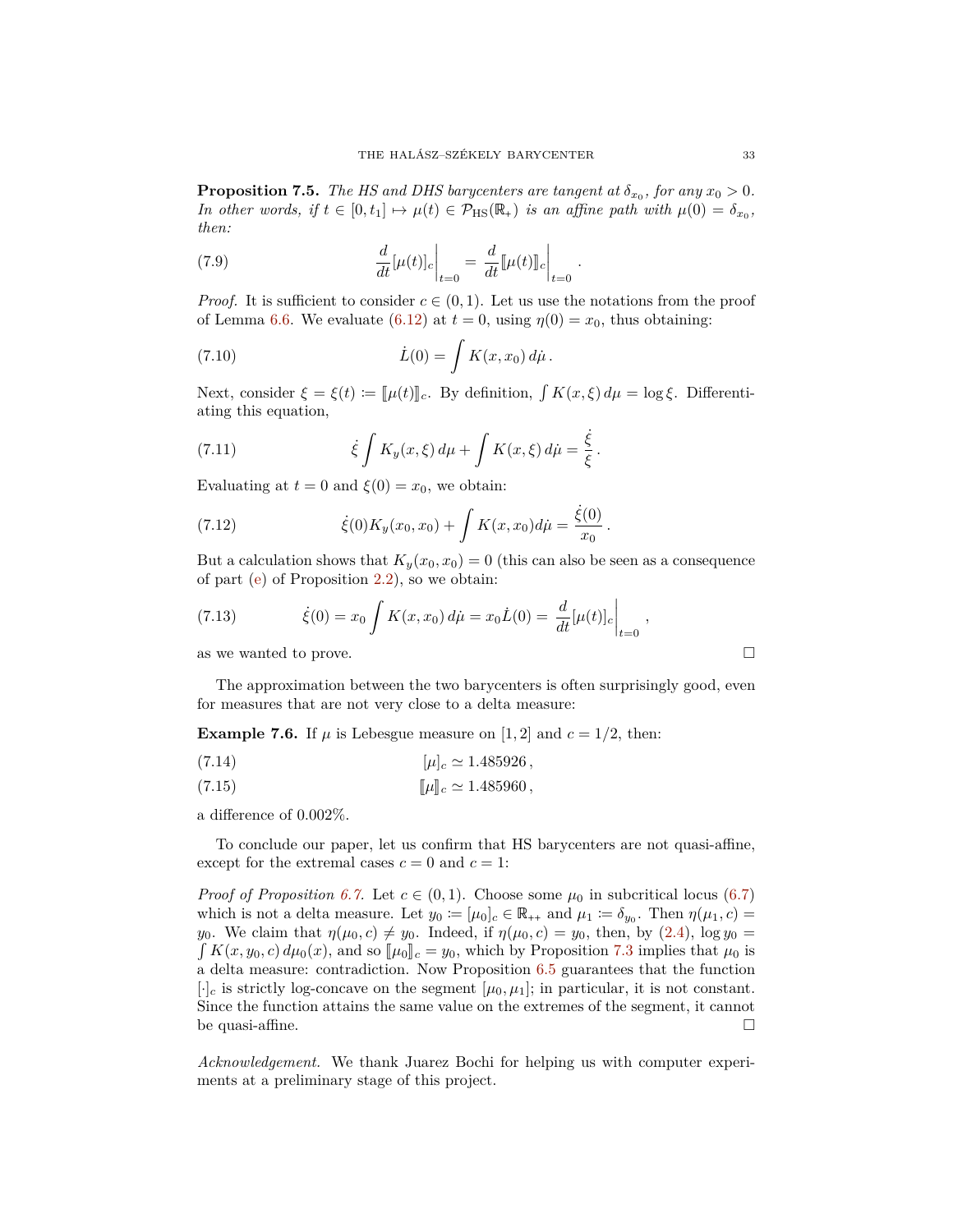#### **REFERENCES**

- <span id="page-33-4"></span>[AD] Aczél, János; Dhombres, Jean G. – *Functional equations in several variables.* Encyclopedia of Mathematics and its Applications, 31. Cambridge University Press, Cambridge, 1989. [MR](https://mathscinet.ams.org/mathscinet-getitem?mr=1004465) [ZB](https://zbmath.org/?q=an:0685.39006) (Cited on page [1.](#page-0-1))
- <span id="page-33-18"></span>[AL] Arnaudon, Marc; Li, Xue-Mei – Barycenters of measures transported by stochastic flows. *Ann. Probab.* 33 (2005), no. 4, 1509–1543. [MR](https://mathscinet.ams.org/mathscinet-getitem?mr=2150197) [ZB](https://zbmath.org/?q=an:1077.60039) (Cited on pages [30](#page-29-6) and [31.](#page-30-4))
- <span id="page-33-14"></span>[Au] Austin, Tim – A CAT(0)-valued pointwise ergodic theorem. *J. Topol. Anal.* 3 (2011), no. 2, 145–152. [MR](https://mathscinet.ams.org/mathscinet-getitem?mr=2819191) [ZB](https://zbmath.org/?q=an:1221.37006) (Cited on page [25.](#page-24-0))
- <span id="page-33-15"></span>[ADSZ] Avriel, Mordecai; Diewert, Walter E.; Schaible, Siegfried; Zang, Israel – *Generalized concavity.* Reprint of the 1988 original ed. Classics in Applied Mathematics, 63. Society for Industrial and Applied Mathematics (SIAM), Philadelphia, PA, 2010. [MR](https://mathscinet.ams.org/mathscinet-getitem?mr=3396214) [ZB](https://zbmath.org/?q=an:1200.90001) (Cited on page [27.](#page-26-3))
- <span id="page-33-13"></span>[BN] Balogh, József; Nguyen, Hoi – A general law of large permanent. *Discrete Contin. Dyn. Syst.* 37 (2017), no. 10, 5285–5297. [DOI](http://dx.doi.org/10.3934/dcds.2017229) [MR](https://mathscinet.ams.org/mathscinet-getitem?mr=3668362) [ZB](https://zbmath.org/?q=an:1368.15007) (Cited on page [25.](#page-24-0))
- <span id="page-33-10"></span>[BIP] BOCHI, JAIRO; IOMMI, GODOFREDO; PONCE, MARIO - The scaling mean and a law of large permanents. *Adv. Math.* 292 (2016), 374–409. [DOI](http://dx.doi.org/10.1016/j.aim.2016.01.013) [MR](https://mathscinet.ams.org/mathscinet-getitem?mr=3464025) [ZB](https://zbmath.org/?q=an:1392.15011) (Cited on pages [12,](#page-11-5) [13,](#page-12-7) [14,](#page-13-5) [15,](#page-14-2) [25,](#page-24-0) [26,](#page-25-4) and [27.](#page-26-3))
- <span id="page-33-2"></span>[BB] Borwein, Jonathan M.; Borwein, Peter B. – *Pi and the AGM. A study in analytic number theory and computational complexity.* Reprint of the 1987 original. Canadian Mathematical Society Series of Monographs and Advanced Texts, 4. John Wiley & Sons, Inc., New York, 1998. [MR](https://mathscinet.ams.org/mathscinet-getitem?mr=1641658) [ZB](https://zbmath.org/?q=an:0903.11001) (Cited on page [1.](#page-0-1))
- <span id="page-33-5"></span>[Bu] Bullen, Peter S. – *Handbook of means and their inequalities.* Mathematics and its Applications, 560. Kluwer Academic Publishers Group, Dordrecht, 2003. [MR](https://mathscinet.ams.org/mathscinet-getitem?mr=2024343) [ZB](https://zbmath.org/?q=an:1035.26024) (Cited on pages [1,](#page-0-1) [2,](#page-1-0) [15,](#page-14-2) and [26.](#page-25-4))
- <span id="page-33-8"></span>[CHMW] Cellarosi, Francesco; Hensley, Doug; Miller, Steven J.; Wellens, Jake L. – Continued fraction digit averages and Maclaurin's inequalities. *Exp. Math.* 24 (2015), no. 1, 23–44. [DOI](http://dx.doi.org/10.1080/10586458.2014.952050) [MR](https://mathscinet.ams.org/mathscinet-getitem?mr=3305037) [ZB](https://zbmath.org/?q=an:1390.11097) (Cited on pages [10](#page-9-8) and [11.](#page-10-5))
- <span id="page-33-16"></span>[Da] Daróczy, Zoltán – Über eine Klasse von Mittelwerten. *Publ. Math. Debrecen* 19 (1972), 211–217. [MR](https://mathscinet.ams.org/mathscinet-getitem?mr=0328008) [ZB](https://zbmath.org/?q=an:0265.26010) (Cited on pages [30](#page-29-6) and [31.](#page-30-4))
- <span id="page-33-17"></span>[DP] Daróczy, Zoltán; Páles, Zsolt – On comparison of mean values. *Publ. Math. Debrecen* 29 (1982), 107–115. [MR](https://mathscinet.ams.org/mathscinet-getitem?mr=0673144) [ZB](https://zbmath.org/?q=an:0508.26010) (Cited on pages [30](#page-29-6) and [31.](#page-30-4))
- <span id="page-33-6"></span>[EM] Émery, Michel; Mokobodzki, Gabriel – Sur le barycentre d'une probabilité dans une variété. *Séminaire de Probabilités, XXV*, 220–233, Lecture Notes in Math., 1485, Springer, Berlin, 1991. [MR](https://mathscinet.ams.org/mathscinet-getitem?mr=1187782) [ZB](https://zbmath.org/?q=an:0753.60046) (Cited on pages [1](#page-0-1) and [30.](#page-29-6))
- <span id="page-33-9"></span>[Fe] Feller, William – *An introduction to probability theory and its applications.* Vol. I. 3rd. ed. John Wiley & Sons, Inc., New York-London-Sydney, 1968. [MR](https://mathscinet.ams.org/mathscinet-getitem?mr=0228020) [ZB](https://zbmath.org/?q=an:0155.23101) (Cited on page [11.](#page-10-5))
- <span id="page-33-12"></span>[GZ] Guglielmi, Nicola; Zennaro, Marino – An antinorm theory for sets of matrices: bounds and approximations to the lower spectral radius. *Linear Algebra Appl.* 607 (2020), 89–117. [DOI](http://dx.doi.org/10.1016/j.laa.2020.07.037) [MR](https://mathscinet.ams.org/mathscinet-getitem?mr=4137719) (Cited on page [13.](#page-12-7))
- <span id="page-33-11"></span>[Gu] Gurvits, Leonid – Van der Waerden/Schrijver-Valiant like conjectures and stable (aka hyperbolic) homogeneous polynomials: one theorem for all. With a corrigendum. *Electron. J. Combin.* 15 (2008), no. 1, Research Paper 66, 26 pp. [DOI](http://dx.doi.org/10.37236/790) [MR](https://mathscinet.ams.org/mathscinet-getitem?mr=2411443) [ZB](https://zbmath.org/?q=an:1182.15008) (Cited on page [13.](#page-12-7))
- <span id="page-33-7"></span>[HS] Halász, Gábor; Székely, Gábor J. – On the elementary symmetric polynomials of independent random variables. *Acta Math. Acad. Sci. Hungar.* 28 (1976), no. 3-4, 397– 400. [DOI](http://dx.doi.org/10.1007/BF01896806) [MR](https://mathscinet.ams.org/mathscinet-getitem?mr=0423491) [ZB](https://zbmath.org/?q=an:0349.60053) (Cited on pages [2,](#page-1-0) [3,](#page-2-1) [7,](#page-6-9) [12,](#page-11-5) [15,](#page-14-2) and [23.](#page-22-7))
- <span id="page-33-3"></span>[HLP] Hardy, Godfrey H.; Littlewood, John E.; Pólya, George – *Inequalities.* Reprint of the 1952 edition. Cambridge Mathematical Library. Cambridge University Press, Cambridge, 1988. [MR](https://mathscinet.ams.org/mathscinet-getitem?mr=0944909) [ZB](https://zbmath.org/?q=an:0634.26008) (Cited on pages [1,](#page-0-1) [2,](#page-1-0) [3,](#page-2-1) [15,](#page-14-2) and [26.](#page-25-4))
- <span id="page-33-1"></span>[He] Heath, Thomas – *A history of Greek mathematics. Vol. I. From Thales to Euclid.* Corrected reprint of the 1921 original. Dover Publications, Inc., New York, 1981. [MR](https://mathscinet.ams.org/mathscinet-getitem?mr=0654679) [ZB](https://zbmath.org/?q=an:48.0046.01) (Cited on page [1.](#page-0-1))
- <span id="page-33-0"></span>[KLL] KIM, SEJONG; LAWSON, JIMMIE; LIM, YONGDO – Barycentric maps for compactly supported measures. *J. Math. Anal. Appl.* 458 (2018), no. 2, 1009–1026. [DOI](http://dx.doi.org/10.1016/j.jmaa.2017.09.037) [MR](https://mathscinet.ams.org/mathscinet-getitem?mr=3724713) [ZB](https://zbmath.org/?q=an:1376.28001) (Cited on pages [1](#page-0-1) and [10.](#page-9-8))